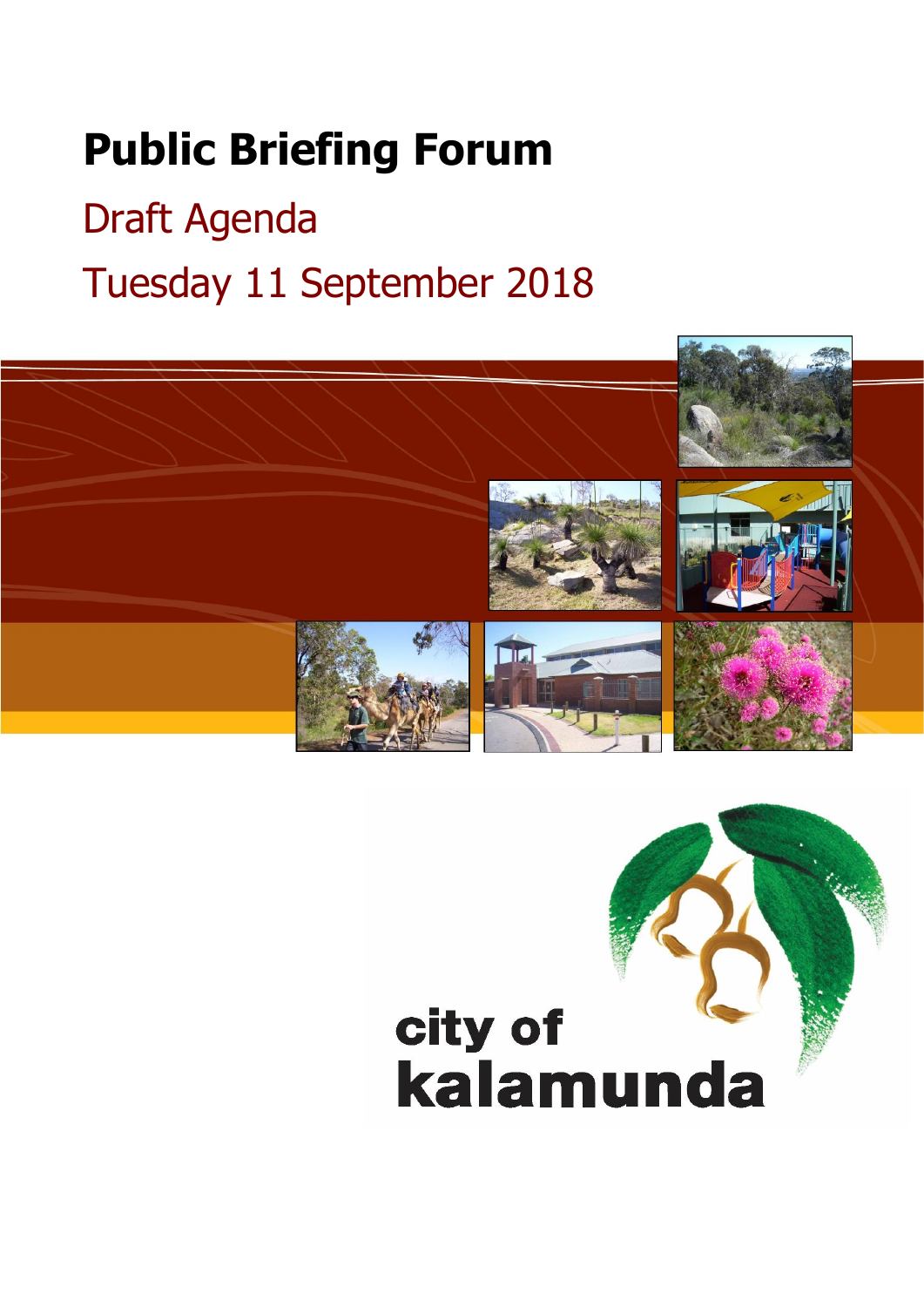

# **Core Values**

We deliver excellent service by actively engaging and listening to each other. Service: **Respect:** We trust and respect each other by valuing our differences, communicating openly and showing integrity in all we do. **Diversity:** We challenge ourselves by keeping our minds open and looking for all possibilities and opportunities. **Ethics:** We provide honest, open, equitable and responsive leadership by demonstrating high standards of ethical behaviour. Aspirational Values **Creativity:** We create and innovate to improve all we do. We make brave decisions and take calculated risks to lead us to a bold and bright future. Courage: **Prosperity:** We will ensure our District has a robust economy through a mixture of industrial, commercial, service and home based enterprises We will retain our natural assets in balance with our built environment **Harmony:** Gue simple guiding peinciple will be to ensuee everything we do will make Kalamunda

socially, environmentally and economically sustainable.



www.kalamunda.wa.gov.au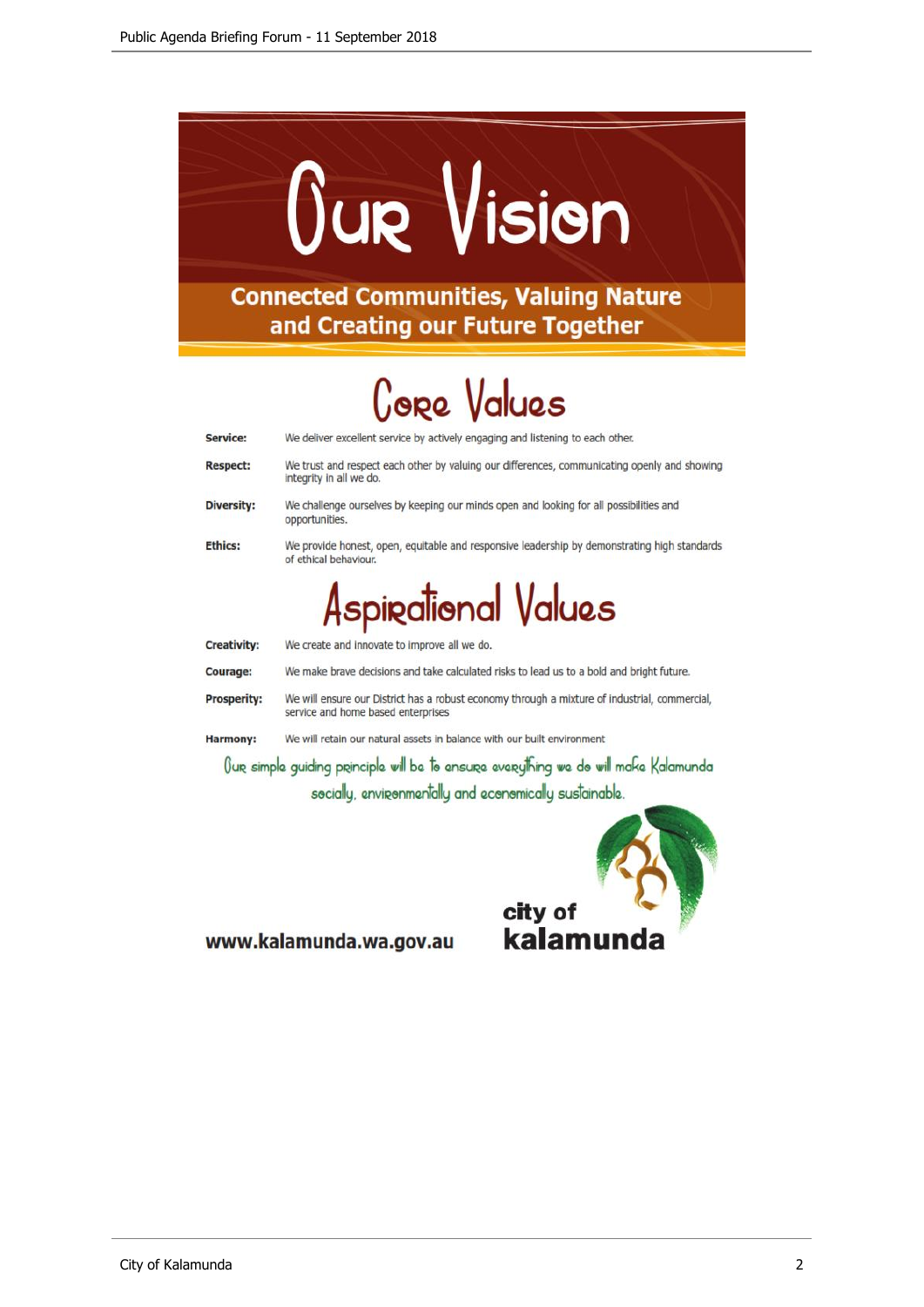# **INFORMATION FOR THE PUBLIC ATTENDING PUBLIC AGENDA BRIEFING**

Agenda Briefing Forums will involve Elected Members, employees as determined by the Chief Executive Officer and external advisors (where appropriate) and will be open to the public. **The Briefing Session will the held in the Function Room of the City of Kalamunda commencing at 6.30pm**.

Agenda Briefing Forums will provide the opportunity for Elected Members to be equally informed and seek additional information on matters prior to the presentation of such matters to the next Ordinary Council Meeting for formal consideration and decision.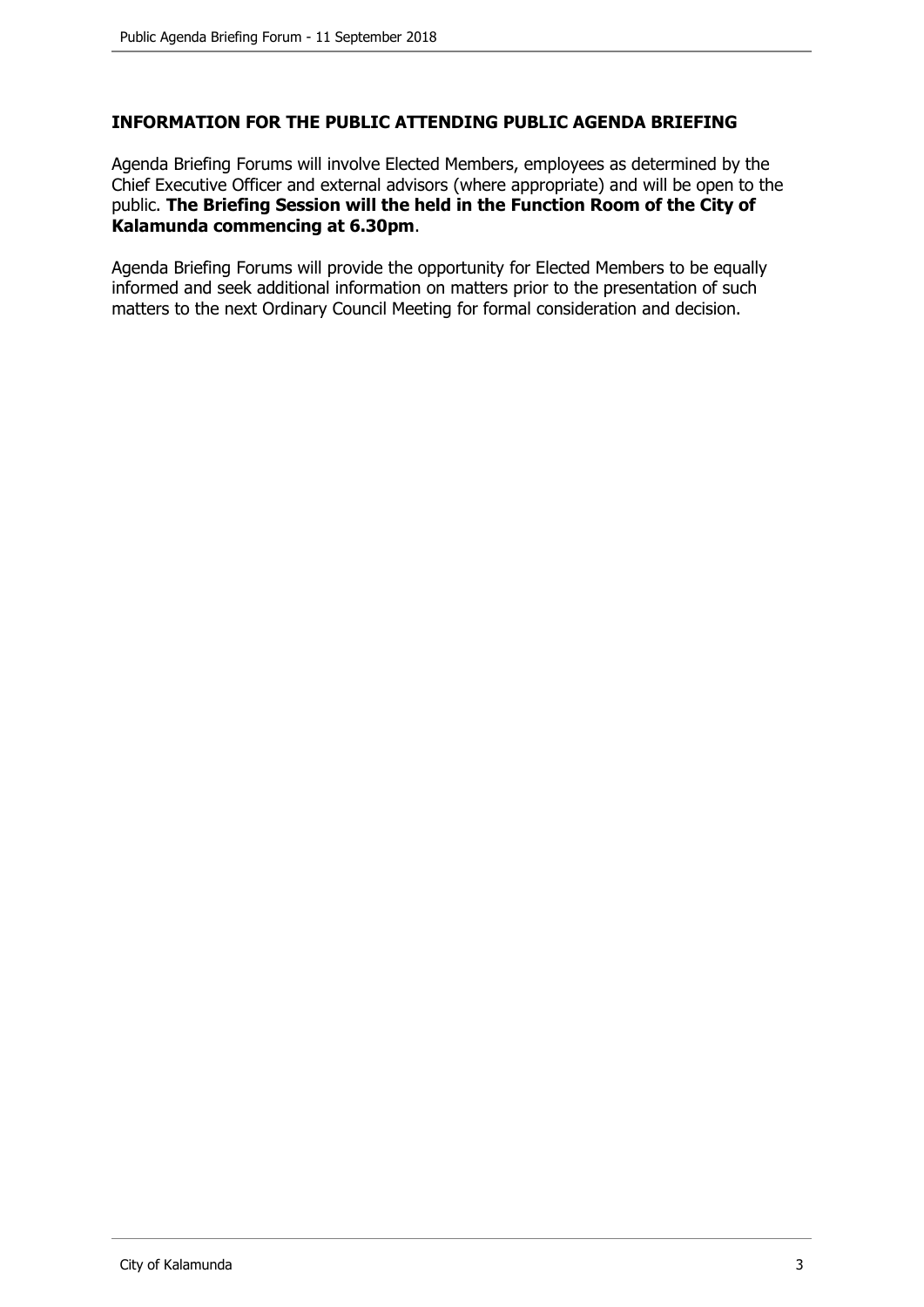#### **PROCEDURES FOR AGENDA BRIEFING FORUMS**

The following procedures will apply to all Agenda Briefing Forums that are conducted by the City:

- a) Agenda Briefing Forums will be open to the public except for matters of a confidential nature. The guide in determining those matters of a confidential nature shall be in accordance with the Local Government Act 1995 (WA).
- b) Dates and times for Agenda Briefing Forums will be set more than one (1) week in advance where practicable, and appropriate notice given to the public.
- c) The Chief Executive Officer will ensure timely written notice and an agenda for each Agenda Briefing Forum will be provided to all Elected Members, members of the public and external advisors (where appropriate).
- d) Ordinarily, the Mayor is to be the Presiding Member at Agenda Briefing Forums. However, should Elected Members wish to rotate the role of Presiding Member for a particular meeting, those Elected Members present may select, by consensus, a Presiding Member for the relevant Agenda Briefing Forum from amongst themselves to preside at that Agenda Briefing Forum.
- e) Relevant employees of the City will be available to make a presentation or respond to questions on matters listed on the agenda for the Agenda Briefing Forum.
- f) All Elected Members will be given a fair and equal opportunity to participate in the Agenda Briefing Forum.
- g) The Presiding Member will ensure that time is made available to allow for all matters of relevance to be covered.
- h) Elected Members, employees and relevant consultants shall disclose their interests on any matters listed for the Agenda Briefing Forum. When disclosing an interest the following is required:
	- i. Interests are to be disclosed in accordance with the provisions of the Local Government Act 1995, the Local Government (Rules of Conduct) Regulations 2007 and the City's Code of Conduct.
	- ii. Elected Members disclosing a financial interest will not participate in that part of the forum relating to the matter to which their interest applies and shall depart the room.
	- iii. Employees with a financial interest in a matter may also consider it appropriate to depart the room when the matter is being considered, however there is no legislative requirement to do so.
- i) Minutes shall be kept of all Agenda Briefing Forums. As no decisions are made at an Agenda Briefing Forum, the minutes need only be a general record of the items covered but shall record any disclosure of interests as declared by individuals. A copy of the minutes is to be attached to the following Ordinary Council Meeting for Council to review and confirm as being a true and accurate summary of the preceding forum.
- j) At any Agenda Briefing Forum, Elected Members may foreshadow a request to the Chief Executive Officer for the Chief Executive Officer to prepare a report on a matter they feel is appropriate to be raised and which is to be presented at a future Agenda Briefing Forum.
- k) Requests of this nature may not be accepted by the Chief Executive Officer at forums, but instead, Elected Members wishing to formalise such a foreshadowed request, shall submit a Notice of Motion to that effect to the Chief Executive Officer in accordance with the City's Standing Orders Local Law 2015 (**City's Standing Orders**)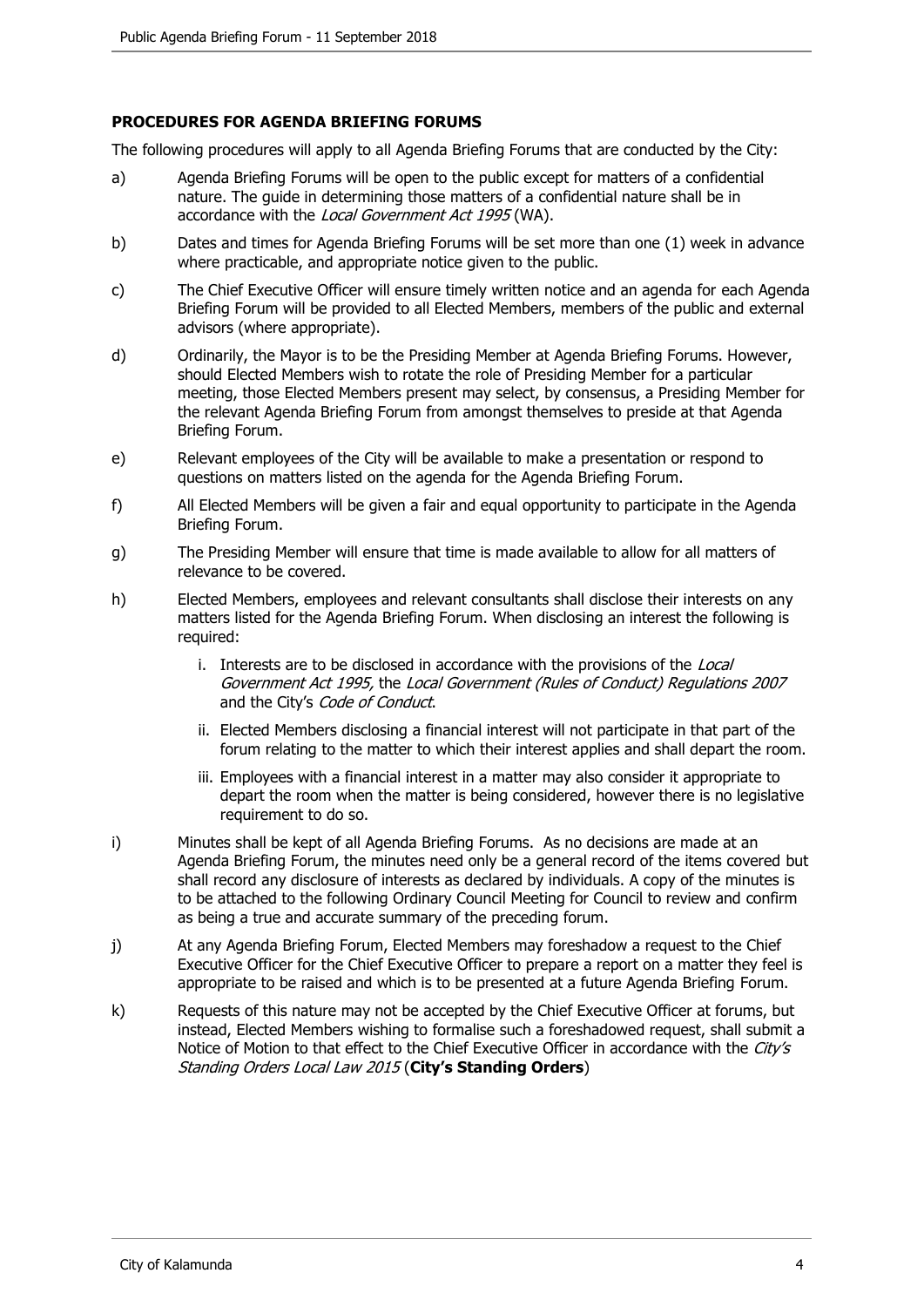#### **PROCEDURES FOR PUBLIC QUESTION TIME**

#### **Questions Asked Verbally**

Members of the public are invited to ask questions at Agenda Briefing Forums.

- a) Questions asked at an Agenda Briefing Forum must relate to a matter contained on the agenda.
- b) A register will be provided for those persons wanting to ask questions to enter their name. Persons will be requested to come forward in the order in which they are registered, and to give their name and full address.
- c) Public question time will be limited to two (2) minutes per member of the public, with a limit of two (2) verbal questions per member of the public.
- d) Statements are not to precede the asking of a question during public question time. Statements should be made during public submissions.
- e) Members of the public are encouraged to keep their questions brief to enable everyone who desires to ask a question to have the opportunity to do so.
- f) Public question time will be allocated a minimum of 30 minutes. Public question time is declared closed following the expiration of the allocated 30 minute time period, or earlier if there are no further questions.
- g) The Presiding Member may extend public question time in intervals of 10 minutes, but the total time allocated for public question time is not to exceed 50 minutes in total.
- h) Questions are to be directed to the Presiding Member and shall be asked politely, in good faith, and are not to be framed in such a way as to reflect adversely or to be defamatory to any particular Elected Member or City employee.
- i) The Presiding Member shall decide whether to:
	- i. accept or reject any question and his/her decision shall be final;
	- ii. nominate a City employee to respond to the question (who make take such question on notice in which case, provision of a response shall be in accordance with the City's Standing Orders); or
- j) take a question on notice (in which case, a written response will be provided as soon as possible and included in the agenda of the next Ordinary Council Meeting).
- k) Where an Elected Member is of the opinion that a member of the public is:
	- i. asking a question at an Agenda Briefing Forum that is not relevant to a matter listed on the agenda; or
	- ii. making a statement during public question time,

they may bring it to the attention of the Presiding Member who will make a ruling.

- l) Questions and any responses will be summarised and included in the minutes of the meeting.
- m) It is not intended that question time should be used as a means to obtain information that would not otherwise be made available if the information was sought from the City's records under Section 5.94 of the Local Government Act 1995 (WA) (**LG Act**) or the Freedom of Information Act 1992 (**FOI Act**).
- n) Where the response to a question(s) would require a substantial commitment of the City's resources, the Chief Executive Officer (CEO) will determine that it is an unreasonable impost upon the City and may refuse to provide it. The CEO will advise the member of the public that the information may be sought in accordance with the FOI Act.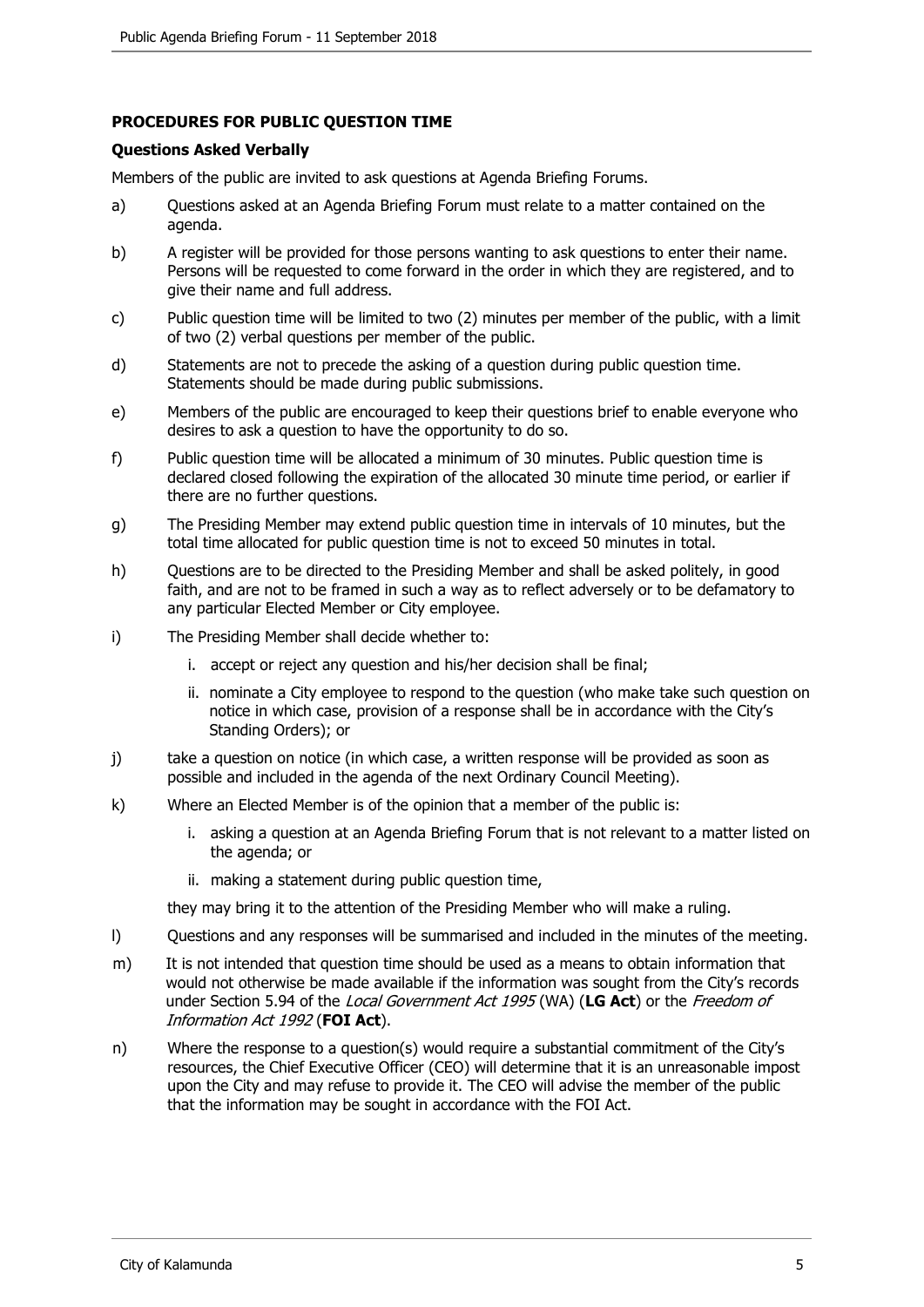#### **PROCEDURES FOR PUBLIC STATEMENT TIME**

- a) Members of the public are invited to make statements at Briefing Sessions.
- b) Statements are made at a Briefing Session must relate to a matter contained on the agenda.
- c) A register will be provided for those persons wanting to make a statement to enter their name. Persons will be requested to come forward in the order in which they are registered, and to give their name and full address.
- d) Public Statement Time will be limited to two (2) minutes per member of the public.
- e) Members of the public are encouraged to keep their statements brief to enable everyone who desires to make a statement to have the opportunity to do so.
- f) Public Statement Time will be allocated a maximum time of ten (10) minutes. Public Statement Time Is declared closed following the ten (10) minute allocated time period, or earlier if there are no further statements.
- g) Statements are to be directed to the Presiding member and are to be made politely in good faith and are not to be framed in such a way as to reflect adversely or be defamatory on a particular Elected Member or City employee.
- h) Where an Elected Member is of the opinion that a member of the public is make a statement at a Briefing Session, that is not relevant to a matter listed on the agenda, they may bring it to the attention of the Presiding member who will make a ruling.
- i) A member of the public attending a Briefing Session may present a written statement rather than make the statement verbally if he or she so wishes.
- j) Statements will be summarising and included in the notes of the Briefing Session.

#### **Questions in Writing**

- a) Questions must relate to a matter contained in the Agenda Briefing Forum agenda.
- b) The City will accept a maximum of five written questions per member of the public. To ensure equality and consistency, each part of a multi-part question will be treated as a question in its own right.
- c) Questions lodged by the close of business on the working day immediately prior to the scheduled Agenda Briefing Forum will be responded to, where possible, at the Agenda Briefing Forum. These questions, and their responses, will be distributed to Elected Members and made available to the public in written form at the meeting.
- d) The Presiding Member shall decide to accept or reject any written question and his/her decision shall be final. Where there is any concern about a question being offensive, defamatory or the like, the Presiding Member will make a determination in relation to the question. Questions determined as offensive, defamatory or the like will not be published. Where the Presiding Member rules questions to be out of order, an announcement to this effect will be made at the meeting, including the reason(s) for the decision.
- e) The Presiding Member may rule questions out of order where they are substantially the same as questions previously submitted and responded to.
- f) Written questions unable to be responded to at the Agenda Briefing Forum will be taken on notice. In this case, a written response will be provided as soon as possible and included on the agenda of the next Ordinary Council Meeting.
- g) A person who submits written questions may also ask questions at an Agenda Briefing Forum and questions asked verbally may be different to those submitted in writing.
- h) Questions and any response will be summarised and included in the minutes of the meeting.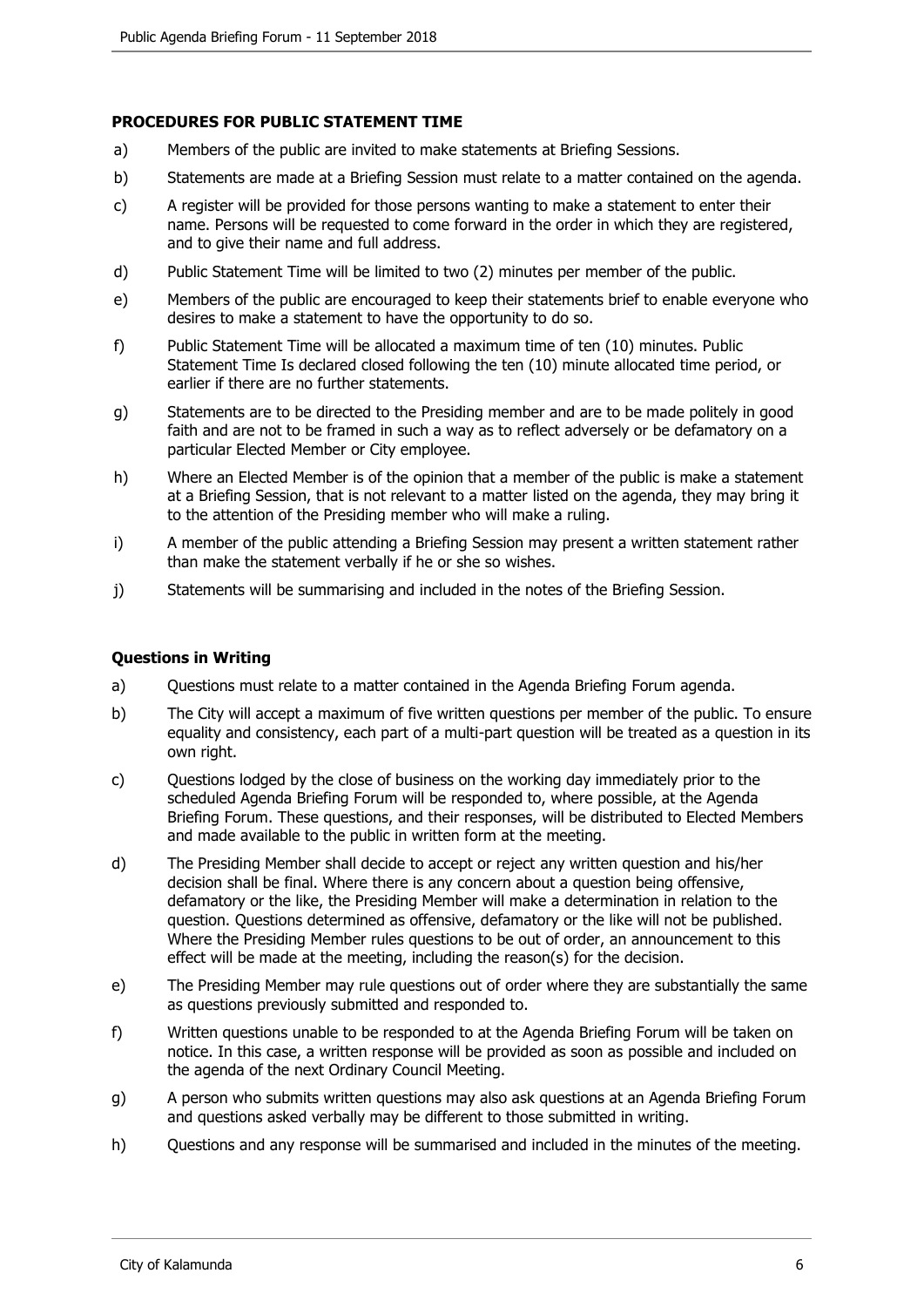- i) It is not intended that question time should be used as a means to obtain information that would not be made available if it was sought from the City's records under Section 5.94 of LG Act or the FOI Act.
- j) Where the response to a question(s) would require a substantial commitment of the City's resources, the Chief Executive Officer (CEO) will determine that it is an unreasonable impost upon the City and may refuse to provide it. The CEO will advise the member of the public that the information may be sought in accordance with the FOI Act.

#### **Questions of Clarification**

Members of the public may ask questions of clarification at Agenda Briefing Forums.

- a) Questions of clarification asked at an Agenda Briefing Forum must relate to a matter contained on the agenda.
- b) Questions of clarification will be limited to two (2) minutes per member of the public, with a limit of two (2) verbal questions per member of the public.
- c) The period at which members of the public may ask questions of clarification must follow the presentation of reports.
- d) Statements are not to precede the asking of a question of clarification. Statements should be made during public submissions.
- e) The period for questions of clarification will be allocated a minimum of 15 minutes. This time is declared closed following the expiration of the allocated 15 minute time period, or earlier if there are no further questions. The Presiding Member may extend public question time in intervals of 5 minutes, but the total time allocated for public question time is not to exceed 30 minutes in total.
- f) Questions of clarification will otherwise be governed by the same requirements and procedures as set out above from 5.1(i) to 5.1(n).

# **Emergency Procedures**

**Please view the position of the Exits, Fire Extinguishers and Outdoor Assembly Area as displayed on the wall of Council Chambers.**

**In case of an emergency follow the instructions given by City Personnel.**

**We ask that you do not move your vehicle as this could potentially block access for emergency services vehicles.**

**Please remain at the assembly point until advised it is safe to leave.**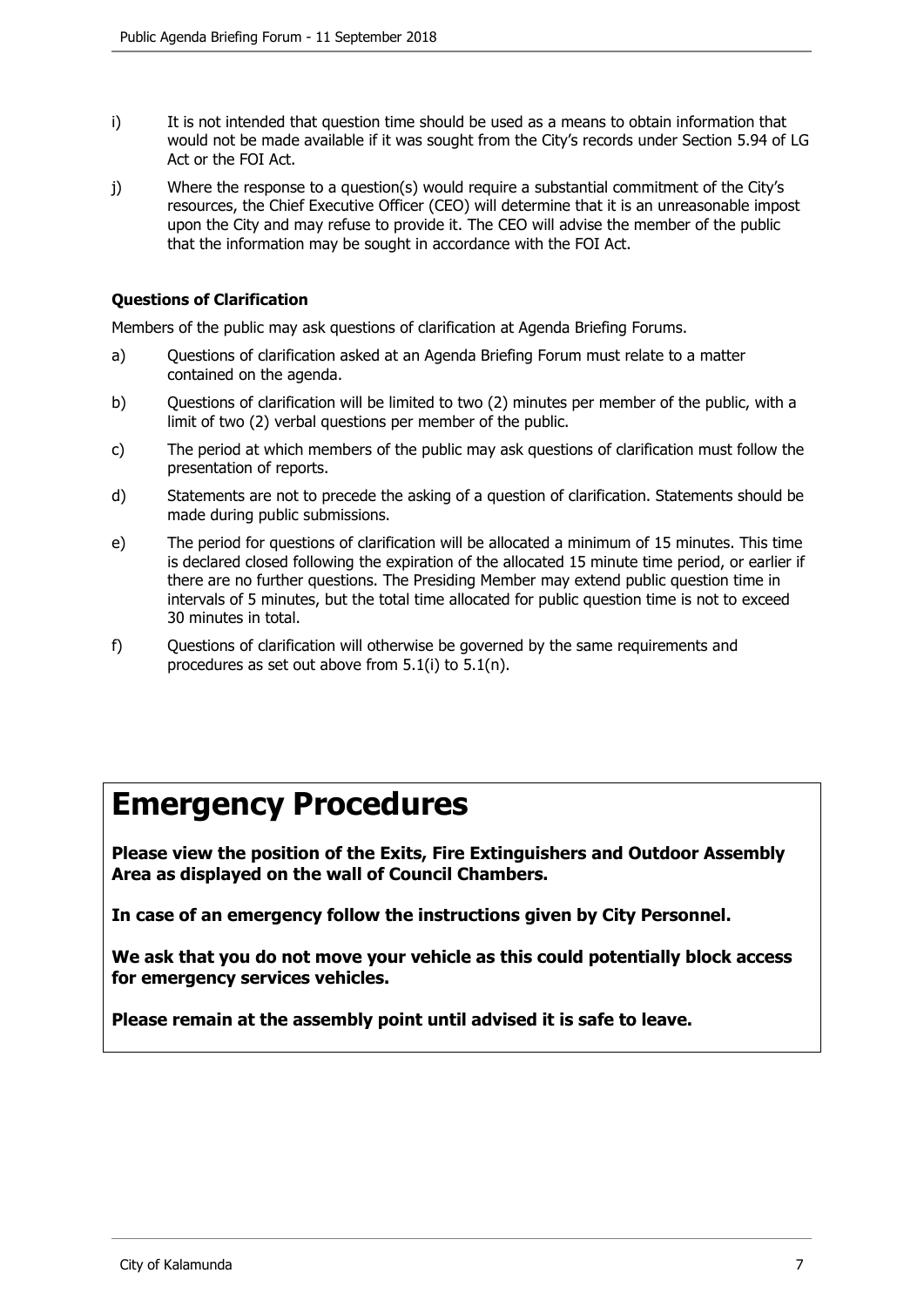# **INDEX**

| 1.  |     |        |                                                                                       |  |  |
|-----|-----|--------|---------------------------------------------------------------------------------------|--|--|
| 2.  |     |        |                                                                                       |  |  |
| 3.  |     |        |                                                                                       |  |  |
| 4.  |     |        |                                                                                       |  |  |
| 5.  |     |        |                                                                                       |  |  |
| 6.  |     |        |                                                                                       |  |  |
| 7.  |     |        |                                                                                       |  |  |
| 8.  |     |        |                                                                                       |  |  |
| 9.  |     |        |                                                                                       |  |  |
|     | 9.1 |        | Item 10.2.2 Consideration of Tenders for the Provision of Fire Mitigation Maintenance |  |  |
|     |     |        | Services (RFT 1813) - Attachment 10.2.2.1 Tender Evaluation Report and                |  |  |
|     |     |        |                                                                                       |  |  |
| 10. |     |        |                                                                                       |  |  |
|     |     |        |                                                                                       |  |  |
|     |     | 10.1.1 | Consent to Advertise Draft Local Planning Policy P-DEV 62:                            |  |  |
|     |     |        |                                                                                       |  |  |
|     |     | 10.1.2 | Environmental Land Use Planning Strategy - Adoption for Public Advertising . 18       |  |  |
|     |     |        |                                                                                       |  |  |
|     |     | 10.2.1 |                                                                                       |  |  |
|     |     | 10.2.2 | Consideration of Tenders for the Provision of Fire Mitigation Maintenance             |  |  |
|     |     |        |                                                                                       |  |  |
|     |     |        |                                                                                       |  |  |
|     |     | 10.3.1 | Proposed Permanent Closure of Portion of Masonmill Road, Carmel and                   |  |  |
|     |     |        |                                                                                       |  |  |
|     |     | 10.3.2 |                                                                                       |  |  |
| 11. |     |        |                                                                                       |  |  |
|     |     |        |                                                                                       |  |  |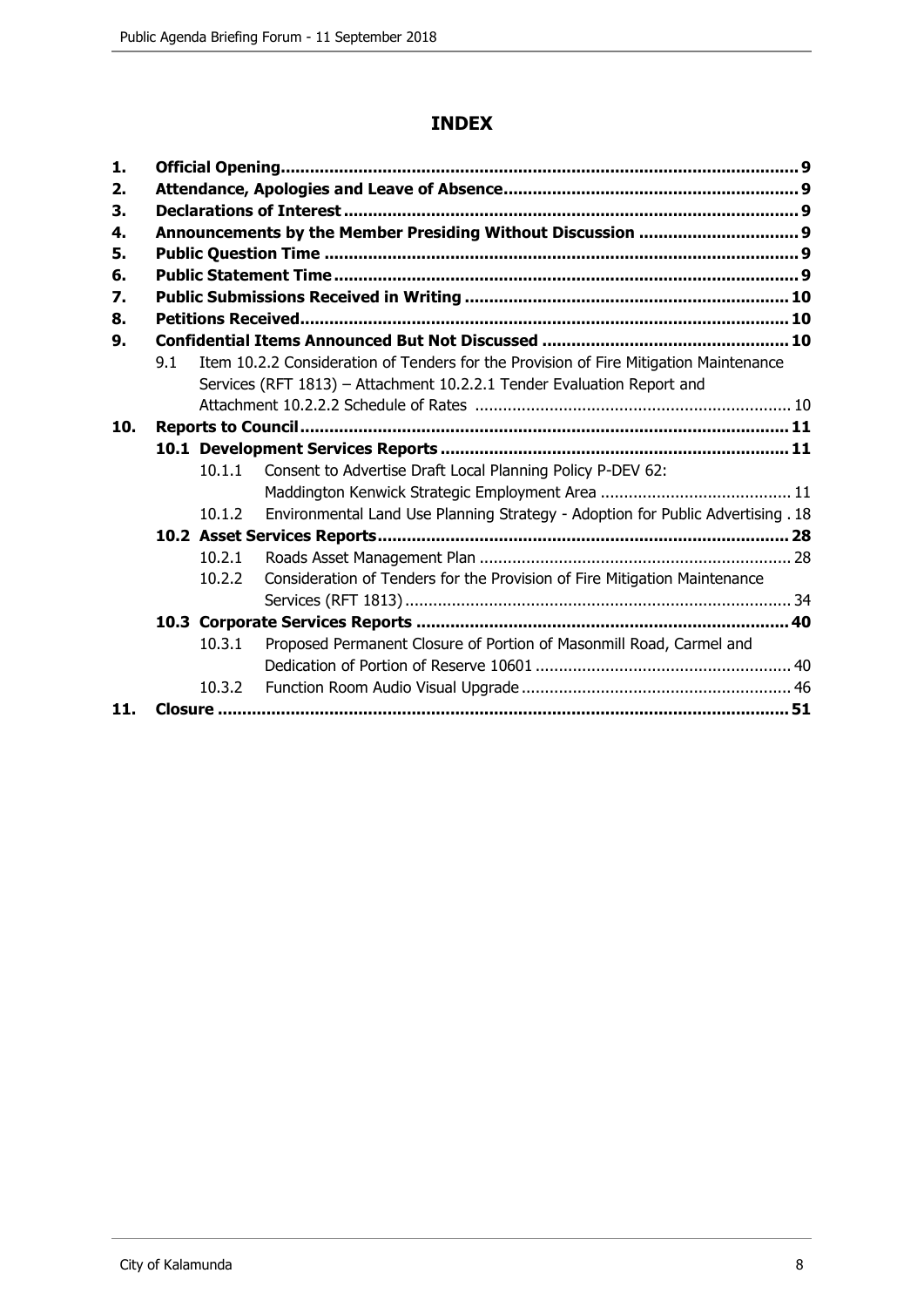# <span id="page-8-0"></span>**1. Official Opening**

#### **2. Attendance, Apologies and Leave of Absence**

Cr Geoff Stallard – Leave of Absence Cr Margaret Thomas – Leave of Absence

#### **3. Declarations of Interest**

#### 3.1 **Disclosure of Financial and Proximity Interests**

- a) Members must disclose the nature of their interest in matter to be discussed at the meeting. (Section 5.56 of the *Local Government Act* 1995.)
- b) Employees must disclose the nature of their interest in reports or advice when giving the report or advice to the meeting. (Section 5.70 of the Local Government Act 1995.)

#### 3.2 **Disclosure of Interest Affecting Impartiality**

a) Members and staff must disclose their interest in matters to be discussed at the meeting in respect of which the member or employee had given or will give advice.

#### **4. Announcements by the Member Presiding Without Discussion**

#### **5. Public Question Time**

Public question time will be allocated a maximum of 10 minutes and will be limited to two (2) minutes per member of the public, with a limit of two (2) verbal questions per member of the public.

Statements are not to precede the asking of a question during public question time. Statements should be made during public submissions.

For the purposes of Minuting, these questions and answers will be summarised.

#### **6. Public Statement Time**

A period of maximum 10 minutes is provided to allow public statements from the gallery on matters relating to a matter contained on the agenda or the functions of Council. Public Statement Time will be limited to two (2) minutes per member of the public.

Public Statement Time is declared closed following the 10 minute allocated time period, or earlier if there are no further statements.

For the purposes of Minuting, these statements will be summarised.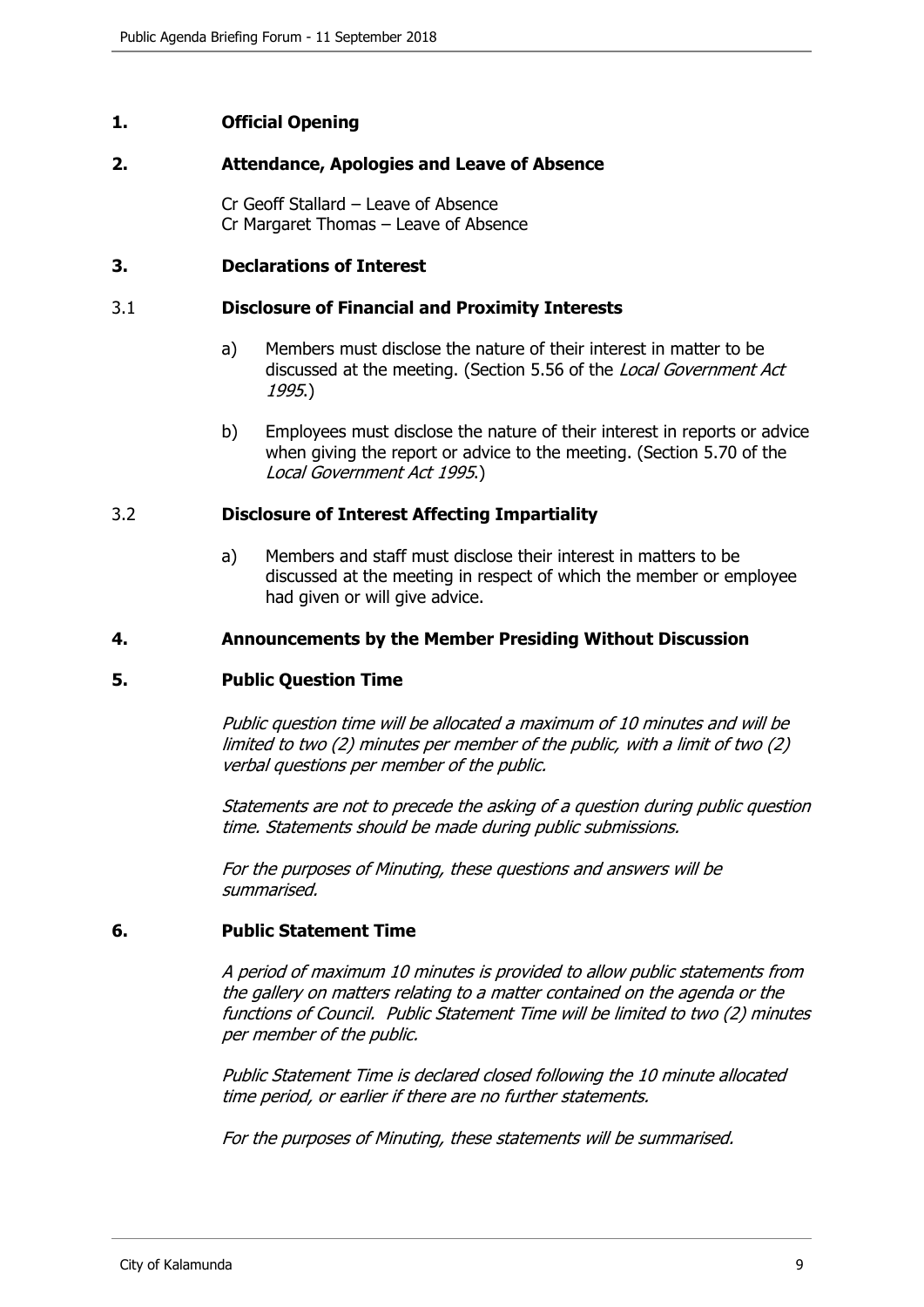# <span id="page-9-0"></span>**7. Public Submissions Received in Writing**

# **8. Petitions Received**

#### **9. Confidential Items Announced but Not Discussed**

9.1 Item 10.2.2 Consideration of Tenders for the Provision of Fire Mitigation Maintenance Services (RFT 1813) – Attachment 10.2.2.1 Tender Evaluation Report and Attachment 10.2.2.2 Schedule of Rates Reason for Confidentiality: Local Government Act 1995 S5.23 (2) (c) - "a contract entered into, or which may be entered into, by the local government which relates to a matter to be discussed at the meeting."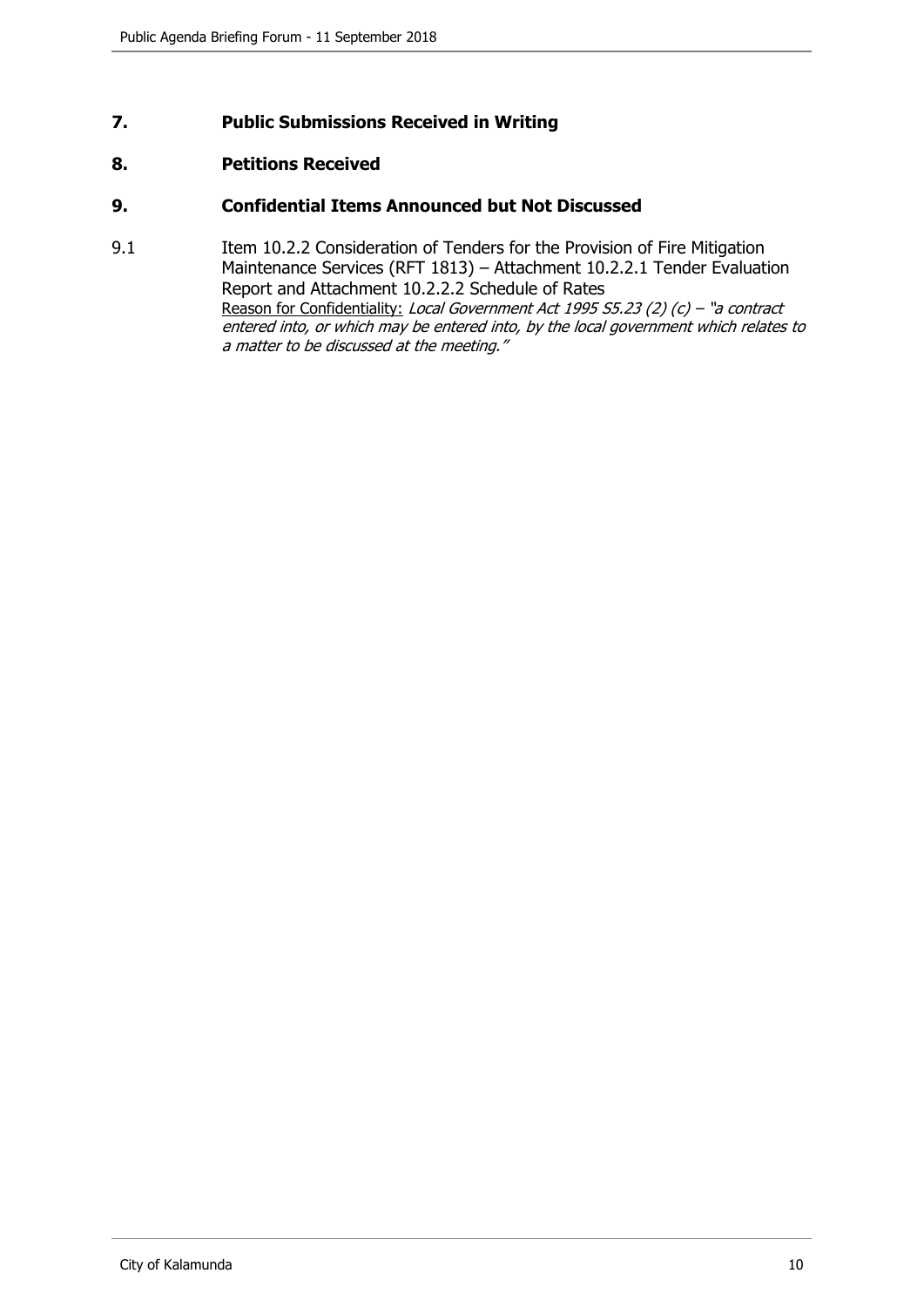### <span id="page-10-0"></span>**10. Reports to Council**

#### **10.1 Development Services Reports**

# **10.1.1 Consent to Advertise Draft Local Planning Policy P-DEV 62: Maddington Kenwick Strategic Employment Area**

**Declaration of financial / conflict of interests to be recorded prior to dealing with each item.**

| Previous Items       | Nil                                                         |                                                  |  |
|----------------------|-------------------------------------------------------------|--------------------------------------------------|--|
| Directorate          | Development Services                                        |                                                  |  |
| <b>Business Unit</b> |                                                             | <b>Approval Services</b>                         |  |
| File Reference       | 3.009297                                                    |                                                  |  |
| Applicant            | Taylor Burrell Barnett c/- Linc Property Pty Ltd ABN 33 096 |                                                  |  |
|                      | 272 043                                                     |                                                  |  |
| Owner                | Nil                                                         |                                                  |  |
| Attachments          | 1.                                                          | Local Planning Policy PDEV-62 Maddington Kenwick |  |
|                      |                                                             | Strategic Employment Area [10.1.1.1]             |  |
|                      | 2.                                                          | Kalalmunda Design Advisory Committee Meeting     |  |
|                      |                                                             | Minutes - 01.02.18 [10.1.1.2]                    |  |

#### **EXECUTIVE SUMMARY**

- 1. The purpose of this report is to consider the adoption of draft Local Planning Policy P-DEV 62 – Design Guidelines: Kalamunda Wedge Industrial Area – Precinct 3A (the Policy) for the purpose of public advertising.
- 2. The Policy has been written with the intent of protecting the amenity of the locality and that of the surrounding landowners as well as providing comprehensive guidance for the design and consideration of development within the precinct.
- 3. It is recommended that Council adopt the Policy for the purposes of public advertising.

#### **BACKGROUND**

- 4. The area subject to the Policy forms part of the Maddington Kenwick Strategic Employment Area (MKSEA) which was identified in the Economic and Employment Lands Strategy (2012) and the City of Kalamunda's (City) Local Planning Strategy as a future industrial precinct.
- 5. The MKSEA precinct sits mostly within the City of Gosnells, and partly in the City's boundary at the southern end of Wattle Grove, south of Welshpool Road East. The area of land within the City's boundary is approximately 20.4 hectares.
- 6. To progress the strategic intent as identified above, the area subject to the Policy was rezoned as follows: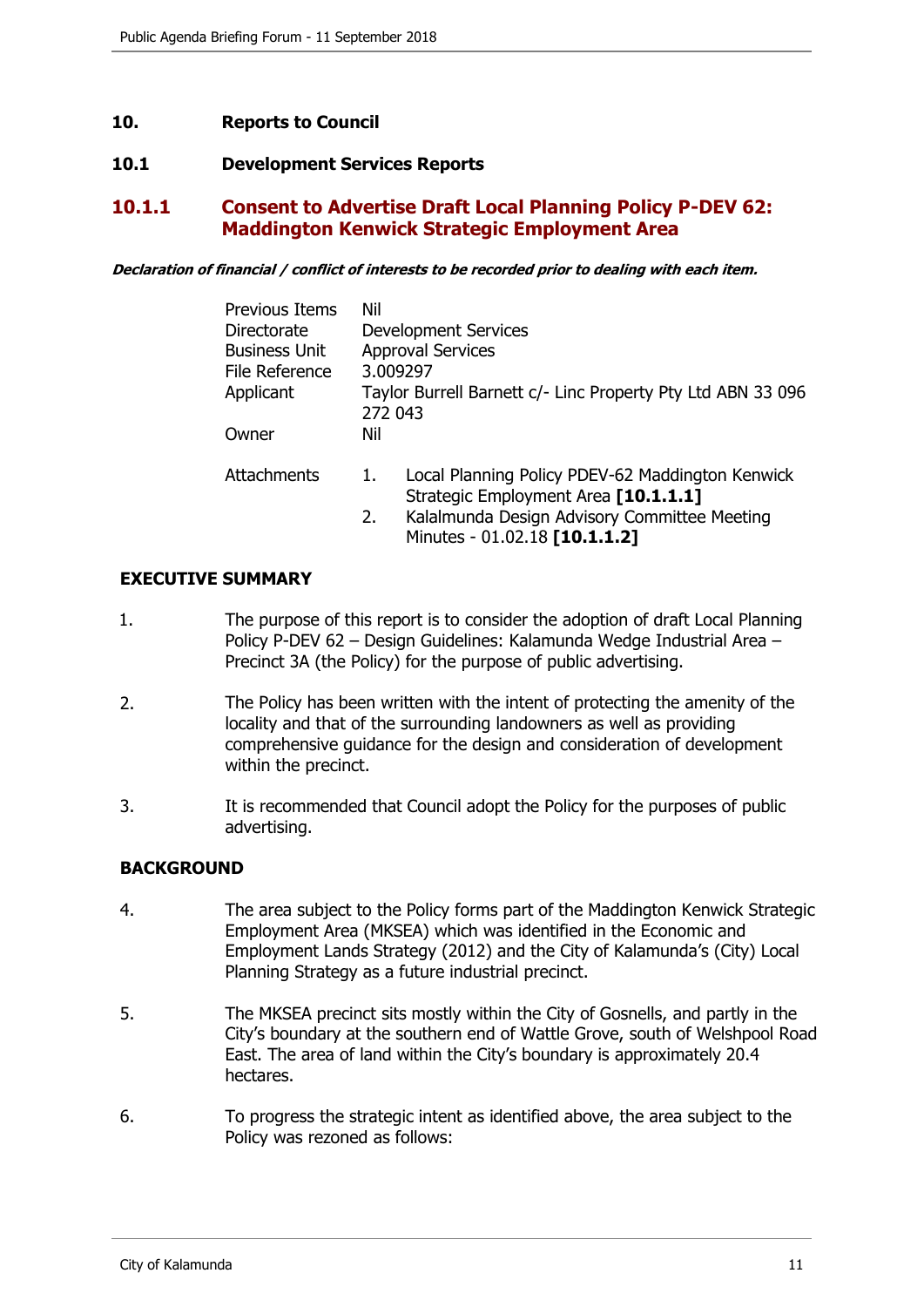- a) Metropolitan Regional Scheme Zone from Rural to Industry (1300/57); and
- b) Local Planning Scheme Zone from Special Rural to General Industry and Light Industry (PG-LPS-003/089).
- 7. No structure plan was prepared for the Kalamunda portion around Courtney Place due to the relatively small size of the amendment area. The planning issues that would usually be addressed in a structure plan were considered as requirements of Scheme Amendment 89 (Amendment), and detailed as Scheme provisions, one of which was the requirement for Design Guidelines to be prepared.
- 8. The Amendment introduced a Special Control Area (Kalamunda Wedge Precinct 3A) Which introduced the following provisions to land contained within the Kalamunda Wedge (Precinct 3A):

### '6.8 KALAMUNDA WEDGE PRECINCT 3A

6.8.1 Subdivision and/or development proposals within the Special Control Area shall be supported by:

- i. A BAL assessment or Contour Map, prepared in accordance with the Guidelines of Planning in Bushfire Prone Areas (as amended), demonstrating how any bushfire hazards identified can be appropriately managed within the context of the proposal to the satisfaction of the Shire of Kalamunda.
- ii. A Local Water Management Strategy, prepared in accordance with Better Urban Water Management on the advice of the Shire of Kalamunda, to be [sic] satisfaction of the Department of Water.
- iii. Investigations to determine if any significant vegetation, flora or fauna habitat occurs within the proposed area. Where relevant to a subdivision area or development application, detailed management plans shall be prepared and implemented to the satisfaction of the Shire of Kalamunda.
- iv. Design guidelines adopted by the local government under Part 2 of the deemed provisions for development of land on Lots directly fronting Welshpool Road East.'
- 9. This Policy is therefore required to satisfy the requirements of the Special Control Area in accordance with Clause 6.8.1(iv) Local Planning Scheme No. 3 (Scheme).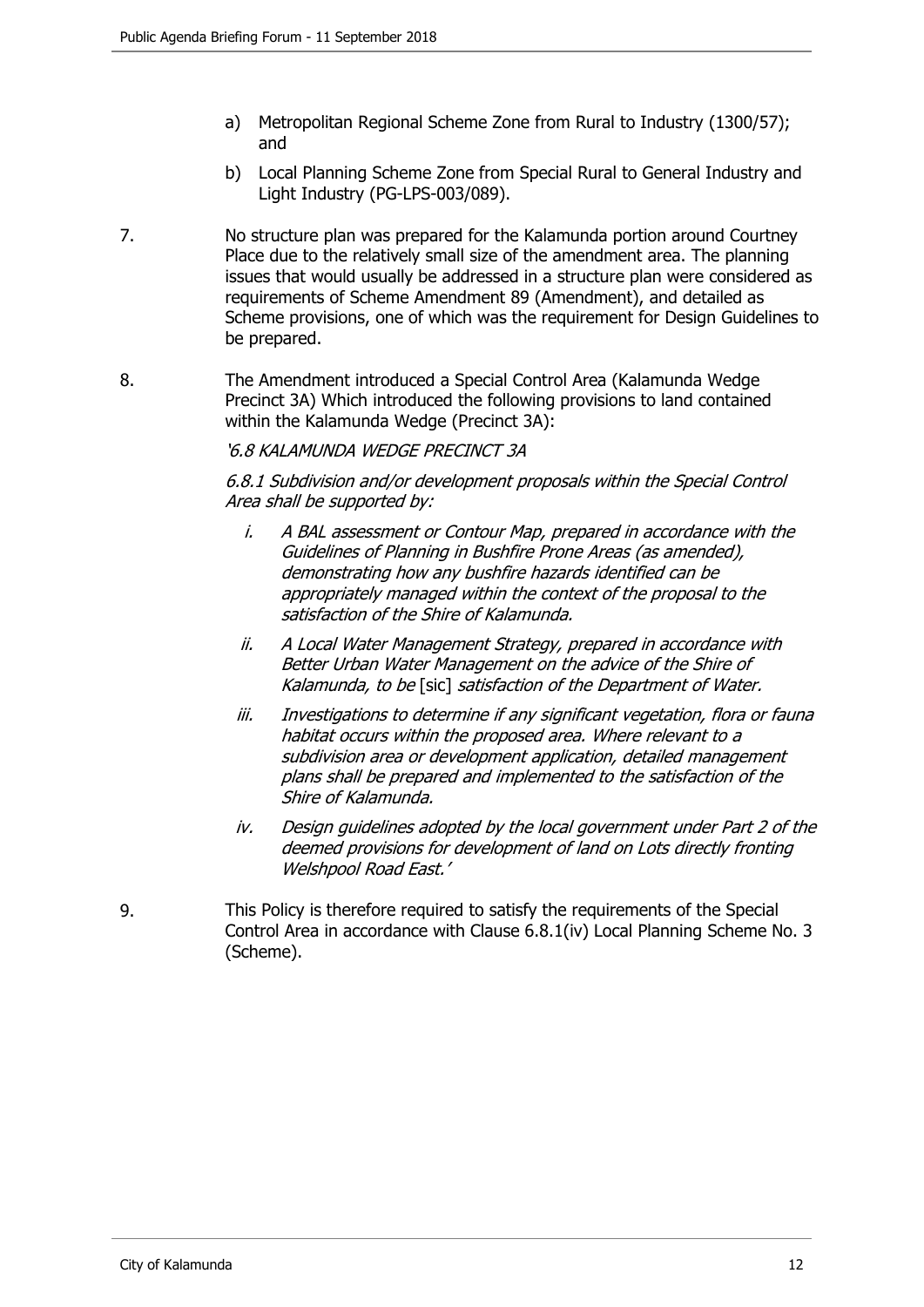# 10. **Locality Plan:**



# **DETAILS**

11. The primary objectives of the Policy are to:

a) specify provisions which supplement the requirements of the Scheme;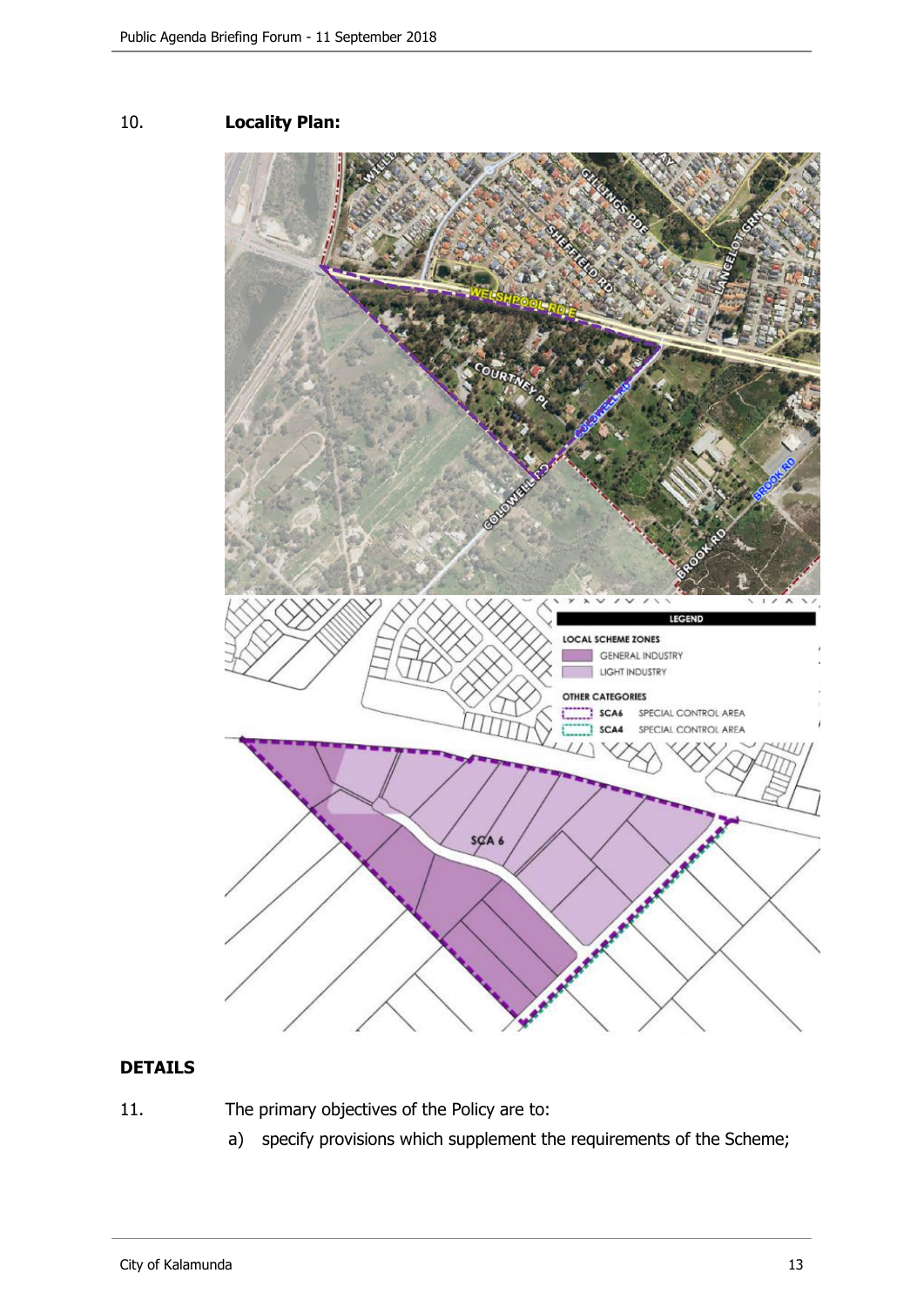- b) encourage attractive developments that are well designed, with functional and efficient buildings and site layouts;
- c) ensure that industries are environmentally compatible with surrounding zones and activities;
- d) promote the development of high quality, attractive and sustainable landscaped areas and streetscapes;
- e) achieve water conservation through sustainable on-site stormwater management, water-wise landscaping and water efficient reticulation;
- f) avoid unsightly and poorly planned developments; and
- g) ensure proposals on the lots abutting Welshpool Road East incorporate an appropriate interface with existing residential development.
- 12. The Policy outlines the requirements of the Scheme and acceptable standards determined by the City within an assessment matrix that includes the following areas:
	- a) Development Precincts (Service Commercial, Light Industrial, General Industrial);
	- b) Subdivision and Amalgamation;
	- c) Built form (including building design and quality, building orientation, building setback, end of trip facilities, parking and access, loading areas, signage, external lighting, crossovers, fencing, stormwater management and waste management);
	- d) Welshpool Road East Interface; and
	- e) Landscaping.

#### **STATUTORY AND LEGAL CONSIDERATIONS**

- 13. Local Planning Policies are created under Clause 3 (1) of the Planning and Development (Local Planning Schemes) Regulations 2015 (Regulations).
- 14. Under Clause 3 (5) of the Regulations, in making a determination under the Scheme, the local government must have regard to each relevant local planning policy to the extent the policy is consistent with the Scheme.
- 15. In accordance with the Regulations and the City's Scheme, Local Planning Policies are required to be approved for advertising, and then adopted by Council at the conclusion of the advertising period, having regard to submission received.
- 16. A Local Planning Policy does not bind the City in its application of discretion but must be given due regard. If a Local Planning Policy is inconsistent with the Regulations and the Scheme provisions, then the Regulations and the Scheme prevail.

#### **POLICY CONSIDERATIONS**

17. Nil.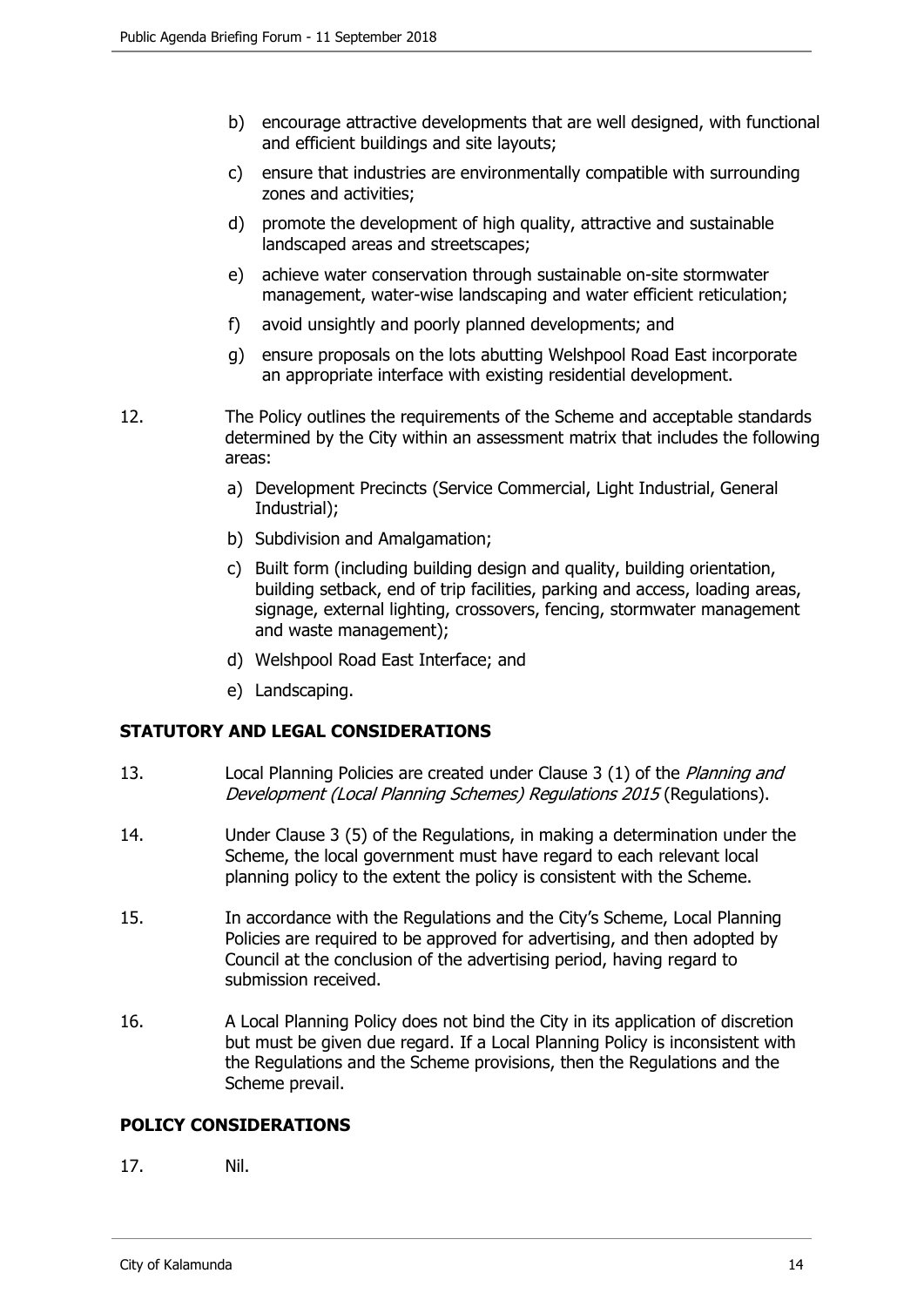# **COMMUNITY ENGAGEMENT REQUIREMENTS**

#### **Internal Referrals**

18. A preliminary assessment was undertaken from an Assets and Parks and Environment perspective. The Policy was reviewed to include elements addressing stormwater management, landscaping and vehicular access.

#### **External Referrals**

- 19. A previous version of the draft Policy was considered by the Kalamunda Design Advisory Committee (DAC) Meeting in February 2018. The DAC provided recommended revisions (refer Attachment 2).
- 20. While the Policy has been revised generally in accordance with the DAC comments, it is proposed to refer the revised draft back to the DAC for further consideration during the advertising period.
- 21. In response to the issues raised through the DAC, the proponent engaged urban design consultants to ensure the Policy was prepared to address the concerns of the City and DAC. Other issues raised by DAC include emphasis being placed on the built form, setbacks and landscaping treatments to Welshpool Road East.
- 22. Should Council resolve to adopt the draft Policy for the purposes of public advertising, it will be advertised for public comment in accordance with Local Planning Policy P-DEV 45 – Public Notification of Planning Proposals for a period of 21 days which is consistent with the advertising period specified in Schedule 2, Part 2 Clause 4(2) of the Regulations.
- 23. In accordance with Local Planning Policy P-DEV 45, the City is required to publish a notice of the Policy in a local newspaper circulating within the Scheme area for two consecutive weeks and place notifications on the City's website and social media pages.
- 24. In addition to the mandatory advertising requirements stipulated by P-DEV 45 for a local planning policy, the City can also choose at its discretion to undertake additional advertising measures. In this regard, letters will be sent to affected landowners within the Kalamunda Wedge 3A area and Community Information Session will be held.
- 25. The City will also give notice of the draft Policy to the Western Australian Planning Commission (WAPC) and the City of Gosnells during this time.

#### **FINANCIAL CONSIDERATIONS**

26. All costs associated with advertising of the Design Guidelines is to be borne by the applicant.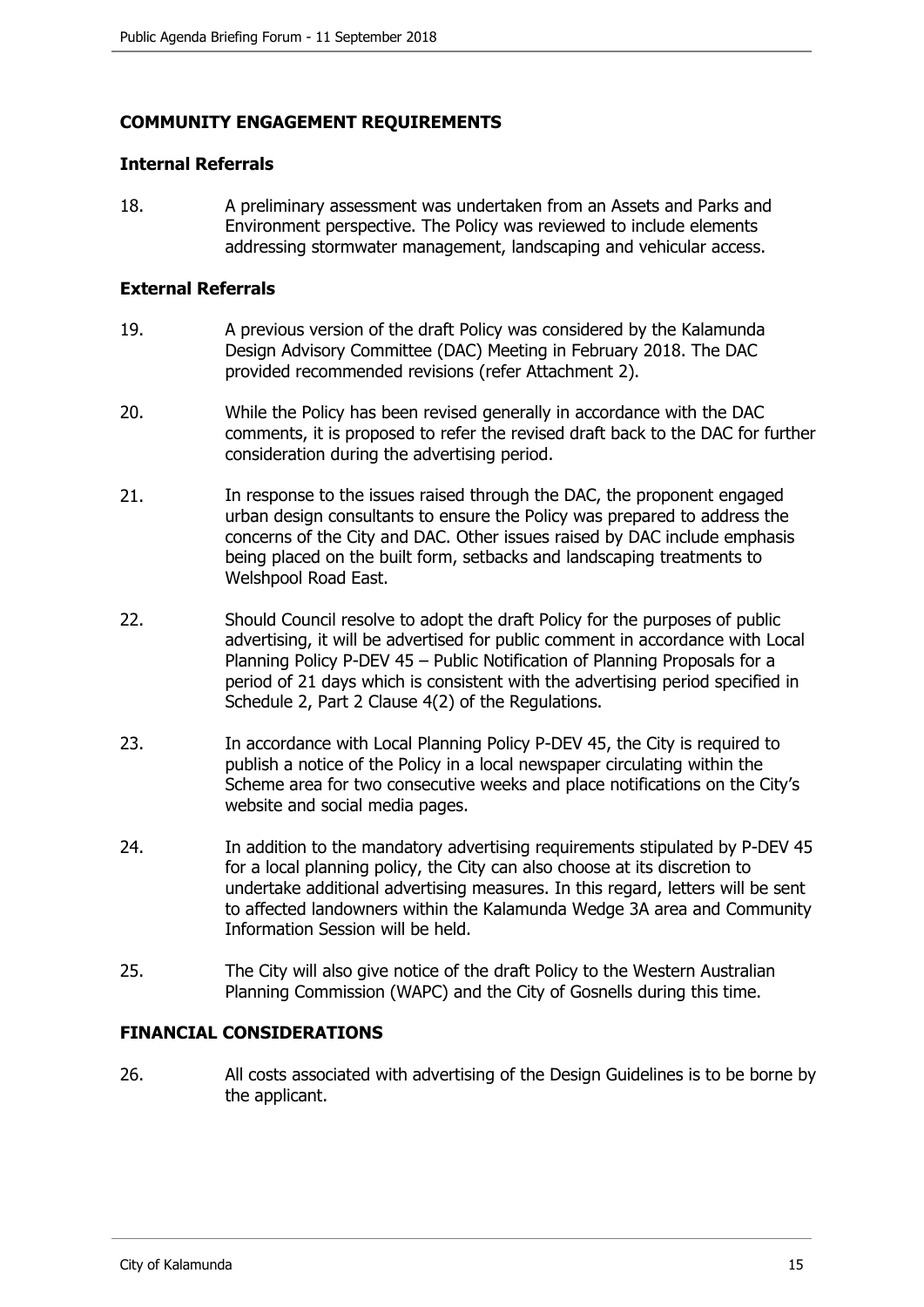# **STRATEGIC COMMUNITY PLAN**

#### **Strategic Planning Alignment**

27. Kalamunda Advancing Strategic Community Plan to 2027

#### **Priority 3: Kalamunda Develops**

**Objective 3.1** - To plan for sustainable population growth. **Strategy 3.1.1** - Plan for diverse and sustainable housing, community facilities and industrial development to meet changing social and economic needs.

#### **SUSTAINABILITY**

#### **Social Implications**

- 28. If the Policy is adopted, developers will have more certainty as to the standard of the built form and landscaping required for the industrial area.
- 29. The community will have access to more clarity and transparency in how the City and the Council makes decisions, leading to improved outcomes and reduced timeframes.

#### **Economic Implications**

30. Development of the industrial area in an attractive, sustainable and functional manner will ensure developers are keen to locate in the industrial area, thus creating an economic stimulus through investment and job creation.

#### **Environmental Implications**

31. Landscaping requirements are stipulated within the Policy which will guide the establishment of landscaping areas to assist with improving visual amenity and addressing the interface with existing residential development.

#### **RISK MANAGEMENT CONSIDERATIONS**

| 32. | <b>Risk:</b> The Policy is not adopted for the purposes of public advertising and<br>no design guidance is provided for development within the area which may<br>impact the amenity of surrounding residents. |                                                                                                                                           |                                                                              |  |
|-----|---------------------------------------------------------------------------------------------------------------------------------------------------------------------------------------------------------------|-------------------------------------------------------------------------------------------------------------------------------------------|------------------------------------------------------------------------------|--|
|     | <b>Likelihood</b>                                                                                                                                                                                             | <b>Consequence</b>                                                                                                                        | Rating                                                                       |  |
|     | Unlikely                                                                                                                                                                                                      | Moderate                                                                                                                                  | Low                                                                          |  |
|     | <b>Action/Strategy</b>                                                                                                                                                                                        |                                                                                                                                           |                                                                              |  |
|     | industrial area.                                                                                                                                                                                              | protecting the amenity of surrounding landowners and to provide<br>consistency and transparency in decision making for development in the | Ensure that the Council is aware of the importance of the Policy in terms of |  |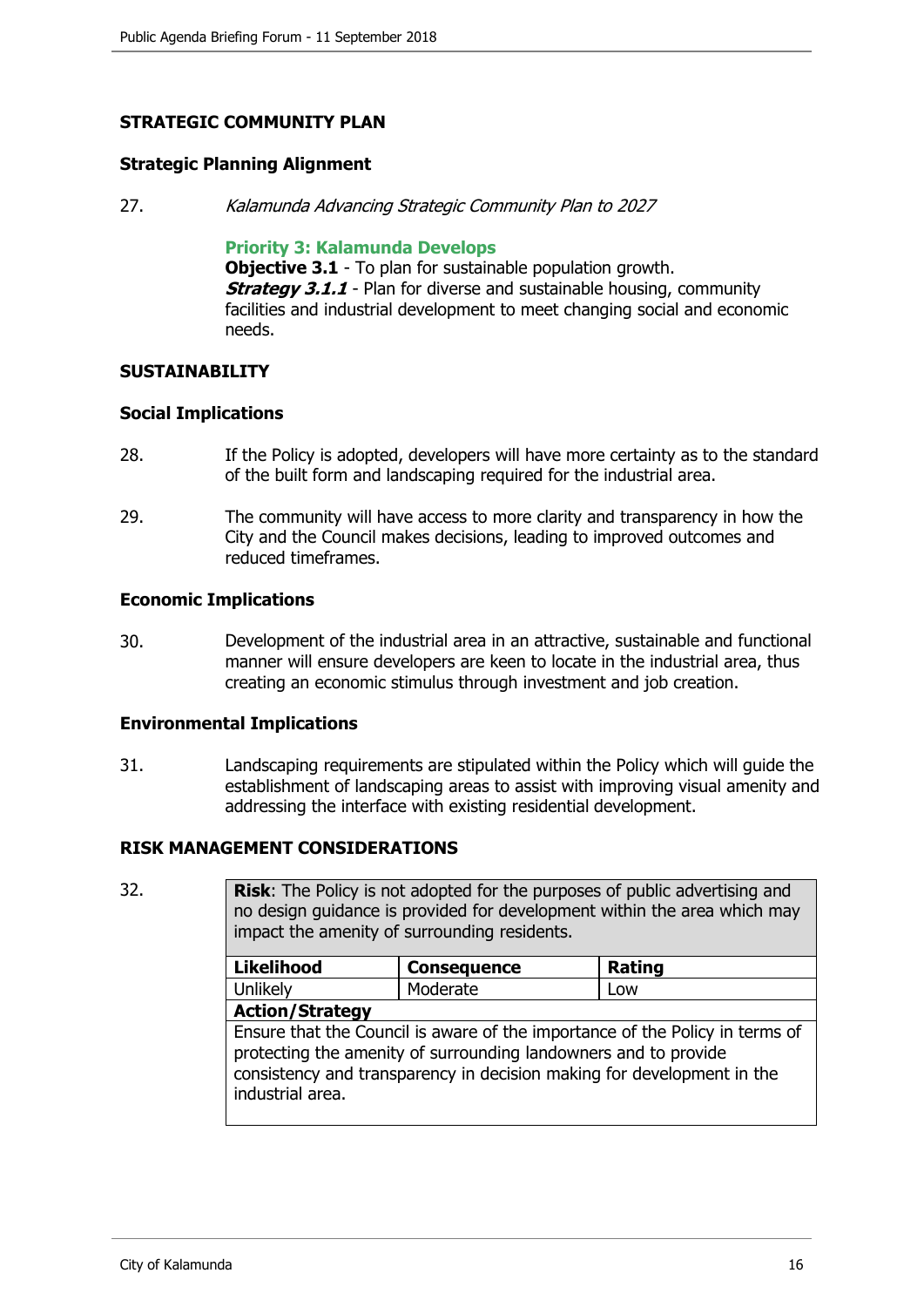# **OFFICER COMMENT**

- 33. The proposed Policy has been drafted with the intent of protecting the amenity of surrounding landowners and providing comprehensive guidance for the design and approval of development within the precinct and to ensure consistency and transparency in decision-making. Additionally, the Policy will assist with providing quality-built form and landscaping outcomes which will protect the investment of companies locating in the industrial area.
- 34. The Policy is intended to preserve the amenity of nearby residents through providing guidance, consistency and transparency in decision making throughout Precinct 3A of MKSEA. More specifically, Part 2.4 (Welshpool Road East) of the Policy ensures high quality-built form and landscaping treatments for lots fronting Welshpool Road East which have an interface with the existing residential area in Wattle Grove Cell 9.
- 35. From a planning perspective, the Policy is consistent with the applicable strategic and statutory planning framework and is consistent with the principles of orderly and proper planning.
- 36. The Policy has been reviewed by the City's DAC, with a number of resulting improvements included to the provisions of the Policy. These included particular emphasis being placed on the built form, setbacks and landscaping treatments to Welshpool Road East.
- 37. Advertising the Policy will provide the community an opportunity to comment, and for any concerns raised to be considered through appropriate revisions to the content of the Policy.
- 38. Having regard to the above, it is recommended that Council adopts the Draft Local Planning Policy P-DEV 62 – Design Guidelines: Kalamunda Wedge Industrial Area – Precinct 3A for the purpose of public advertising.

#### **Voting Requirements: Simple Majority**

### **RECOMMENDATION**

That Council:

ADOPTS Draft Local Planning Policy P-DEV 62 – Design Guidelines: Kalamunda Wedge Industrial Area – Precinct 3A for the purpose of advertising for a period of 21 days pursuant to Clause 3(1) of Schedule 2 of the Planning and Development (Local Planning Schemes) Regulations 2015.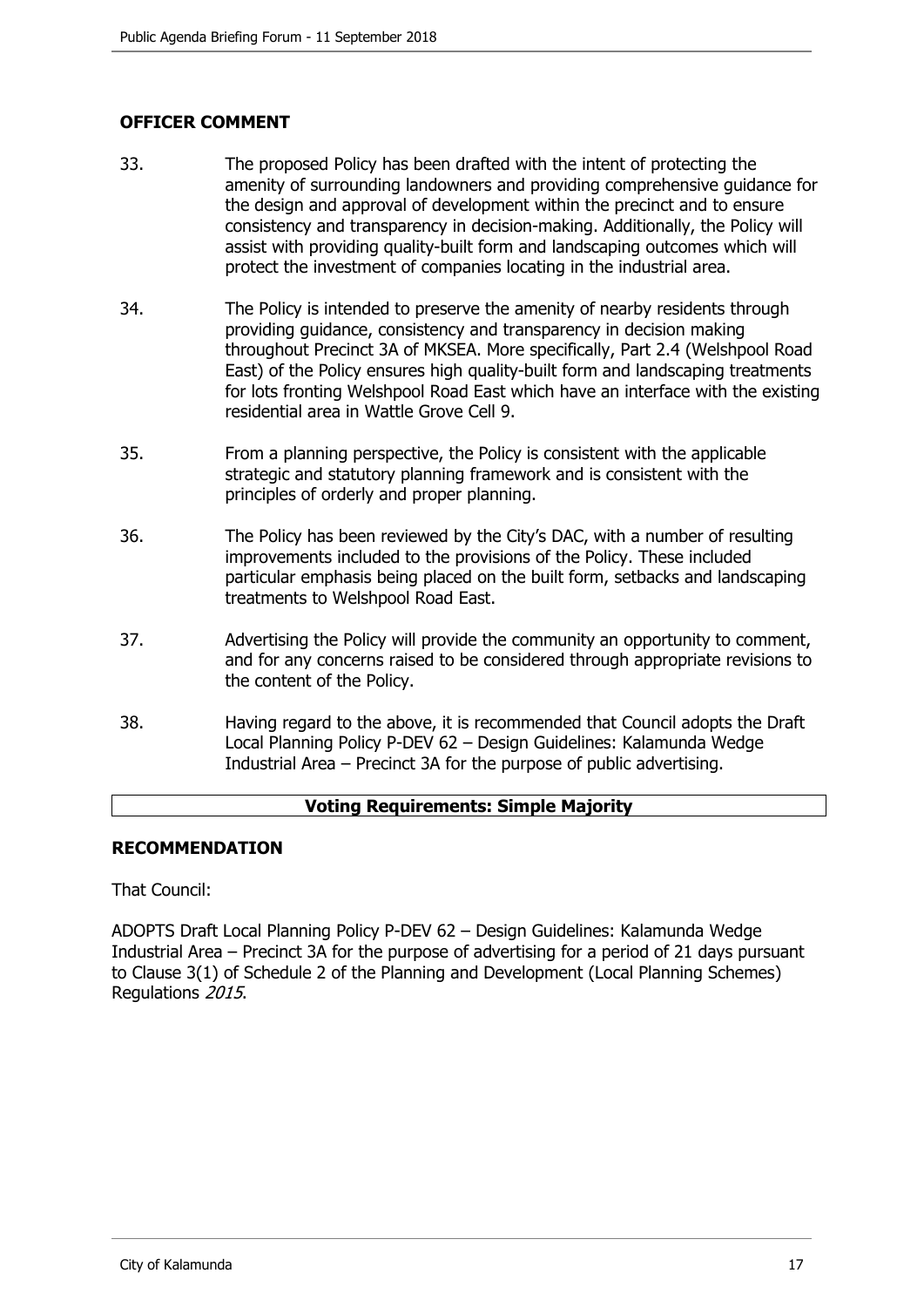# <span id="page-17-0"></span>**10.1.2 Environmental Land Use Planning Strategy - Adoption for Public Advertising**

**Declaration of financial / conflict of interests to be recorded prior to dealing with each item.**

| <b>Previous Items</b> | Nil                                                                       |  |  |
|-----------------------|---------------------------------------------------------------------------|--|--|
| Directorate           | <b>Development Services</b>                                               |  |  |
| <b>Business Unit</b>  | Strategic Planning                                                        |  |  |
| File Reference        | 3.003948                                                                  |  |  |
| Applicant             | City of Kalamunda                                                         |  |  |
| Owner                 | N/A                                                                       |  |  |
| Attachments           | Draft Environmental Land Use Planning Strategy<br>1.<br>Report [10.1.2.1] |  |  |

### **EXECUTIVE SUMMARY**

- 1. The purpose of this report is for Council to consider the City of Kalamunda's (City) draft Environmental Land Use Planning Strategy (Strategy).
- 2. The Strategy has been prepared by the City and expands upon the planning implications discussed in the existing Local Planning Strategy 2010. The Strategy will form a part of the future Local Planning Strategy that will be developed in 2019 and will ultimately provide guidance and rationale for changes to any zoning, land use classification and development standards and will inform the preparation of a new Local Planning Scheme No. 4.
- 3. It is recommended that Council adopt the Strategy for the purposes of public advertising.

# **BACKGROUND**

- 4. The Strategy will form a component of the City's new Local Planning Strategy, which is currently anticipated to be progressed throughout 2019.
- 5. In 2010, the City developed a Local Biodiversity Strategy in collaboration with the Perth Biodiversity Project and by utilising the Local Government Biodiversity Planning Guidelines for the Metropolitan Region developed by the Western Australian Local Government Association. The guidelines promote a four-phase process with the final phase recommending review of the Local Planning Scheme and application of Local Planning Policy for the protection of locally significant natural areas.
- 6. Planning strategies of this nature are recommended to be reviewed every five years.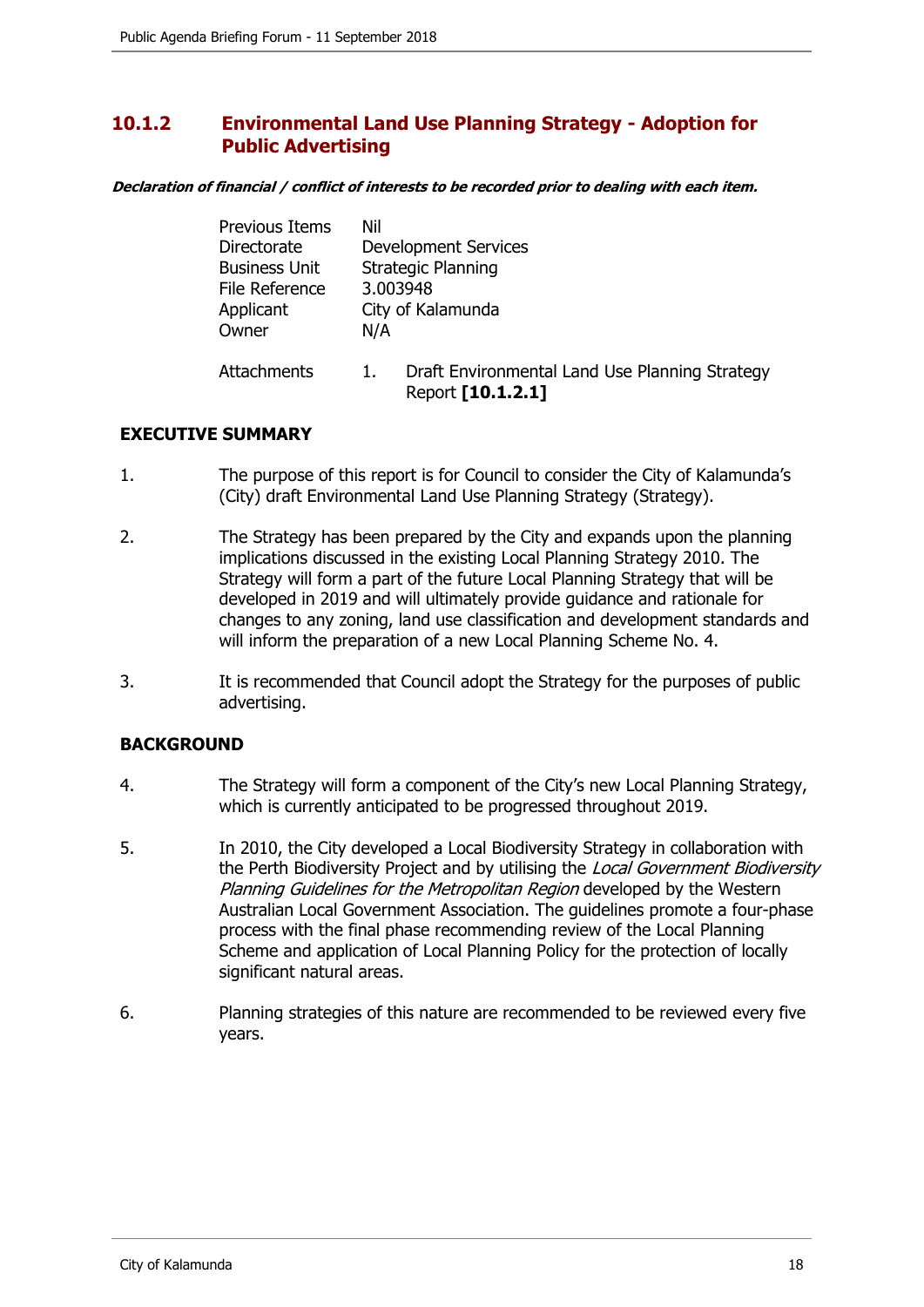# **DETAILS**

- 7. The Strategy has been prepared in accordance with the Western Australian Planning Commission (WAPC) Local Planning Manual 2010 (Manual). The Manual forms a guide to the preparation of local planning strategies and schemes in Western Australia. The Strategy incorporates the relevant environmental development considerations from the Manual.
- 8. The Strategy will form a key component of the development of a new Local Planning Strategy to be progressed in 2019. This Strategy incorporates information from the Local Biodiversity Strategy (2010) and delivers a new set of objectives in the context of the latest State planning framework and updated statistical data.
- 9. The Strategy has the following overarching goal:

To compile a comprehensive report on the status of current natural environmental factors and influences in the City, and develop strategies to enhance and improve biodiversity and promote sustainable planning practises which are sensitive and complimentary to the existing natural ecosystem.

- 10. The City comprises of three distinct areas, the Darling Plateau, the Darling Scarp and the Swan Coastal Plain. Development within the City has been strongly influenced by landform, focussing urban development in areas on the Swan Coastal Plain where there are fewer geological constraints to development.
- 11. The City contains a diverse array of endemic flora, fauna and ecological communities which have important ecological functions, and sometimes national or even global significance. The City supports a number of threatened flora and fauna species and ecological communities listed under the Environmental Protection and Biodiversity Conservation Act and Wildlife Conservation Act and a number of supplementary priority species. There are 22 species listed as rare or likely to become extinct, including 13 flora and nine fauna species. A further 38 flora species, 12 priority fauna species and one species of fungi have priority status.
- 12. The Strategy takes into consideration key factors that influence environmental land use planning including soil types, topography, climate, water management, existing reserves and high quality ecological areas and identifies strategies which provide actions to be taken to improve the natural environment within the City.

### 13. **General Findings**

The Strategy makes the following key observations:

a) there is limited opportunity for further development of the Darling Scarp and Darling Plateau rural regions due to bushfire constraints, priority agricultural areas, and the provision of sewer;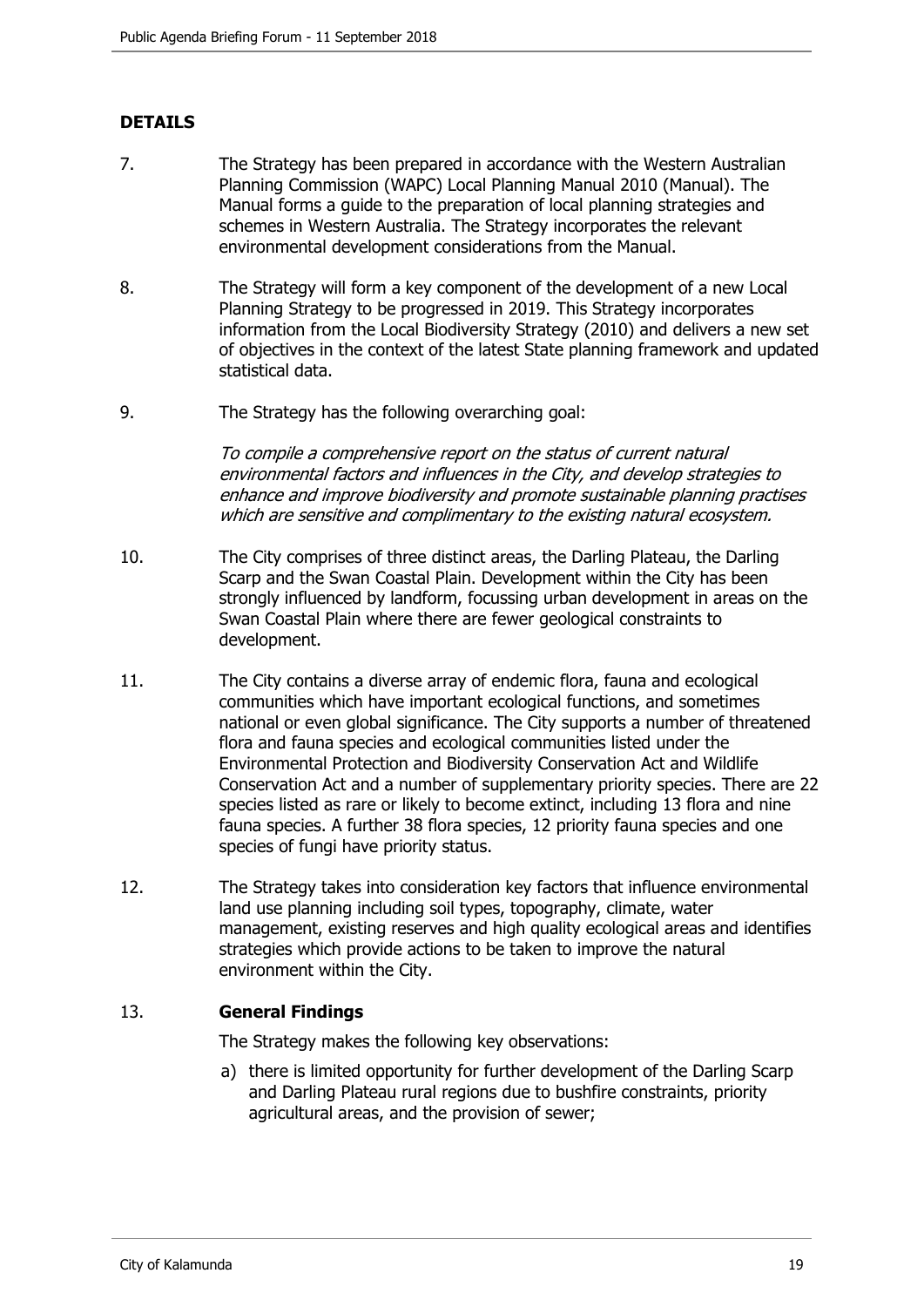- b) the majority of urban development will occur on the Swan Coastal Plain regions including Maida Vale, High Wycombe, Forrestfield, and Wattle Grove;
- c) there are numerous high-quality reserves protected and maintained throughout the City, however there are greater opportunities to form ecological links between them and reduce habitat fragmentation;
- d) communication around bushfire and biodiversity needs to be undertaken to educate residents about the requirements of State Planning Policy 3.7 - Planning in Bushfire Prone areas to protect and preserve high quality vegetation whilst maintaining resident safety; and
- e) the natural environment is an important cultural consideration for the City and part of the local character and identity.

### 14. **Strategies Recommended**

The Strategy sets out strategic directions and actions to improve the quality of the natural environment including:

- a) identify and map sensitive geological areas to inform appropriate land use planning;
- b) develop a local planning policy for flood prone areas (the floodway and flood fringe) and identify Water Catchment areas which conflict with provisions for Public Drinking Water Source Areas;
- c) identify and prepare criteria to manage compatibility between rural and agri-tourism developments;
- d) develop a Street Tree Masterplan, which analyses, identifies, and prioritises street tree plantings to improve urban forest canopy cover in conjunction with a Green Links Masterplan to be prepared by the year 2020;
- e) through community consultation of the draft Strategy, investigate the mechanisms available to address clearing of trees on private property;
- f) investigate the implementation of a Scheme amendment and/or local planning policy to protect vegetation or local natural areas deemed to have a significant environmental, cultural or heritage value;
- g) undertake workshops, surveys, polls, and collate submissions to understand current levels of satisfaction in environmental protection and identify areas of improvement. This is particularly relevant in relation to the small-scale clearing of vegetation on private land;
- h) implement online building and planning approval processes to reduce paper waste, provide transparency, and streamline approvals;
- i) prepare a local planning policy or Scheme provisions, to address the generation of energy by way of solar or wind power; and
- j) review and prepare a report or strategy for sites of Aboriginal heritage significance and any recommended changes to zoning to ensure appropriate protection and preservation.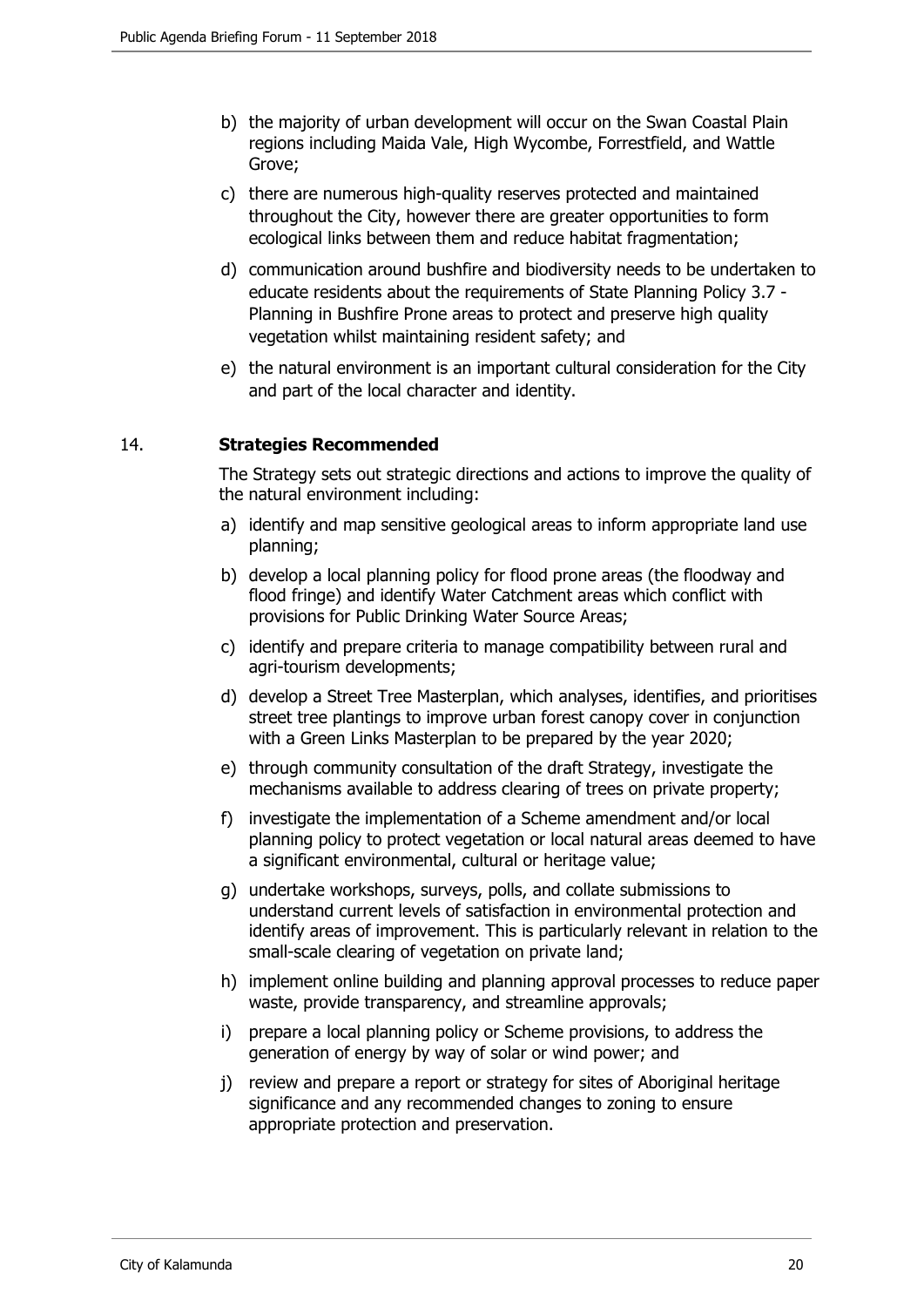### 15. **Strategic Community Plan (2017-2027) Priority**

The City and its community have identified environmental sustainability and maintaining the natural environment as a key priority through the development of the Strategic Community Plan (2017-2027). In particular, Priority 2 – Kalamunda Clean and Green: delivering environmental sustainability and maintaining the integrity of the natural environment.

### 16. **What was in the old Local Planning Strategy 2010?**

Some of the key points identified in the old Local Planning Strategy adopted in 2010 (LPS 2010), include -

- a) minimal development is expected in the hills area due to the conservation of environmental values and lack of sewer;
- b) 67% of the Shire (now City) is in conservation reserves and is comprised mainly of endemic vegetation;
- c) 26% of the total area is urban and have a large number of parks and recreation reserves;
- d) Local Natural Areas make up 7% of the total land area which are public and private landholdings which contain vegetation worthy of conservation;
- e) industrial expansion will occur in the Forrestfield freight hub, and growth of Perth Airport and rapid urban development of the swan coastal plain will occur; and
- f) identified Maida Vale South and Wattle Grove as future urban growth centres.

#### 17. **Current Major Projects**

Current major projects which may affect the Strategy include:

- a) Airport Expansion The addition of a new runway at Perth airport significantly affects nearby land use planning, due to impacts such as noise. Such effects may limit residential zoning densities, height of structures, and reflectivity of materials;
- b) Forrestfield-Airport Link The State Government's announcement in 2014 confirming the Forrestfield-Airport Link project, resulted in a large proportion of land rezoning in Forrestfield and High Wycombe. This resulted in the need to redefine the potential land uses surrounding the future station, focusing on mixed use development incorporating retail, commercial and higher density residential. There are significant environmental challenges in protecting the ecological values of the area, particularly the conservation of existing Wavy-leaved Smokebush (Conospermum undulatum);
- c) Maida Vale South An area south of Maida Vale and in the north-east area of Forrestfield has been identified as a possible area for strategic planning investigation for urban development by both the WAPC and City through various strategic planning documents. The majority of the land parcels are zoned Rural under the Metropolitan Region Scheme (MRS) and have been subject to rural and semi-agricultural type uses for many years;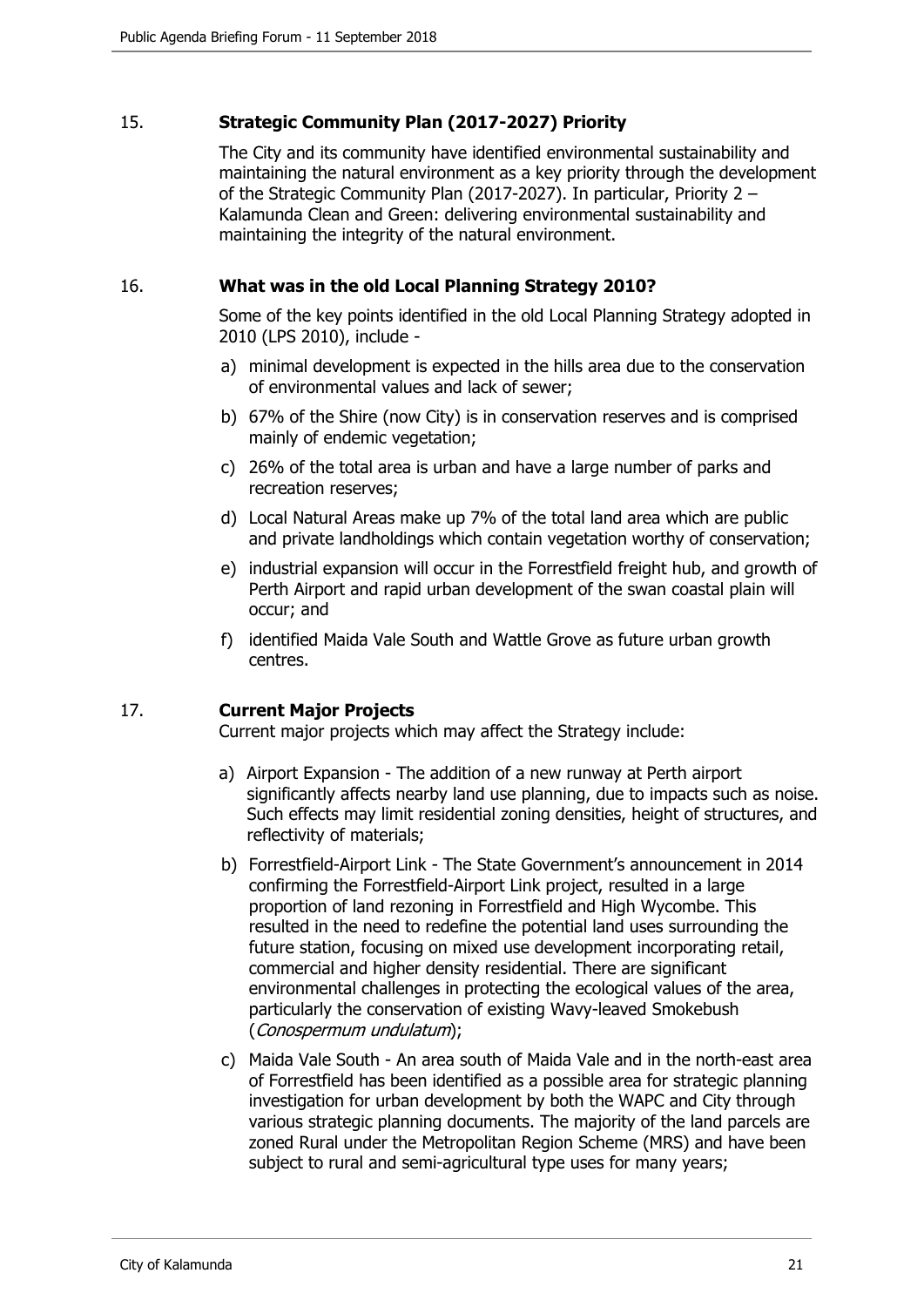- d) Wattle Grove South -The Western Australian Planning Commission's (WAPC) North-East Sub-Regional Planning Framework has identified Wattle Grove South as an area to be investigated for the purposes of future urban development. Development of the site for urban purposes represents the most efficient use of the land given the subject land's strategic location in close proximity to the urban front, the capacity of existing infrastructure and services, the future Forrestfield Train Station and nearby major arterial routes (e.g. Tonkin Highway);
- e) Maddington Kenwick Strategic Employment Area (MKSEA) has been rezoned from Special Rural to Industrial. Infrastructure upgrades and subdivision/development are currently in the process of occurring; and
- f) Pickering Brook investigation area Pickering Brook town centre is currently under investigation to determine if access for bushfire safety can be improved and to review appropriate land uses in the town centre.

### 18. **Objectives**

The objectives of the Strategy are principally to:

- a) manage natural resources, land use, and development proposals to maintain the health and viability of geological soil systems in coordination with other ecosystem functions;
- b) adapt to predicted climate change effects, and maintain and improve the safety of residents from bushfire events;
- c) protect and enhance waterways, wetlands and the groundwater and ensure sustainable use and management of water resources;
- d) preserve, enhance, connect and rehabilitate natural areas and protect biodiversity values;
- e) improve the connectivity of existing green spaces and maintain and enhance urban soil, air and water quality; and
- f) identify and protect natural areas of Aboriginal cultural significance and local heritage value.

# **STATUTORY AND LEGAL CONSIDERATIONS**

- 19. The Local Planning Strategy is required to be reviewed and developed every five years in accordance with the WAPC Local Planning Manual and informs the Local Planning Scheme. The local government is required to prepare a Local Planning Strategy as per the Planning and Development (Local Planning Schemes) Regulations 2015 (WA), Part 3.
- 20. The Environmental Land Use Planning Strategy is one section of the Local Planning Strategy which is currently being drafted. Other sections include:
	- a) Public Open Space Strategy (adopted);
	- b) Industrial Strategy (being advertised);
	- c) Housing Strategy;
	- d) Rural Strategy;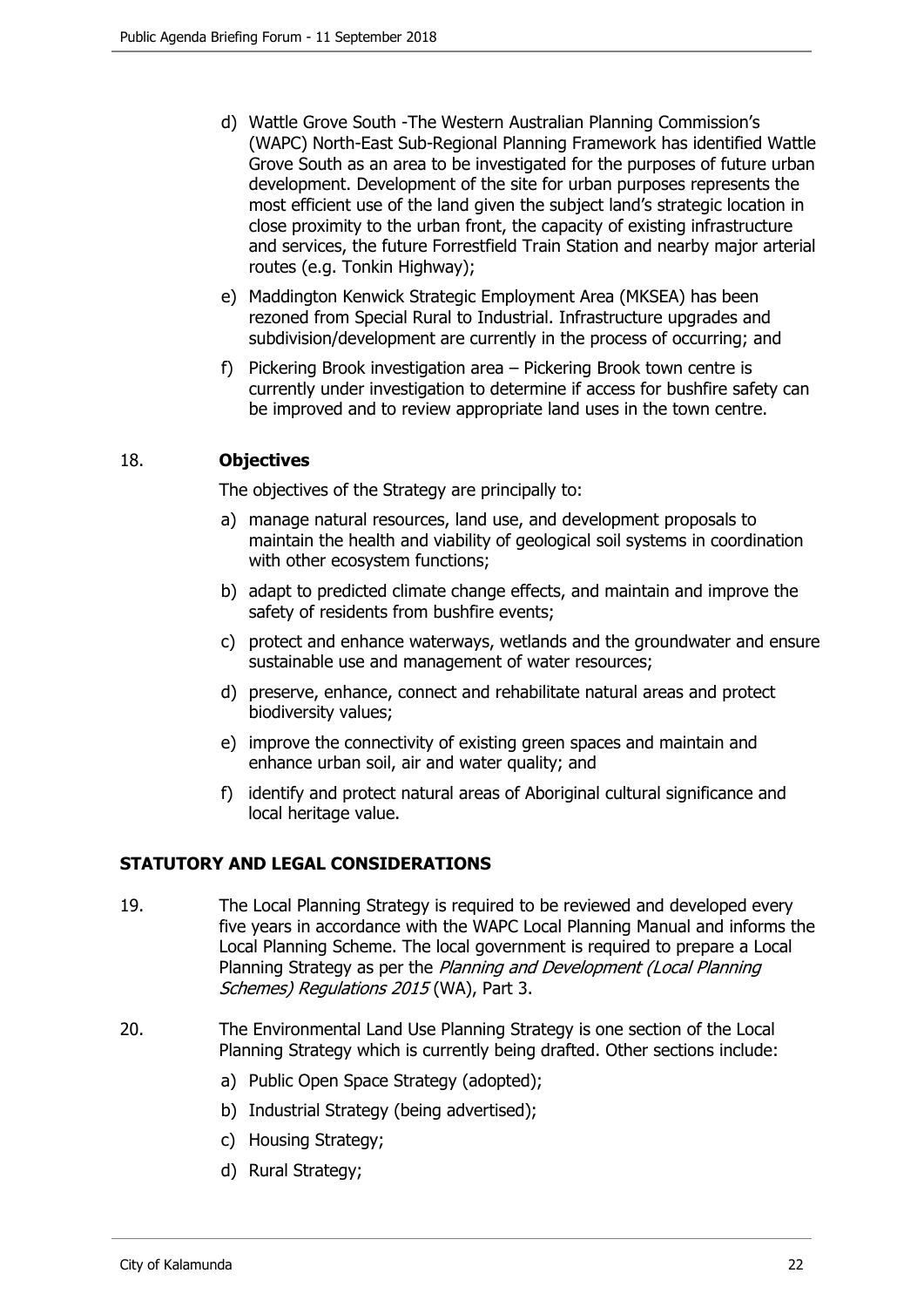- e) Activity Centre Strategy; and
- f) Infrastructure Strategy.

These strategies will inform a summary document – the Local Planning Strategy which will require referral and endorsement by the WAPC in accordance with Part 3, Regulation 14 and 15 of the Planning and Development (Local Planning Schemes) Regulations 2015 (WA).

# **POLICY CONSIDERATIONS**

| 21. | <b>DRAFT Design WA</b>                                                        | Draft document advertised 2017 to replace<br>the R-Codes for R40-R80. Includes Draft SPP<br>Design on the Built Environment.                                                                                                                                                                                               |
|-----|-------------------------------------------------------------------------------|----------------------------------------------------------------------------------------------------------------------------------------------------------------------------------------------------------------------------------------------------------------------------------------------------------------------------|
|     | <b>Liveable Neighbourhoods</b>                                                | Best practice guidelines for designing liveable<br>spaces.                                                                                                                                                                                                                                                                 |
|     | <b>SPP 2.0 Environment and</b><br><b>Natural Resources Policy</b>             | A policy that defines the principles and<br>considerations that represent good and<br>responsible planning in terms of environment<br>and natural resource issues within the<br>framework of the State Planning Strategy.<br>Supplemented by more detailed planning<br>policies on particular natural resource<br>matters. |
|     | <b>SPP 2.4 Basic Raw</b><br><b>Materials</b>                                  | A policy detailing the matters to be taken into<br>account in considering zoning, subdivision<br>and development applications impacting<br>extractive industries.                                                                                                                                                          |
|     | <b>SPP 2.7 Public Drinking</b><br><b>Water Source</b>                         | A policy to protect and manage public<br>drinking water source areas from<br>incompatible land uses and pollution.                                                                                                                                                                                                         |
|     | <b>SPP 2.8 Bushland Policy</b><br>for the Perth<br><b>Metropolitan Region</b> | A policy to provide an implementation<br>framework that will ensure bushland<br>protection and management issues in the<br>Perth Metropolitan Region are appropriately<br>addressed and integrated with broader land<br>use planning and decision-making.                                                                  |
|     | <b>SPP 2.9 Water Resources</b>                                                | Provides clarification and additional guidance<br>to for consideration of water resources in land<br>use planning strategy.                                                                                                                                                                                                |
|     | <b>SPP 3.1 Residential</b><br><b>Design Codes</b>                             | State planning policy guiding residential<br>development standards.                                                                                                                                                                                                                                                        |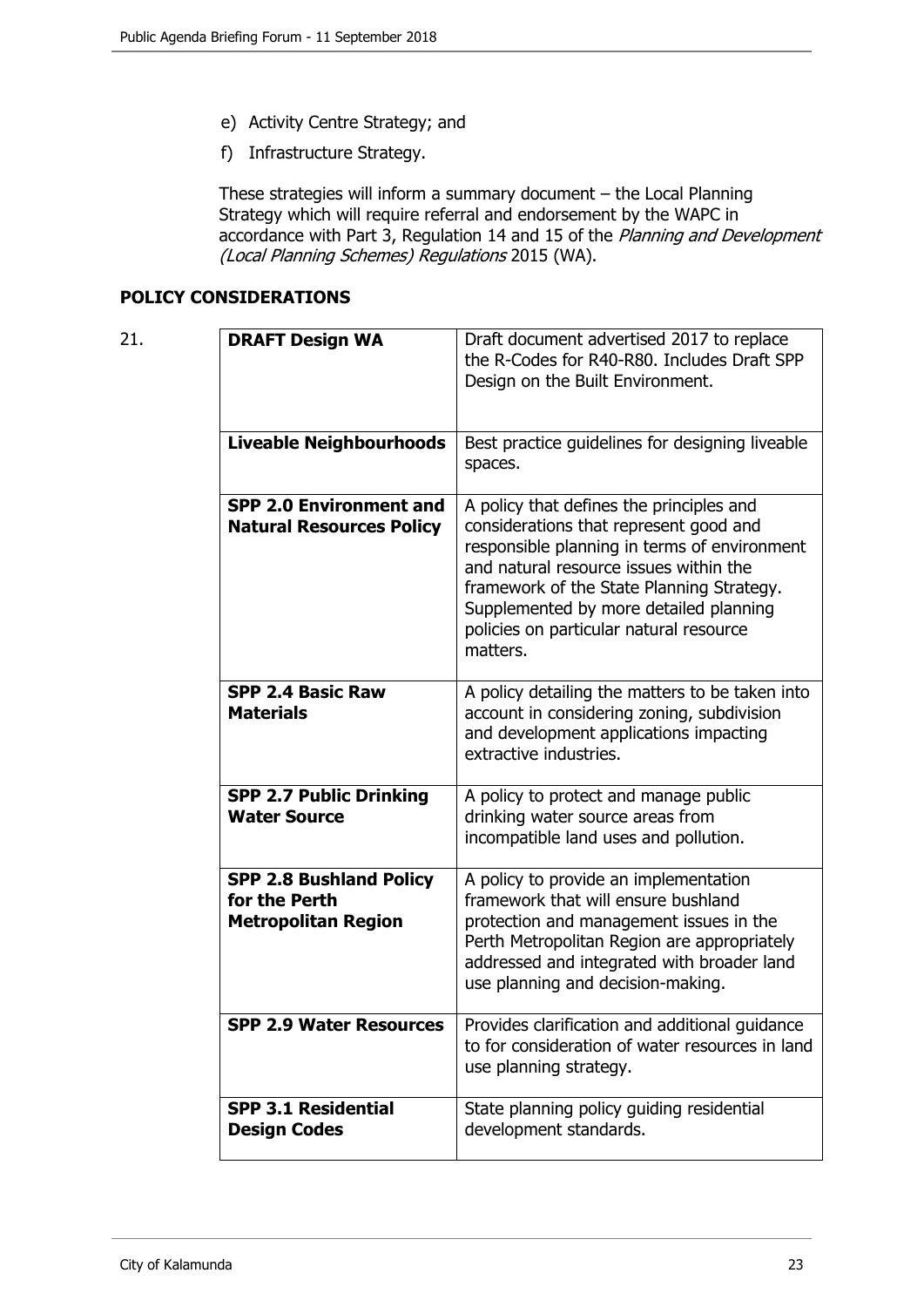| <b>SPP 3.4 Natural Hazards</b><br>and Disasters       | A policy to inform and guide planning for<br>natural disasters and minimising the adverse<br>impacts of natural disasters on communities,<br>the economy and the environment.                                                                                                             |
|-------------------------------------------------------|-------------------------------------------------------------------------------------------------------------------------------------------------------------------------------------------------------------------------------------------------------------------------------------------|
| SPP 3.7 Planning in<br><b>Bushfire Prone Areas</b>    | This policy directs how land use should<br>address bushfire risk management in Western<br>Australia.                                                                                                                                                                                      |
| <b>Better Urban Water</b><br><b>Management (2008)</b> | Better Urban Water Management provides<br>quidance on the implementation of SPP 2.9,<br>facilitating better management of our urban<br>water resources by ensuring an appropriate<br>level of consideration is given to the total<br>water cycle at each stage of the planning<br>system. |

# **COMMUNITY ENGAGEMENT REQUIREMENTS**

#### **Internal Referrals**

22. The Strategy was workshopped with internal departments relating to aspects such as engineering, health, and environmental considerations in March 2018 and comments provided have been incorporated into the latest version of the draft Strategy.

#### **External Referrals**

- 23. The Strategy was peer reviewed by planning consultants from GHD Pty Ltd. GHD provided a review report, notes on existing maps and tracked changes to the initial draft Strategy.
- 24. In the context of the Strategy forming a component of the City's Local Planning Strategy, it is recommended that the Strategy is advertised in a similar manner to a Local Planning Strategy.
- 25. If Council decide to adopt the proposed draft Strategy, it will be advertised for public comment for not less than 28 days. In accordance with section 13 of the Planning and Development (Local Planning Scheme) Regulations 2015 (WA), a minimum of 21 days advertising is required.
- 26. A Communications and Engagement Strategy will be developed to assist with guiding the public advertising process. Consultation will target the City's key stakeholders impacted by the recommendations of the Strategy.
- 27. As part of the advertising process the Kalamunda Environmental Advisory Committee will be given an opportunity to provide feedback on the draft Strategy.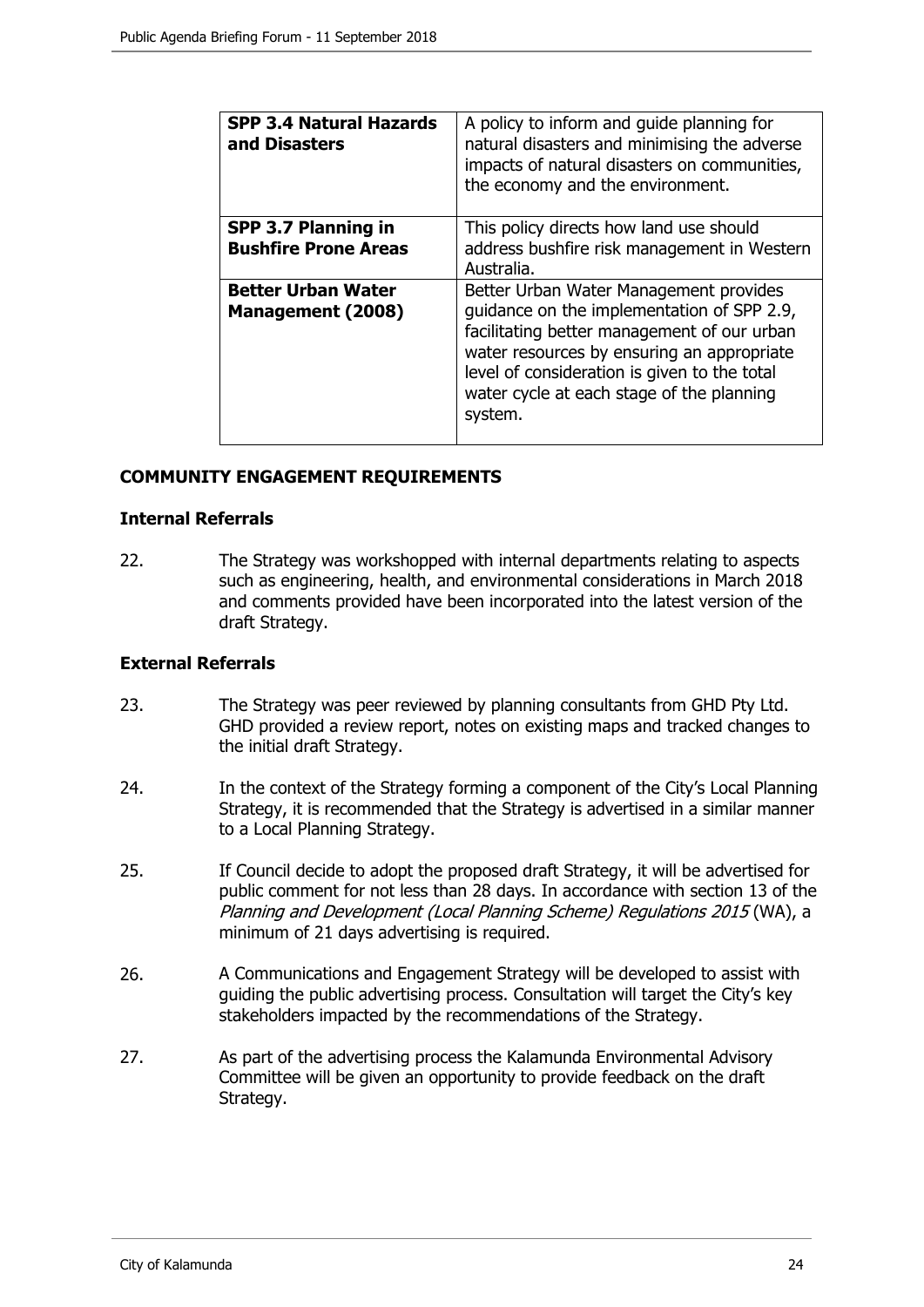- 28. Specific consultation regarding tree preservation on private land will be undertaken as part of the advertising for the draft Strategy. The consultation will seek to gauge the community's view on regulating small scale clearing on private land.
- 29. Recent major development applications have attracted a large number of submissions relating to clearing of vegetation.
- 30. Currently the Scheme defaults to the *Environmental Protection Act 1986* (WA), and Environmental Protection (Clearing of Native Vegetation) Regulations 2004 (WA), which were developed to address large scale clearing.
- 31. Any clearing on private land less than 5 ha per year therefore does not require a clearing permit from the Department of Water and Environmental Regulation and is largely unregulated from a planning perspective. Other local governments including but not limited to the Shire of Serpentine Jarrahdale, Shire of Mundaring, City of Fremantle, City of Belmont and City of Stirling have addressed the clearing of trees on private property through various planning provisions, plans or policies.
- 32. Direction will be sought through community consultation which will inform the City's approach in preparing a Local Planning Policy that will guide the way in which small scale clearing on private land is addressed from a planning perspective. This may include the requirement to provide contributions towards revegetation in other parts of the City or revegetation on the subject property. Council will also be provided the opportunity to provide input into this process.

#### **FINANCIAL CONSIDERATIONS**

- 33. Costs associated with the preparation and public advertising of the document are met through the Development Services annual budget.
- 34. Some actions arising from the Strategy may have financial implications; the details of which will be developed as part of a financial implementation plan and annual budget when preparing to complete the action.

#### **STRATEGIC COMMUNITY PLAN**

#### **Strategic Planning Alignment**

35. Kalamunda Advancing Strategic Community Plan to 2027

#### **Priority 2: Kalamunda Clean and Green**

**Objective 2.1** - To protect and enhance the environmental values of the City. **Strategy 2.1.1** - Enhance our bushland, natural areas, waterways and reserves.

**Strategy 2.1.2** - Support the conservation and enhancement of our biodiversity.

**Strategy 2.1.3** - Community engagement and education in environmental management.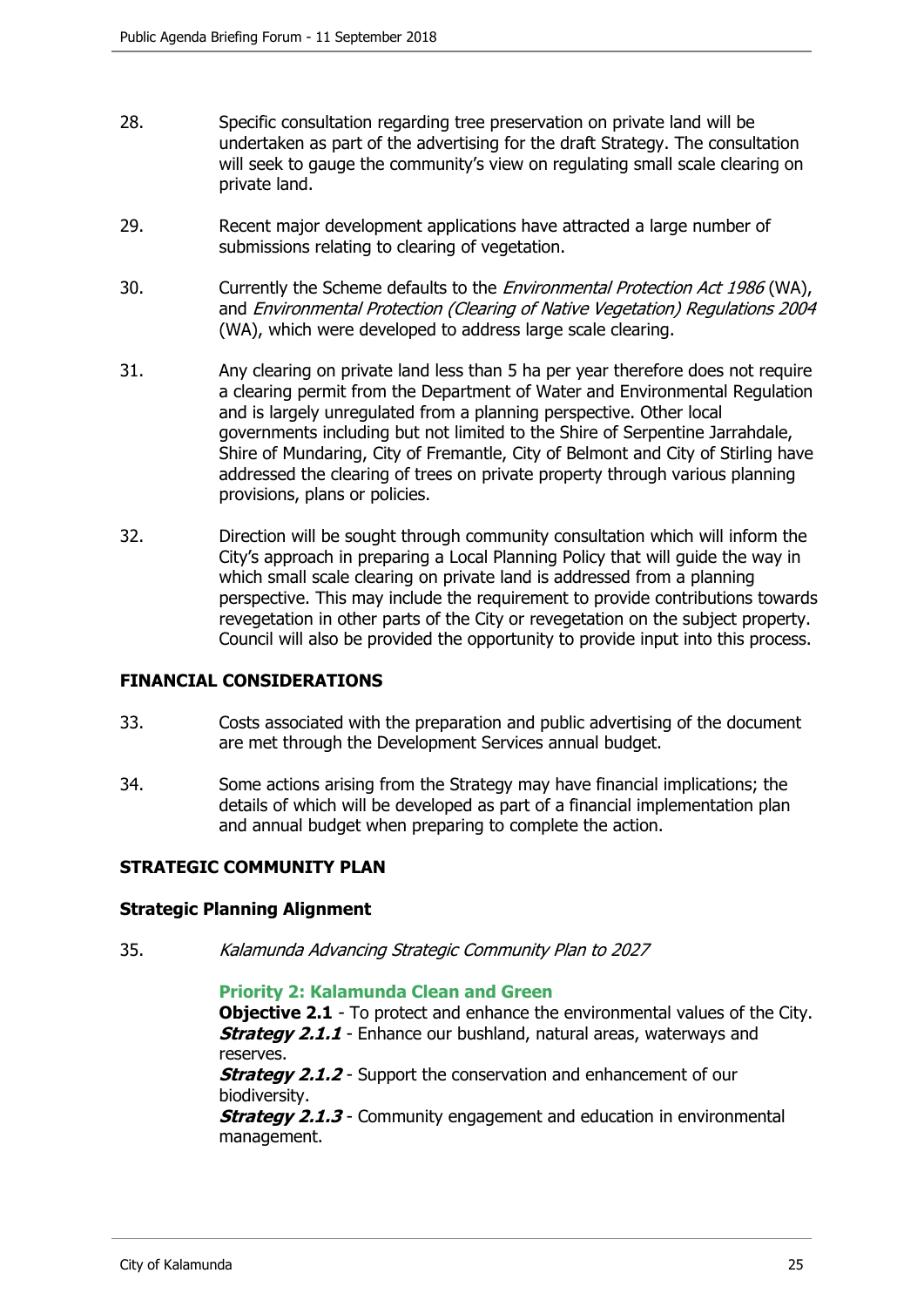# **SUSTAINABILITY**

#### **Social Implications**

- 36. Improved liveability through integration of natural environmental features will strengthen the character of the area and provide opportunities for interaction and engagement.
- 37. Streamlined processes when dealing with development applications that contain a significant environmental factor.

#### **Economic Implications**

- 38. Expansion of opportunities for agri-tourism, eco-tourism, and utilisation of our existing natural features are a key attractor to the City.
- 39. The Strategy aims to increase the local workforce particularly in the hills and rural regions to boost agricultural production.
- 40. Identified environmental constraints are mapped and reviewed providing greater certainty to landowners and developers.

#### **Environmental Implications**

- 41. Improved quality of the existing natural environment, reduce habitat fragmentation and higher quality land use management.
- 42. Improved water quality management for healthy waterways, wetland, and areas prone to seasonal flooding.
- 43. Reduced widescale clearing and improved outcomes for biodiversity in bushfire prone areas.
- 44. Improved microclimates in urban areas due to increased canopy cover.

#### **RISK MANAGEMENT CONSIDERATIONS**

45. **Risk**: The community disagrees with strategic directions and actions for the Strategy.

| <b>Likelihood</b>                                           | <b>Consequence</b> | Rating |  |
|-------------------------------------------------------------|--------------------|--------|--|
| Possible                                                    | Moderate           | Medium |  |
| <b>Action/Strategy</b>                                      |                    |        |  |
| Undertake community engagement and appropriately respond to |                    |        |  |

submissions received as part of the finalisation of the Strategy.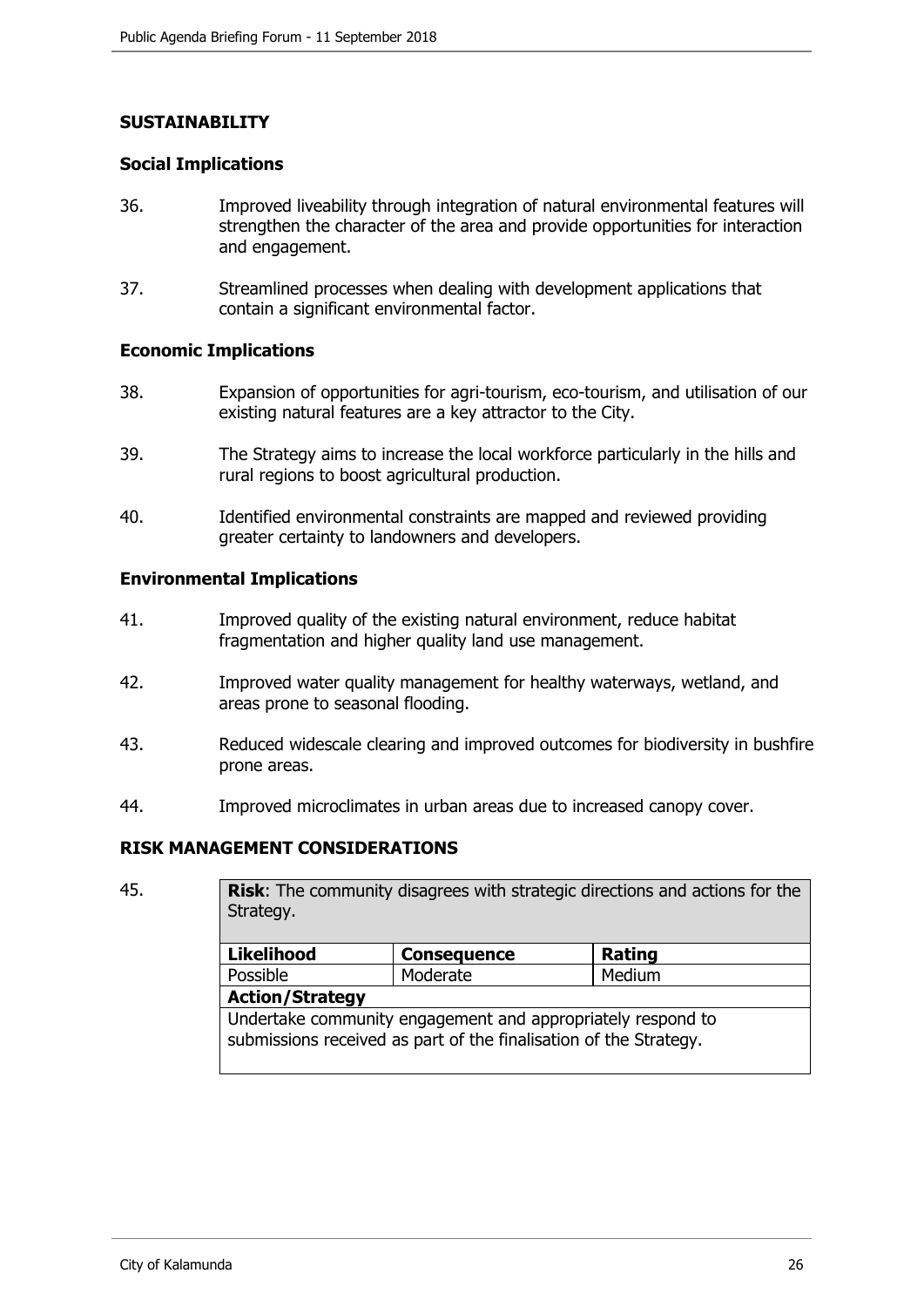46. **Risk**: Degradation of City's biodiversity through the development process.

| <b>Likelihood</b>                                                                                    | <b>Consequence</b> | <b>Rating</b> |  |
|------------------------------------------------------------------------------------------------------|--------------------|---------------|--|
| Unlikely                                                                                             | Major              | High          |  |
| <b>Action/Strategy</b>                                                                               |                    |               |  |
| Ensure key actions of the Strategy are resourced and undertaken within the<br>timeframes prescribed. |                    |               |  |

## **OFFICER COMMENT**

- 47. The Strategy has been prepared in accordance with the Manual.
- 48. The above notwithstanding, the Strategy will benefit from input from stakeholders within the community including Friends Groups, the Kalamunda Environmental Advisory Committee, residents and landowners, who the City expects will inform and refine opportunities and constraints for each area based on individual characteristics.
- 49. Tree preservation on private land will be addressed in detail as part of the engagement. The consultation will seek to gauge the community's view on regulating small scale clearing on private land.
- 50. Community consultation will inform the City's approach in preparing a Local Planning Policy that will guide the way in which small scale clearing on private land is handled from a planning perspective. This may include the requirement to provide contributions towards revegetation in other parts of the City or revegetation on the subject property. Council will also be provided the opportunity to give input into this process.
- 51. In order to undertake the actions recommended in the Strategy, project specific briefs will need to be undertaken to rationalise the recommended actions.
- 52. It is recommended that Council adopt the Strategy for the purposes of public advertising.

#### **Voting Requirements: Simple Majority**

#### **RECOMMENDATION**

That Council:

ADOPTS the draft City of Kalamunda Environmental Land Use Planning Strategy for the purposes of public advertising for a period of not less than 28 days.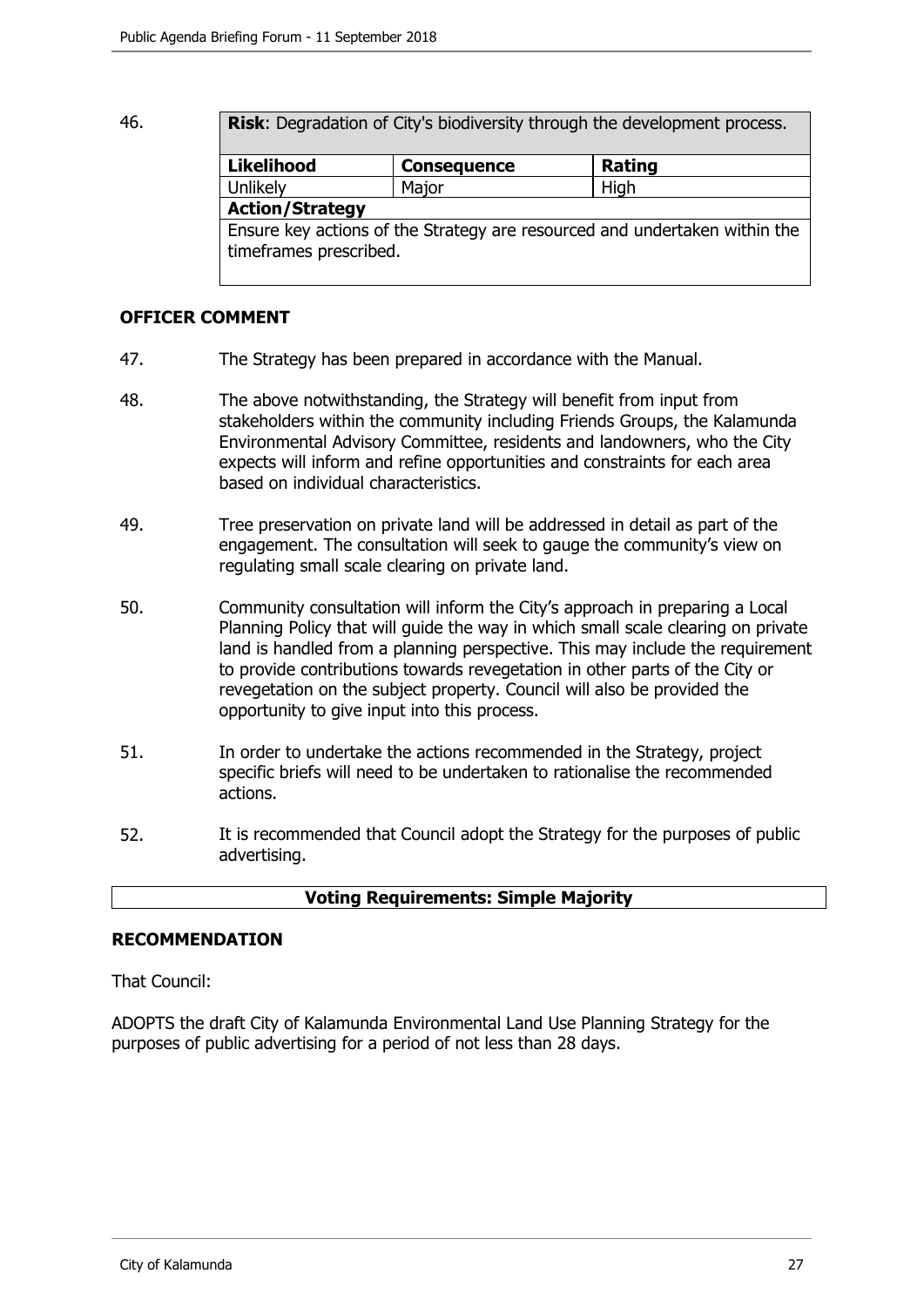### <span id="page-27-0"></span>**10.2 Asset Services Reports**

## **10.2.1 Roads Asset Management Plan**

#### **Declaration of financial / conflict of interests to be recorded prior to dealing with each item.**

| <b>Previous Items</b> | OCM 130/2012, OCM 157/2016, OCM 79/2017, OCM<br>125/2017, OCM 140/2017, OCM 129/2018 |
|-----------------------|--------------------------------------------------------------------------------------|
| Directorate           | <b>Asset Services</b>                                                                |
| <b>Business Unit</b>  | Asset Planning                                                                       |
| File Reference        | HU-PAA-013                                                                           |
| Applicant             | N/A                                                                                  |
| Owner                 | N/A                                                                                  |
| Attachments           | Roads Asset Management Plan Ver 1 [10.2.1.1]                                         |

#### **EXECUTIVE SUMMARY**

- 1. The City of Kalamunda (City) has prepared the Roads Asset Management Plan 2018 (Roads AMP). This plan includes an asset register, current condition rating information, current valuation data and treatment selection matrix of the assets related to the City's road system.
- 2. The Roads AMP includes 617km of roads, 190 bus shelters and 224 car park assets with a replacement cost of \$227 million. The Roads AMP also includes the feedback from community consultation undertaken in February and March 2018.
- 3. The financial modelling indicated that no increase in funding would be required for most roads assets (surfaces, pavements, and safety barriers), provided that a policy was adopted to replace 'like-for-like' in respect of road surface type. This means that spray seal surfaces would be replaced with spray seals and not asphalt, with asphalt being the higher cost and aesthetically appealing surface. Small increases are proposed for bus shelters and car parks.
- 4. This report recommends endorsement of the City's Roads Asset Management Plan 2018 and sets the objective of providing an average annual increase in funding over the next ten years of \$30,000 for bus shelters and \$55,000 for car parks.

#### **BACKGROUND**

5. The City produced its first asset management plan for roads in 2013. In 2016 the Asset Management Council Policy was revised, and a number of internal processes improved, resulting in a revised Asset Management Strategy, new Pathways and Parks Asset Management Plans (adopted in 2017), new Drainage Asset Management Plan (adopted July 2018), and this proposed new Roads AMP. A Buildings Asset Management Plan is being developed and proposed to be presented to Council in June 2019.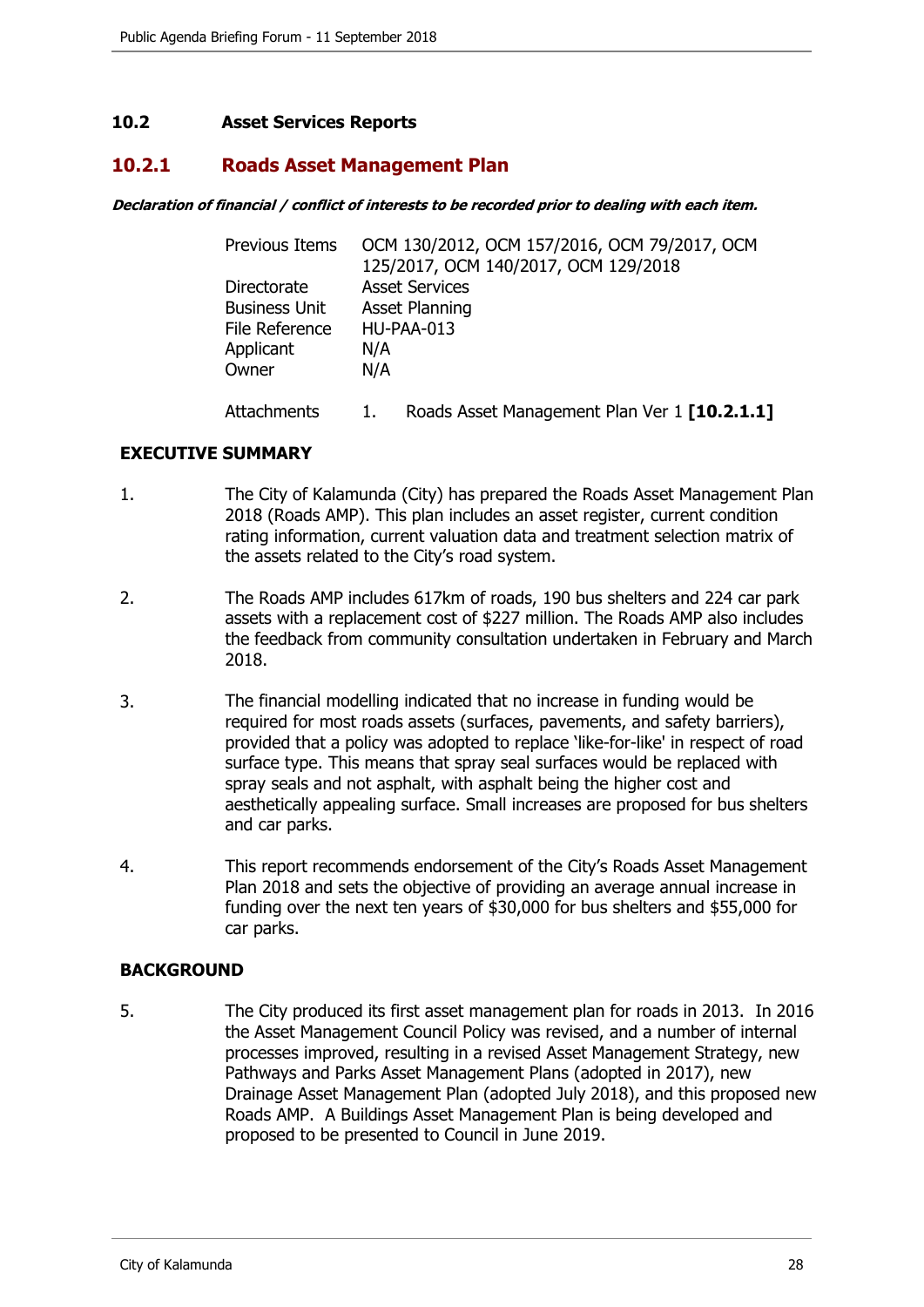# **DETAILS**

- 6. The Roads AMP covers the following subjects:
	- a) Current Status of Assets;
	- b) Levels of Service;
	- c) Life Cycle Management;
	- d) Risk Management;
	- e) Future Demand;
	- f) Financial Summary; and
	- g) Improvements, Monitoring and Review.
- 7. The City manages 617km of roads (58% asphalt sealed, 39% chip sealed, and remainder unsealed or other), 884km of kerbs, 4 road bridges, 190 bus shelters, 273 car parks, and 7.5km of road safety barriers.
- 8. The average condition rating of roads assets (on a scale of 1 to 5, with 1 being very good) is:
	- a) Roads Surface (2.0), Pavement  $(1.1)$  the pavement refers to the substructure of the road whereas the surface is the asphalt, chip seal or other driving surface;
	- b) Kerbs (2.0);
	- c) Road Bridges (2.3);
	- d) Bus Shelters (3.0);
	- e) Car Parks Surface (2.4), Pavement (2.3); and
	- f) Road Safety Barriers (2.0).
- 9. A condition assessment of the road and kerb assets was undertaken during the first half of 2018 using a specialised test vehicle. The condition inspections of the other roads assets were undertaken using visual condition rating methods.
- 10. "Levels of Service" is a phrase used in asset management to reflect the service the assets provide to the community. The City conducted community consultation in 2018 to understand the expectations of asset levels of service, with half the respondents disagreeing that the road surfaces in the City are in acceptable condition. There was no preference shown for the surface type when viewing spray seal and asphalt surfaces.
- 11. The Roads AMP considers the growth in population, developments and the forecast impact of climate change on roads assets. The City will be developing an Integrated Transport Plan which will also inform future Asset Management Plans.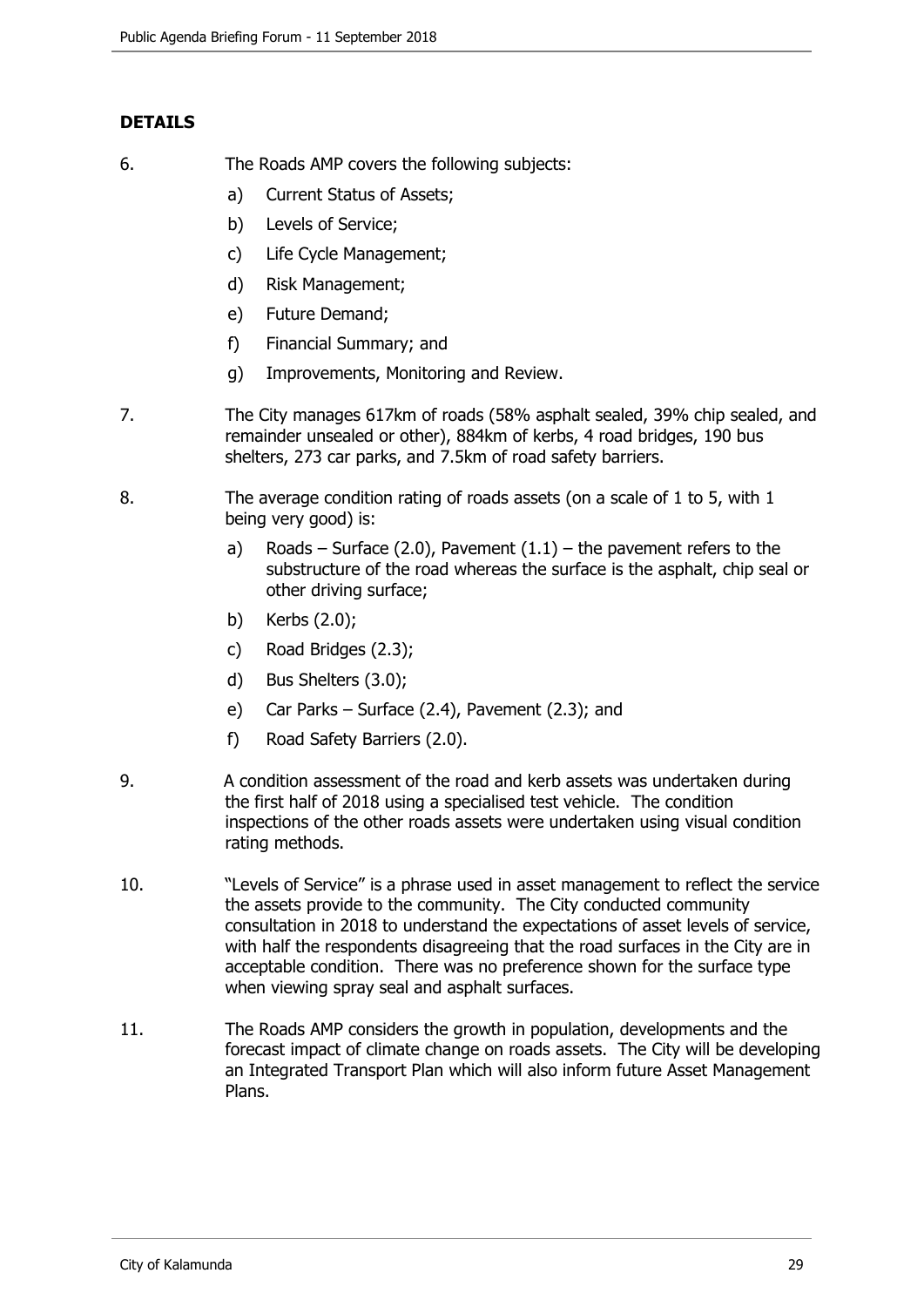- 12. The Roads AMP addresses fair value, key performance indicators, current funding levels, funding gap analysis and different funding scenarios. The preferred funding scenarios have been selected and recommended funding increases proposed.
- 13. The Roads AMP will be reviewed again in three years. During this period the following tasks will inform a revised plan:
	- a) update the Infrastructure Asset Management Policy to include a 'like for like' rule for upgrading residential streets, meaning spray seal will be resurfaced with spray seal and asphalt will be resurfaced with asphalt;
	- b) develop a Maintenance Management Plan to include routine defects, inspection intervals, service standards (for example quality and timeliness of repairs) and performance measures;
	- c) investigate the use of Assetic or similar software for improved maintenance management including mobile capability for field crews, and integration with Assetic;
	- d) develop an assessment process for roads assets such that criticality is considered when developing new, renewal and funding needs and priorities;
	- e) continue to progress the Main Roads WA Road Re-classification of Canning Road, Welshpool Road East and Abernethy Road; and
	- f) review the demand factors for roads and quantify the future demand as part of the City's Integrated Transport Plan.

# **STATUTORY AND LEGAL CONSIDERATIONS**

14. The City is required to produce a plan for the future under S5.56 (1) of the Local Government Act 1995 (WA) and supporting Local Government (Administration) Regulations 1996 (WA). Asset Management Plans are informing strategies for the Strategic Community Plan, Corporate Business Plan, Long Term Financial Plan, and Integrated Planning and Reporting Framework which are recommended requirements for compliance to the Act and Regulations.

#### **POLICY CONSIDERATIONS**

15. The Roads AMP is prepared in support of the Asset Management Policy, (AS-01) and Asset Management Strategy 2017-2021.

#### **COMMUNITY ENGAGEMENT REQUIREMENTS**

#### **Internal Referrals**

16. The draft Roads AMP was reviewed by the Infrastructure Asset Management Steering Committee prior to finalising this report.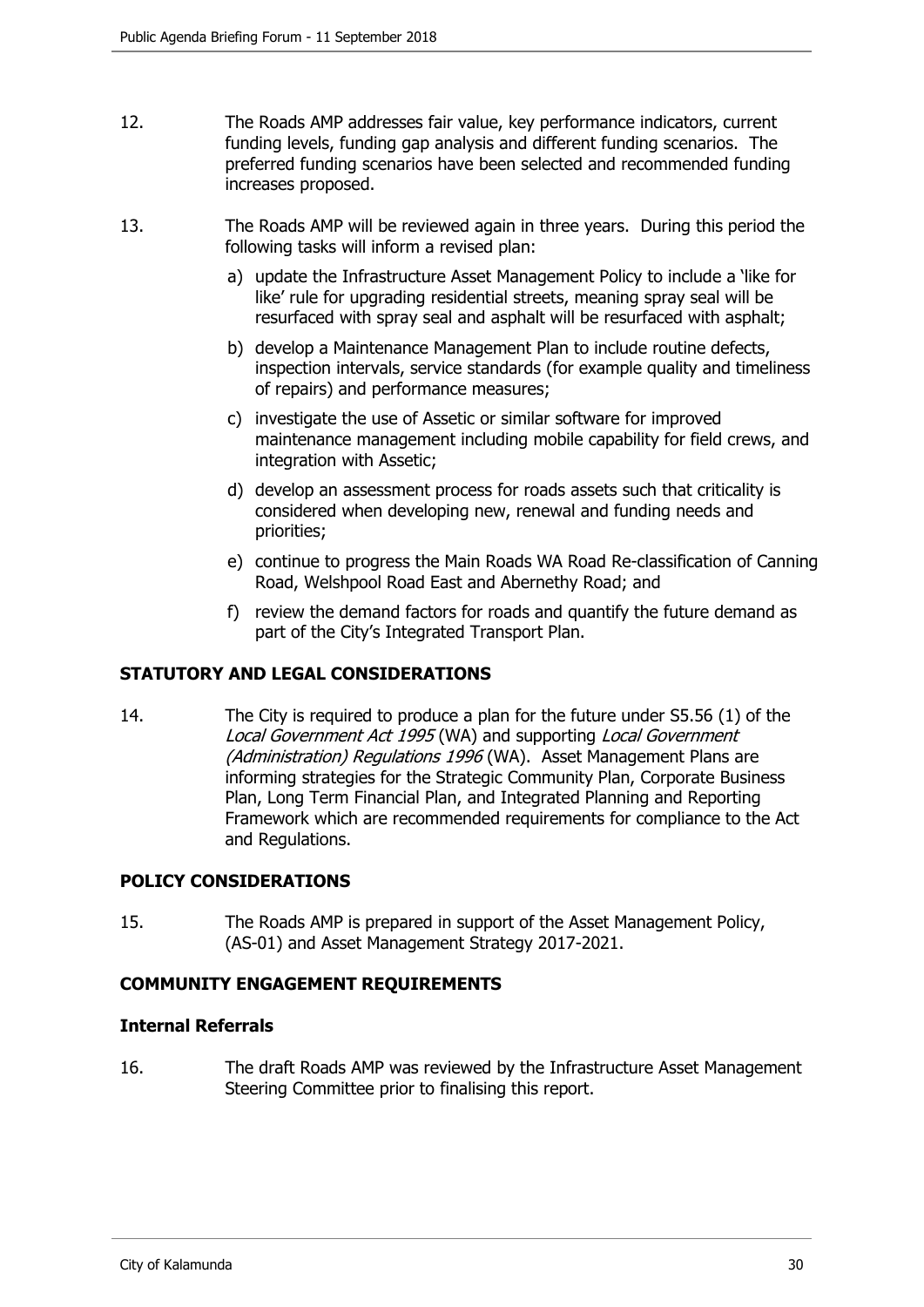# **External Referrals**

17. Asset Management Plans are informed by "levels of service" which is the result of a community consultation process. Consultation on Levels of Services for roads, drains and pathways was undertaken during February and March 2018.

#### **FINANCIAL CONSIDERATIONS**

- 18. The City's current Long Term Financial Plan forecasts a total average annual amount of \$3.3 million for capital expenditure on all roads asset renewals.
- 19. The recommendations of this Asset Management Plan require an average increase of capital expenditure of \$85,000 per year.
- 20. The Roads AMP also includes three financial ratios, being the Asset Consumption Ratio, the Asset Sustainability Ratio, and the Asset Renewal Funding Ratio.
- 21. The Asset Consumption Ratio measures the fair value of the assets compared to the replacement cost of the assets. The recommended practice is that a ratio of 0.5 to 0.75 (fair value/replacement cost) is maintained over the long term. Bus shelters are at risk of falling below this measure unless the funding is increased.
- 22. The Asset Sustainability Ratio measures the renewal or replacement rate against the rate of financial depreciation of the asset. This has an inherent bias as it only includes the next ten years of renewals while the depreciation represents the life of the assets. Except for classes of asset that are brand new, the recommended practice is to maintain this ratio at 0.90 or greater, indicating reasonable financial sustainability. The Asset Management Plan indicates that increased investment in roads and bus shelters may be necessary as these ratios (at current funding levels) are at 0.72 and 0.48 respectively. At this time, no increase in funding for roads (surfaces, pavements and safety barriers) is proposed due to the other ratios being acceptable. The recommended funding increase for bus shelters will raise this ratio to 0.86.
- 23. The Asset Renewal Funding Ratio measures the ability of the City to fund its asset renewal/replacement program within the Long Term Financial Plan. The measure is the Net Present Value of approved 10-year renewal/replacement funding compared to the Net Present Value of the required renewal and replacement funding (which is informed by the other ratios). The recommended Asset Renewal Funding ratio is between 0.75 and 0.95. The ratios indicate that funding is needed for bus shelters (ratio of 0.56) and car parks (ratio of 0.65).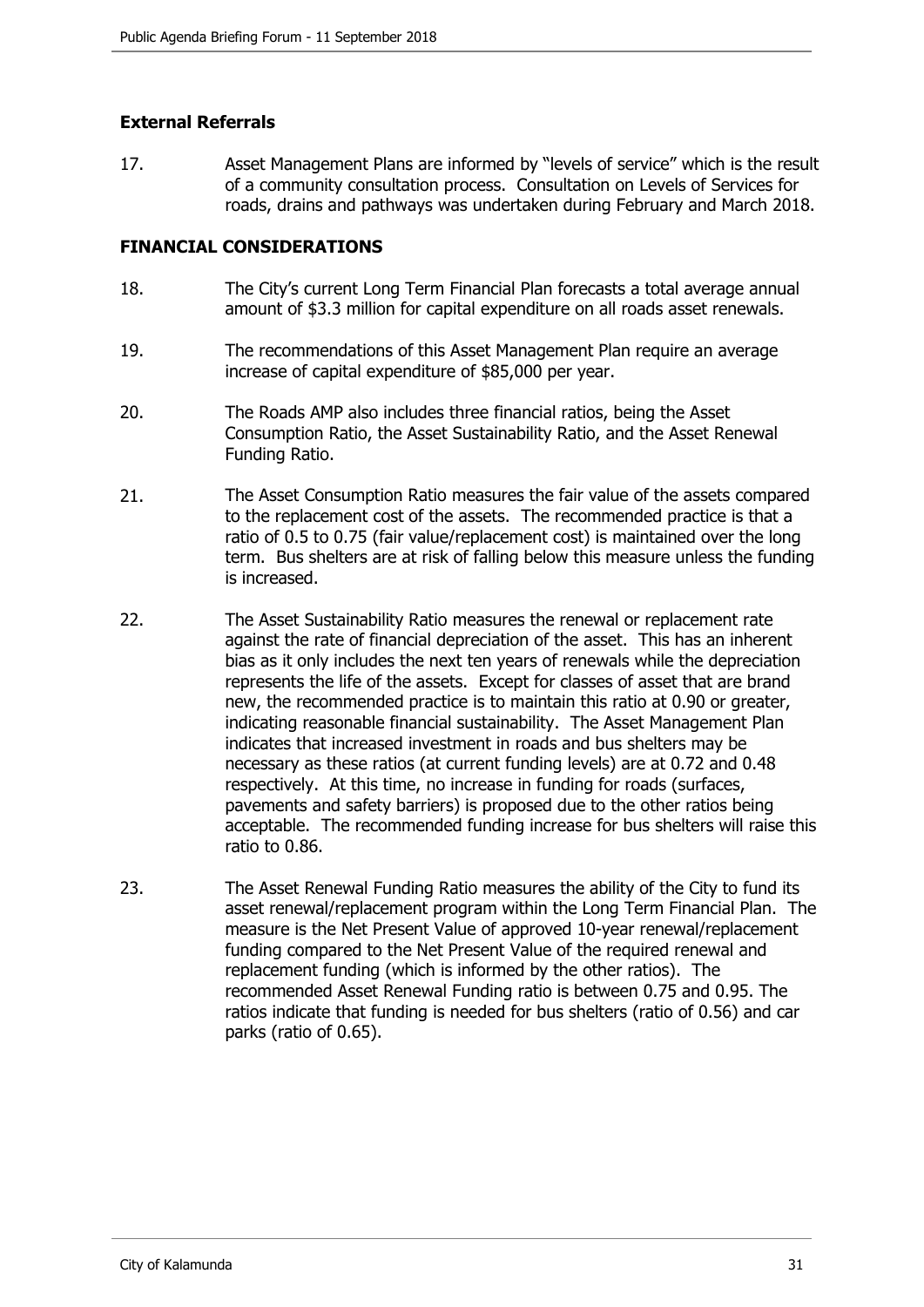# **STRATEGIC COMMUNITY PLAN**

#### **Strategic Planning Alignment**

24. Kalamunda Advancing Strategic Community Plan to 2027

**Priority 3: Kalamunda Develops**

**Objective 3.2** - To connect community to quality amenities. **Strategy 3.2.1** - Optimal management of all assets.

#### **SUSTAINABILITY**

#### **Social Implications**

25. Maintaining roads assets at an acceptable level will assist in providing a safe and functional road network to meet community transportation needs.

#### **Economic Implications**

26. Maximising grant funding income will be essential for the City to financially support the level of maintenance and renewal expenditure required to maintain its Roads Assets at an acceptable level of service to the community.

#### **Environmental Implications**

27. There are no direct environmental implications arising from the Roads AMP.

#### **RISK MANAGEMENT CONSIDERATIONS**

| <br>×. |              |  |
|--------|--------------|--|
| . .    | ۰.<br>×<br>v |  |

**Risk**: The planned Roads AMP when implemented fails to meet its objectives.

| <b>Likelihood</b>                                                            | <b>Consequence</b> | Rating |
|------------------------------------------------------------------------------|--------------------|--------|
| <b>Unlikely</b>                                                              | Significant        | Medium |
| <b>Action/Strategy</b>                                                       |                    |        |
| Ensure asset management activities continue in line with national practices. |                    |        |
| Continue to collect data, improve practices, and seek funding for renewals   |                    |        |

#### **OFFICER COMMENT**

29. The Roads AMP is presented in a format that is consistent with contemporary asset management practices across Australia and New Zealand.

and engaging with the community on levels of service.

30. The financial modelling identified that the condition rating and funding requirements is considered an 'Intermediate' level practice in terms of asset management maturity.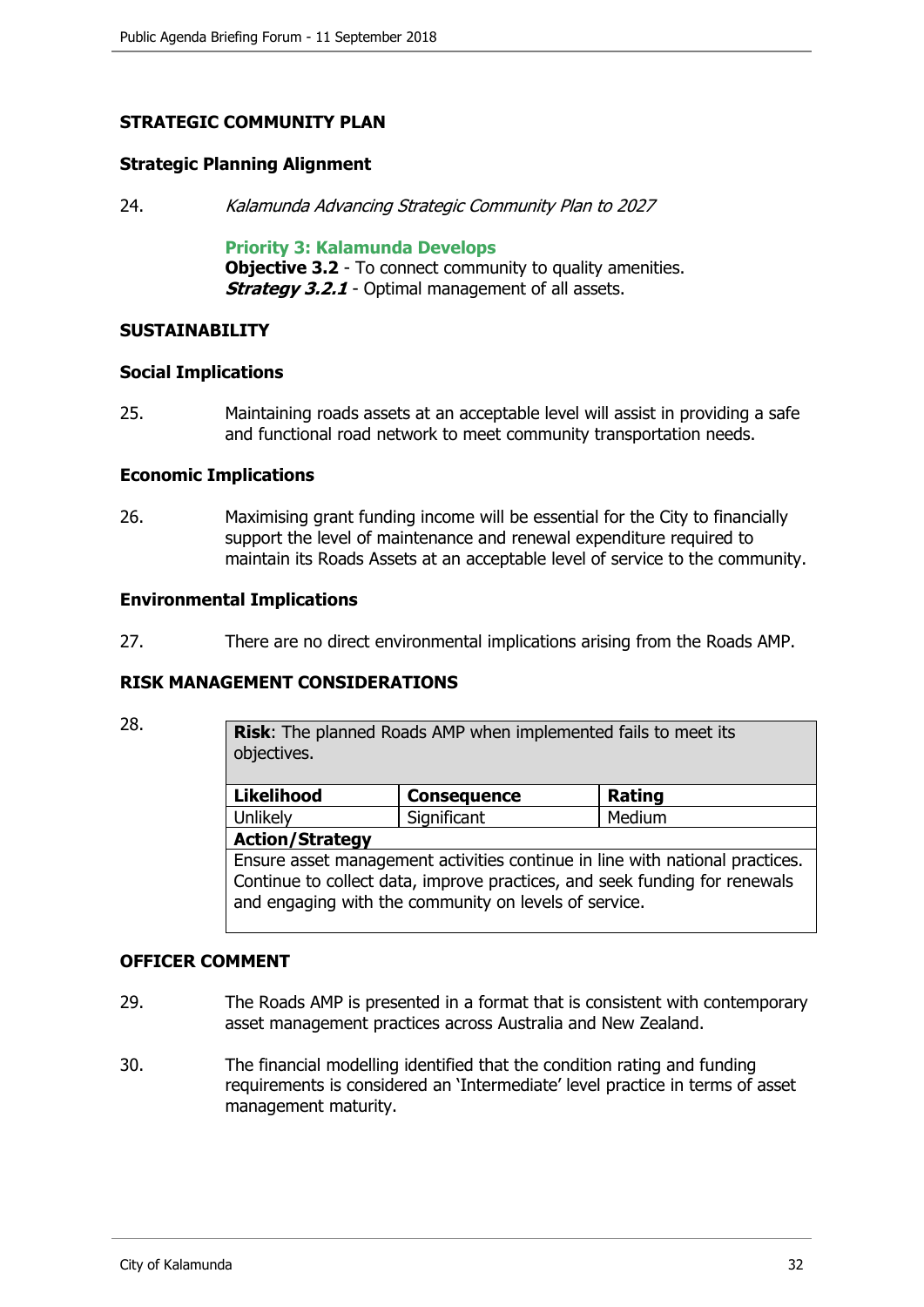31. Through the scenario modelling process, the Roads AMP provides 10 year funding options and assists in the development of appropriate roads assets renewal programs.

#### **Voting Requirements: Simple Majority**

### **RECOMMENDATION**

That Council:

- 1. ENDORSES the City of Kalamunda's Roads Asset Management Plan 2018.
- 2. NOTES the recommended funding for inclusion in the Long Term Financial Plan to 2023, in preparation for the 2019/2020 budget deliberations.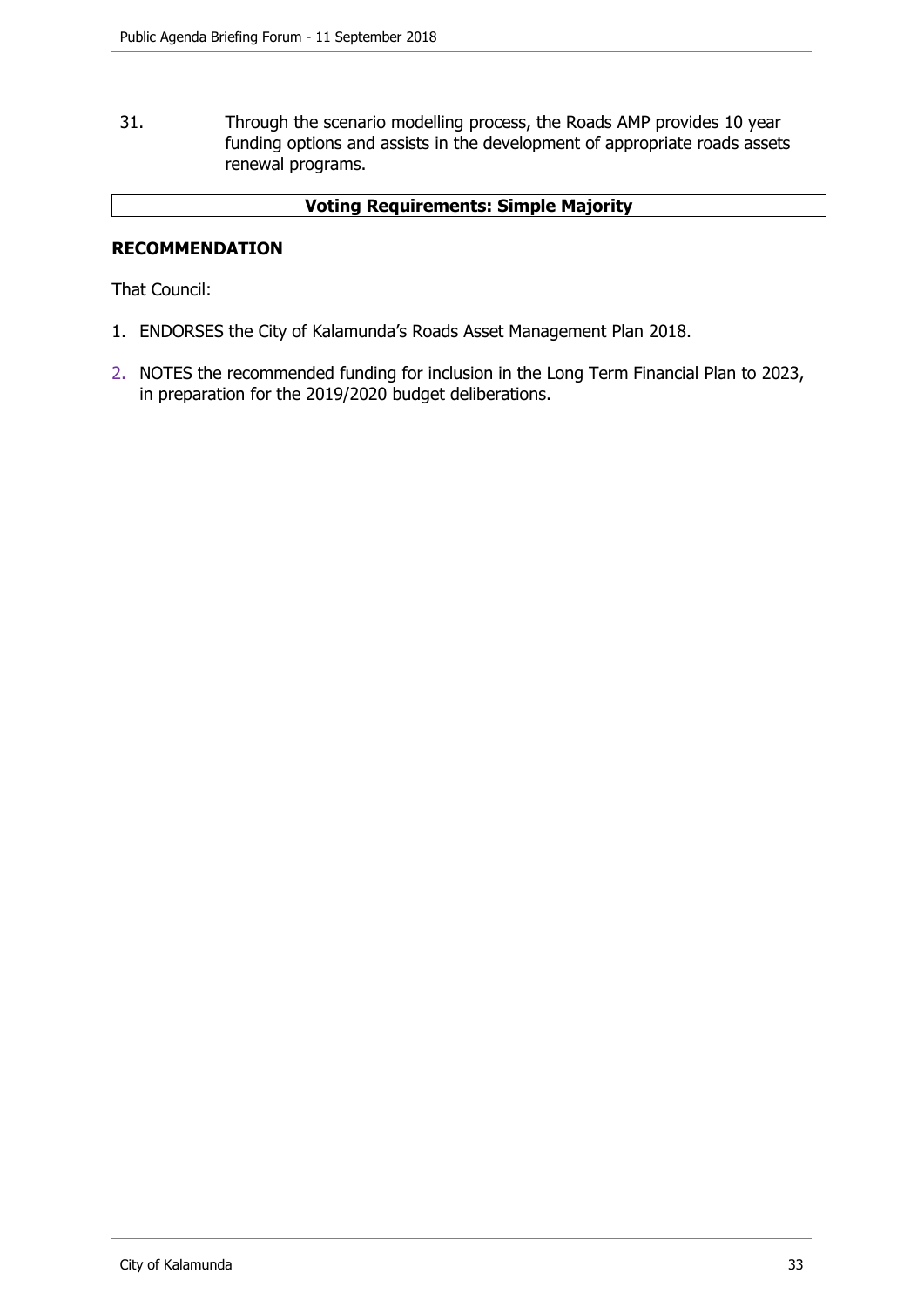# <span id="page-33-0"></span>**10.2.2 Consideration of Tenders for the Provision of Fire Mitigation Maintenance Services (RFT 1813)**

**Declaration of financial / conflict of interests to be recorded prior to dealing with each item.**

| <b>Previous Items</b> | N/A                                                                |
|-----------------------|--------------------------------------------------------------------|
| Directorate           | <b>Asset Services</b>                                              |
| <b>Business Unit</b>  | <b>Asset Services</b>                                              |
| File Reference        | AD-TEN-004                                                         |
| Applicant             | N/A                                                                |
| Owner                 | N/A                                                                |
| Confidential          | <b>Tender Evaluation Report</b><br>1.                              |
| <b>Attachments</b>    | <b>Schedule of Rates</b><br>$2_{-}$                                |
|                       | Reason for Confidentiality: Local Government Act 1995 S5.23 (2)    |
|                       | $(c)$ – "a contract entered into, or which may be entered into, by |
|                       | the local government which relates to a matter to be discussed at  |
|                       | the meeting."                                                      |

#### **EXECUTIVE SUMMARY**

- 1. The purpose of this report is to consider the award of a contract for the Provision of Fire Mitigation Maintenance Services in the City of Kalamunda (RFT 1813).
- 2. On 7 March 2018, the City of Kalamunda (City) issued the Request for Tender (RFT 1813) seeking submissions for the Provision of Fire Mitigation Maintenance Services across the City's reserves to meet the requirements of the *Bush Fires Act 1954* (WA) (Bush Fires Act).
- 3. It is recommended that Council appoint Entire Empire Pty Ltd T/A Entire Fire Management ACN 166 567 228 (Entire Empire Pty Ltd) for the Provision of Fire Mitigation Maintenance Services for the City of Kalamunda (RFT 1813), for a period of three years with options, at the sole discretion of the City, to extend by a further two x 12-month periods.

# **BACKGROUND**

- 4. The City is required to manage its recreation, conservation, road reserves and other lands under its control for compliance with the Bush Fires Act. The City is required to manage all bush fire risks to all assets, public, private and commercial to an acceptable level.
- 5. The City assesses each area under its management for bushfire risk to assets and private property and determines a treatment plan to reduce that risk. Each treatment plan considers a number of factors including environmental, cultural and amenity values to determine a treatment method, staging and priority. The City has identified more than 300 bush fire prone locations, including 115 reserves.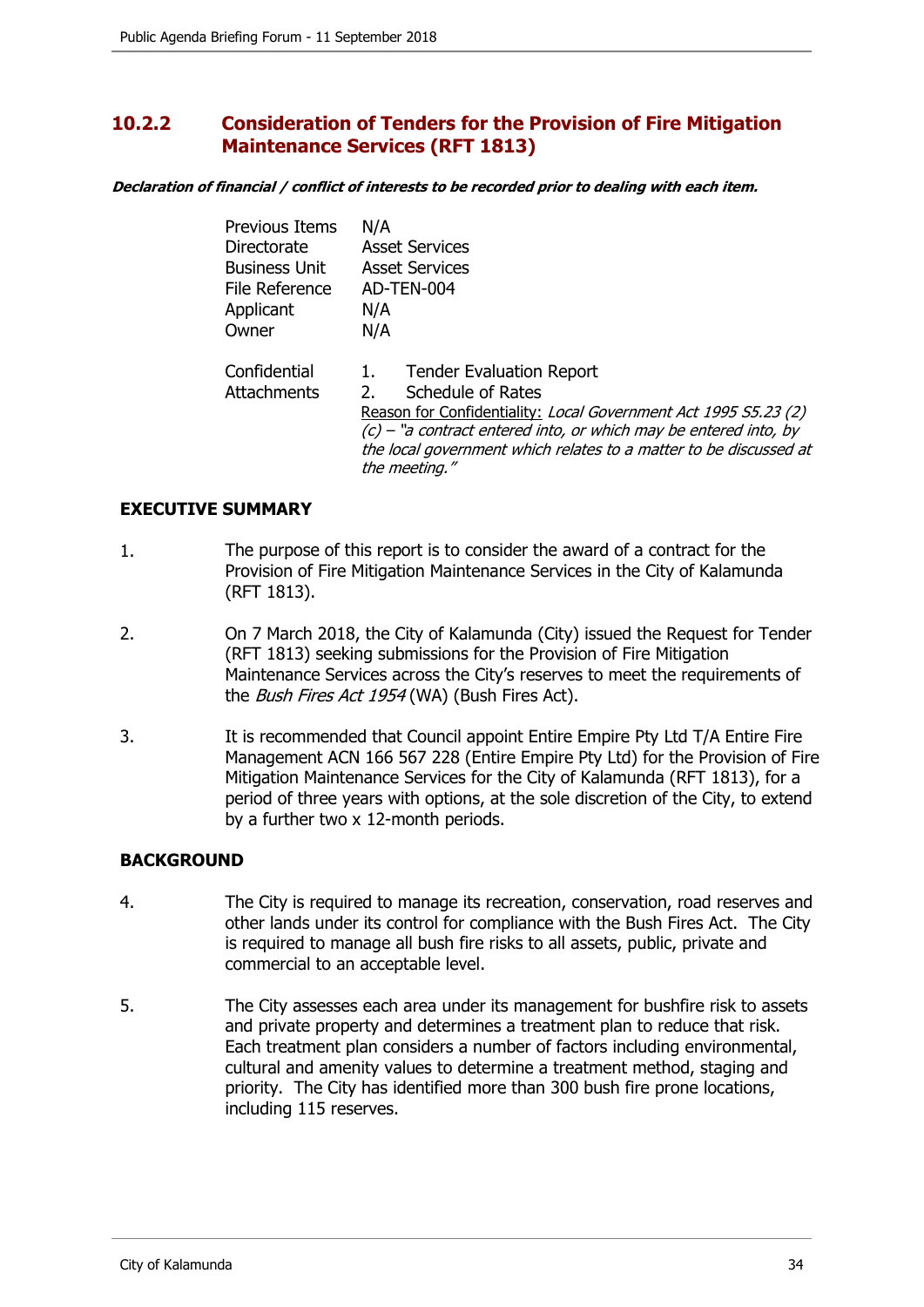6. An experienced contractor with skilled staff and equipment suitable to the City of Kalamunda's environmental conditions, is required for firebreak installation and maintenance, chemical weed control to firebreaks and mechanical flammable vegetation fuel reduction by slashing and woody weed removal. These works are primarily applied to 115 remnant bushland reserves, 45 hectares of undeveloped reserves and 72,000 metres of firebreaks.

# **DETAILS**

- 7. The scope of works for the period of the contract includes an annual program to be completed prior to the prohibited fire season from 1 November to 31 March each year:
	- a) assess the site for the most appropriate machinery to suit the terrain, vegetation type and minimal environmental impact;
	- b) firebreak mechanical construction and maintenance to achieve a threemetre-wide mineral earth break;
	- c) herbicide maintenance of firebreaks;
	- d) slashing of grasses to reduce flammable material;
	- e) manual or mechanical removal of large woody weeds;
	- f) disposal of vegetative material overburden at an approved disposal site; and
	- g) 24-hour emergency bush fire response.
- 8. All works are undertaken to a purchasing order instruction and invoiced at the tender rate.
- 9. The following officers were appointed to the Tender Evaluation Panel (Panel) by the Director Asset Services:
	- a) Manager Parks and Environmental Services (Panel Chair);
	- b) Parks and Environmental Services Technical Officer; and
	- c) Fire Mitigation Officer.
- 10. The Request for Tender RFT 1813 was advertised on 18 July 2018 and closed at 2:00pm, Wednesday 8 August 2018.
- 11. Compliance Criteria were evaluated on a "Yes/No" basis, with compliance assessment completed by Procurement and Finance. Of the four submissions received, three were assessed as complaint with the Tender Compliance Criteria.
- 12. Qualitative Criteria for RFT 1813 were included and a predetermined Qualitative Pass Mark (QPM) was set at 60%.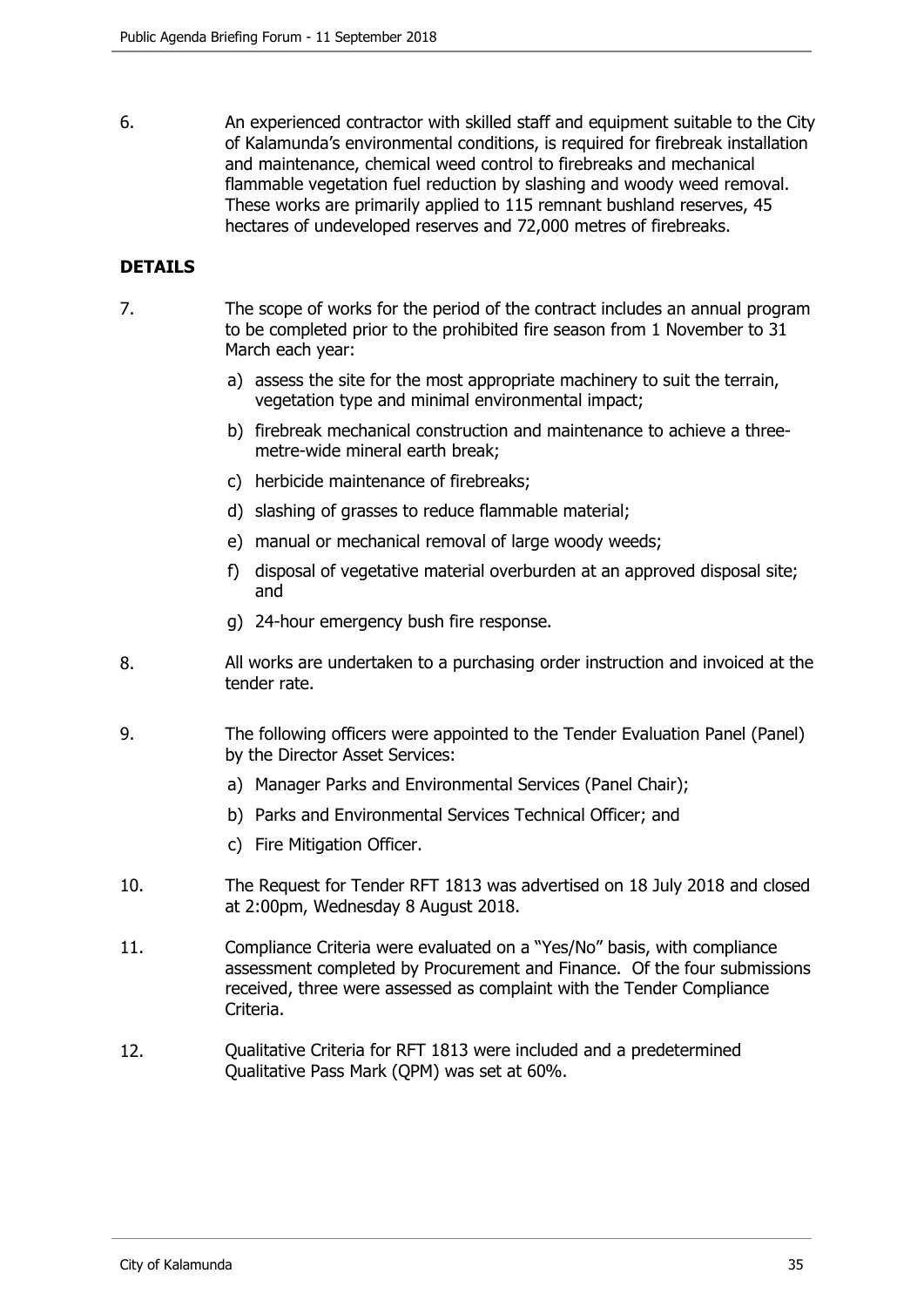- 13. The Panel undertook qualitative evaluation of each Tender submission in accordance with the following general direction:
	- a) Panel members read each response and evaluated answers to the Qualitative Criteria on an individual basis;
	- b) Panel members score each respective section and then compare their scores with each other to determine a consensus score;
	- c) where clarifications are sought from Tenderers, all responses are logged in a Clarifications Register and duly considered by the Panel; and
	- d) the evaluation process is observed by the Procurement and Finance Officer to ensure fair and correct processes are followed.
- 14. All compliant submissions were considered against the Qualitative Criteria to ensure the Tenderers have the skills, experience and resources, along with a clear understanding of the requirements of the scope of works for delivering a quality service. This is demonstrated by their response to the Qualitative Criteria, which included site specific scenarios.
- 15. The Panel met and completed the Qualitative Evaluation by comparison of individual scores and determining consensus scores for each of the Qualitative Criteria on Thursday, 23 August 2018.
- 16. The Qualitative Criteria and weighting used in evaluating the submissions received are noted in the table below:

| <b>Qualitative Criteria</b>                           | Weighting       |
|-------------------------------------------------------|-----------------|
| Demonstrated Experience in Providing Similar Services | 30 <sub>%</sub> |
| Key Personnel Skills and Experience                   | 15%             |
| <b>Tenderer's Resources</b>                           | 15%             |
| Demonstrated Understanding of Required Works          | 40%             |

Detailed requirements for each of these criteria are outlined in the Tender Evaluation Report (Confidential Attachment 1).

17. The qualitative assessment resulted in only Entire Empire Pty Ltd achieving the Qualitative Pass Mark of 60% and therefore advanced to the price assessment stage of the tender evaluation process.

> The actual scores achieved are detailed in the attached Tender Evaluation Report (Confidential Attachment 1).

- 18. Tenderers were required to provide a Price Schedule and Schedule of Rates to undertake the services for all nominated locations and works as detailed in the Tender specification.
- 19. The Panel assessed the price for an anticipated schedule of works for the period of the contract and no guarantee of the final quantity of works allocated under the contract was given.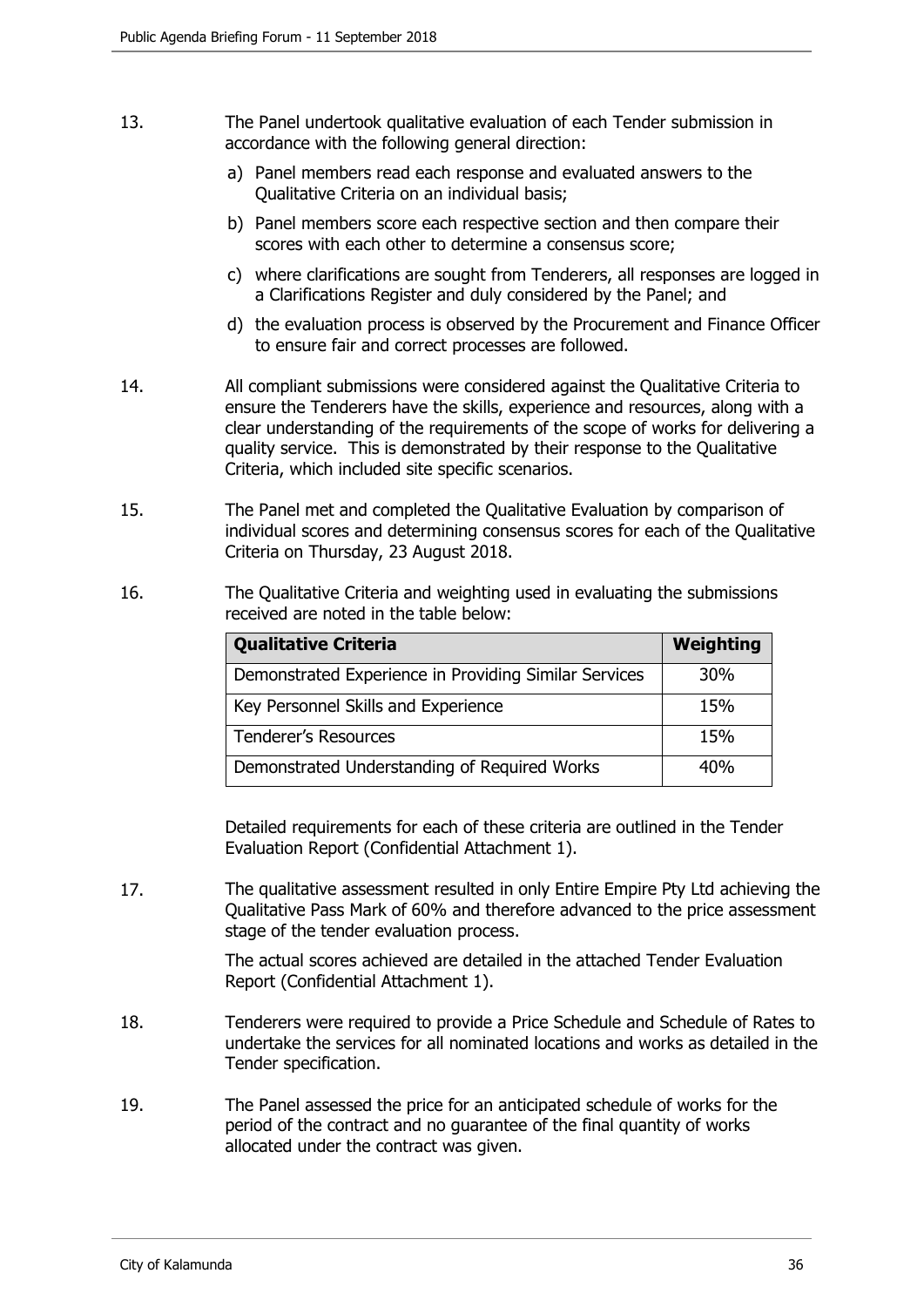20. The price assessment is detailed in the attached Tender Evaluation Report (Confidential Attachment 1).

### **STATUTORY AND LEGAL CONSIDERATIONS**

21. Section 3.57 of Local Government Act 1995 (WA). Part 4 of the Local Government (Functions and General) Regulations 1996 (WA).

#### **POLICY CONSIDERATIONS**

22. Policy C-PP01 – Purchasing, has been followed and complied with.

#### **COMMUNITY ENGAGEMENT REQUIREMENTS**

#### **Internal Referrals**

23. Nil.

#### **External Referrals**

24. Nil.

#### **FINANCIAL CONSIDERATIONS**

25. Sufficient funds are allocated in the 2018/2019 Parks and Reserves Maintenance allocations for bush fire mitigation programs for an annual programme of around \$120,000 within:

| \$232,988<br>a) N400 - Bushland Fire Mitigation |  |
|-------------------------------------------------|--|
|-------------------------------------------------|--|

b)  $N402$  – Fuel Reduction City Reserves  $$335,818$ 

The balance of these funds is costed to field staff plus overheads (2 FTEs) allocations and minor unscheduled works.

#### **STRATEGIC COMMUNITY PLAN**

#### **Strategic Planning Alignment**

26. Kalamunda Advancing Strategic Community Plan to 2027

**Priority 1: Kalamunda Cares and Interacts Objective 1.2** - To provide a safe and healthy environment for community to enjoy. **Strategy - 1.2.1** Facilitate a safe community environment.

#### **SUSTAINABILITY**

#### **Social Implications**

27. Actively managing our reserves to reduce bush fire risk assists with protecting life and property throughout the City.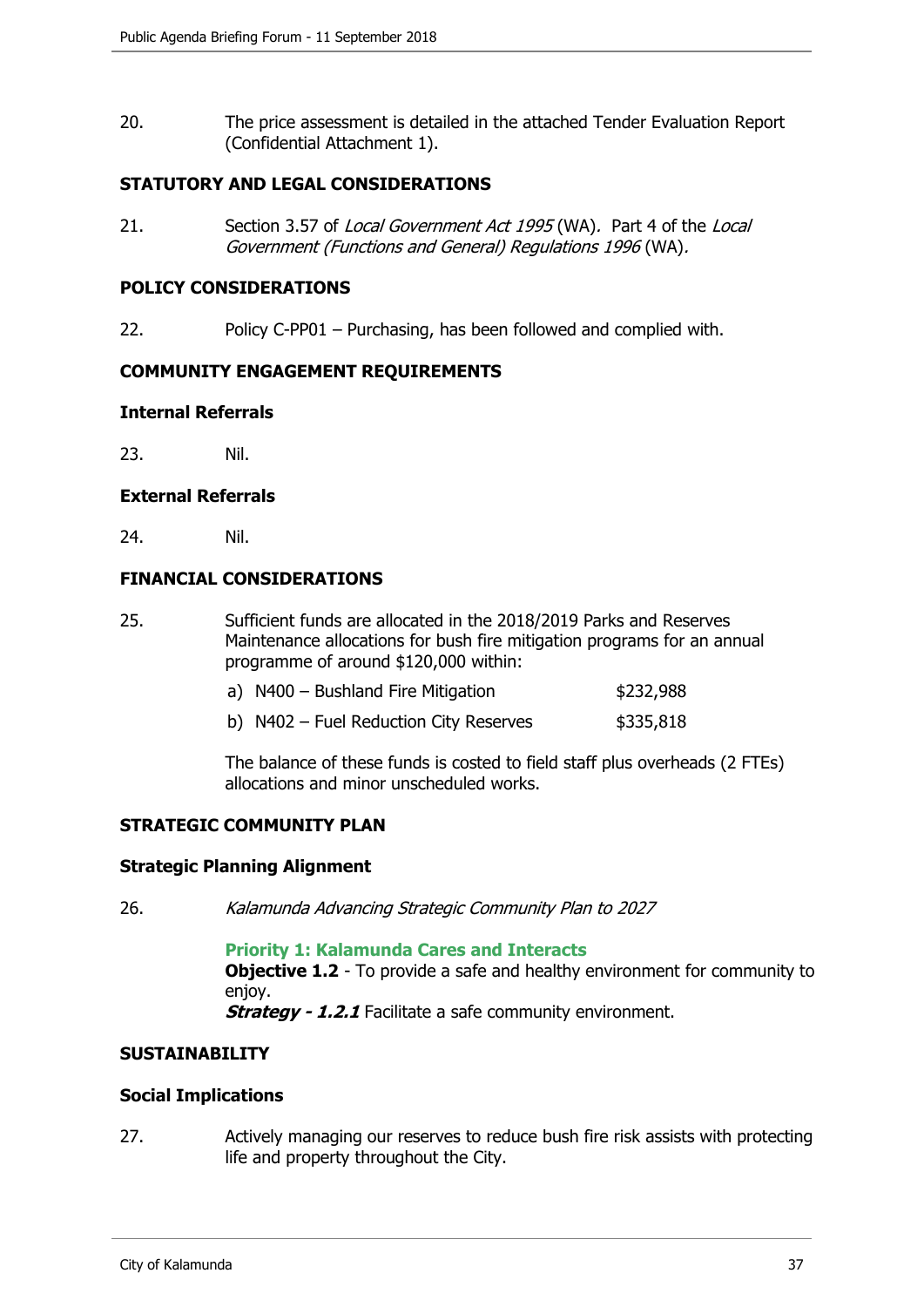# **Economic Implications**

28. Actively managing our reserves to reduce bush fire risk assists with protecting the City's assets and the commercial and industrial economic facilities and services in the City.

#### **Environmental Implications**

29. Actively managing our reserves to reduce bush fire risk reduces the potential loss of ecological communities to wildfire destruction and assists with a balanced approach to protecting environmental values and managing recreational access and use.

#### **RISK MANAGEMENT CONSIDERATIONS**

30. **Risk**: Failure to award the Tender prior to upcoming Bush Fire Season will necessitate ad hoc works to be done to meet the requirements of the Bush Fires Act which may result in a breach of City's Purchasing Policy.

| <b>Likelihood</b>                                                                                                                                                                                                            | <b>Consequence</b> | <b>Rating</b> |
|------------------------------------------------------------------------------------------------------------------------------------------------------------------------------------------------------------------------------|--------------------|---------------|
| Almost Certain                                                                                                                                                                                                               | Moderate           | High          |
| <b>Action/Strategy</b>                                                                                                                                                                                                       |                    |               |
| Award of tender mitigates against: responsiveness compromised along with<br>increased costs for unscheduled actions and administrative time required to<br>respond. Purchasing Policy non-compliance for period of contract. |                    |               |

31. **Risk**: The Contractor does not satisfy the specification.

| <b>Likelihood</b>                                                                                                                                                  | <b>Consequence</b> | <b>Rating</b> |
|--------------------------------------------------------------------------------------------------------------------------------------------------------------------|--------------------|---------------|
| Unlikely                                                                                                                                                           | Moderate           | Low           |
| <b>Action/Strategy</b>                                                                                                                                             |                    |               |
| Industry standard measures applied, contract management and six-monthly<br>review in place. Contractor has demonstrated capability for other Local<br>Governments. |                    |               |

#### **OFFICER COMMENT**

- 32. All Tenderers were given the opportunity to provide information in accordance with the Request for Tender.
- 33. The Panel concluded that Entire Empire Pty Ltd provided sufficient information as requested under the Qualitative Criteria in support of its ability to carry out the prescribed works, scoring more than the QPM of 60%.
- 34. It is anticipated that the Contract is to commence immediately in order to meet compliance timeframes closing 1 November, subject to consideration of Tender Award by Council.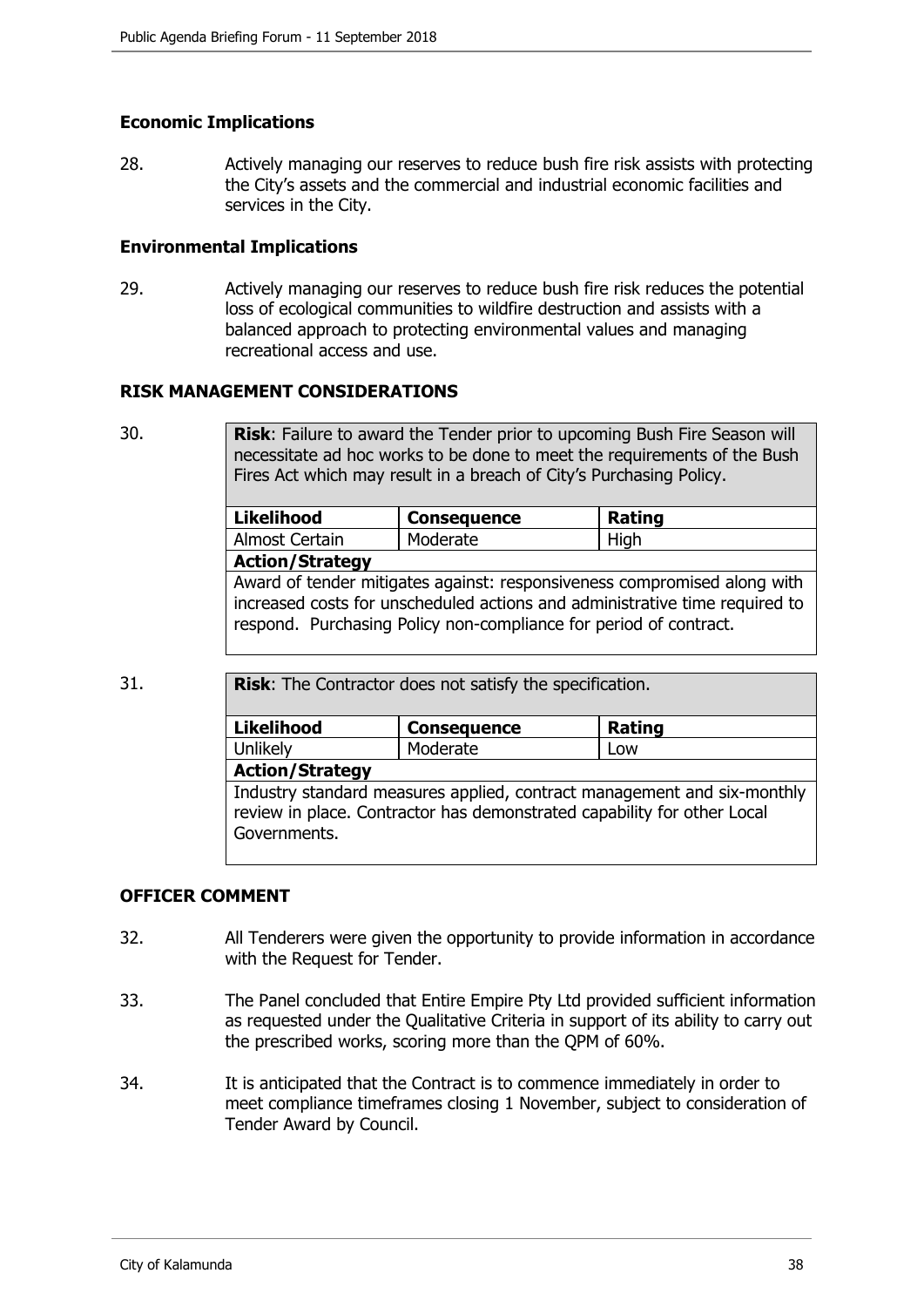# **Voting Requirements: Simple Majority**

#### **RECOMMENDATION**

That Council:

APPROVES the appointment of Entire Empire Pty Ltd T/A Entire Fire Management ACN 166 567 228 for the Provision of Fire Mitigation Maintenance Services for the City of Kalamunda (RFT 1813), for a period of three years commencing on 1 July 2018 with an option, at the sole discretion of the City, to extend by a further two x 12-month period in accordance with the Schedule of Rates in Confidential Attachment 2.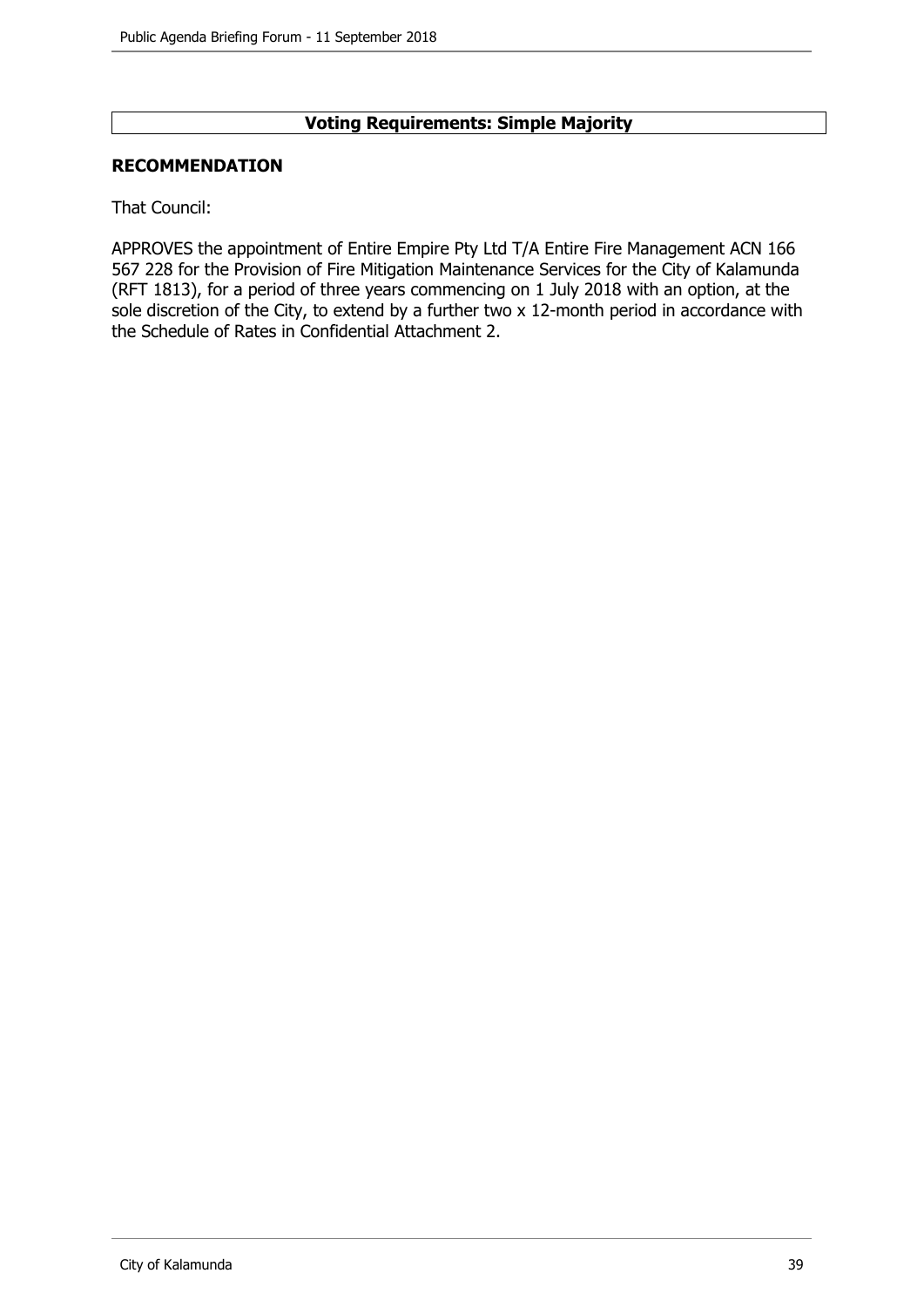# <span id="page-39-0"></span>**10.3 Corporate Services Reports**

# **10.3.1 Proposed Permanent Closure of Portion of Masonmill Road, Carmel and Dedication of Portion of Reserve 10601**

**Declaration of financial / conflict of interests to be recorded prior to dealing with each item.**

| <b>Previous Items</b> | OCM 214/2016                                                        |
|-----------------------|---------------------------------------------------------------------|
| Directorate           | <b>Corporate Services</b>                                           |
| <b>Business Unit</b>  | Economic, Land & Property Services                                  |
| File Reference        | MS-02/GEN                                                           |
| Applicant             | Land Insights - ABN: 88755259718                                    |
| Owner                 | State of Western Australia                                          |
| Attachments           | Masonmill Road Road Reserve Rationalisation Plan<br>1<br>[10.3.1.1] |

2. Masonmill Road Summary of Submissions **[10.3.1.2]**

### **EXECUTIVE SUMMARY**

- 1. The purpose of this report is to request Council to support a boundary adjustment to the Masonmill Road road reserve adjacent to Lot 1107 (No. 40) Masonmill Road, Carmel and Reserve 10601.
- 2. To adjust the road reserve, the portion of road reserve that is no longer required must be closed and the additional portion of land required as road reserve must be excised from Reserve 10601 and dedicated. A resolution of Council is required to proceed with the proposed permanent road closure, and the excision and dedication.
- 3. It is recommended that Council request the Minister for Lands to adjust the boundary of the Masonmill Road road reserve by closing the unrequired portion of road reserve, and excising and dedicating the portion of Reserve 10601 required as road reserve.

# **BACKGROUND**

- 4. The need to correct the road reserve boundary was identified as part of a retrospective development application by Land Insights (Applicant), on behalf of the owner of Lot 1107 (Owner). The application included a mini golf course and associated infrastructure. Part of the mini golf course was identified to be located within the Masonmill Road road reserve.
- 5. Upon review of aerial imagery, it appeared that the formed part of Masonmill Road has always been incorrectly positioned within the road reserve. Aerial imagery also shows that the prior use was an orchard, where some of the trees were also located within the road reserve.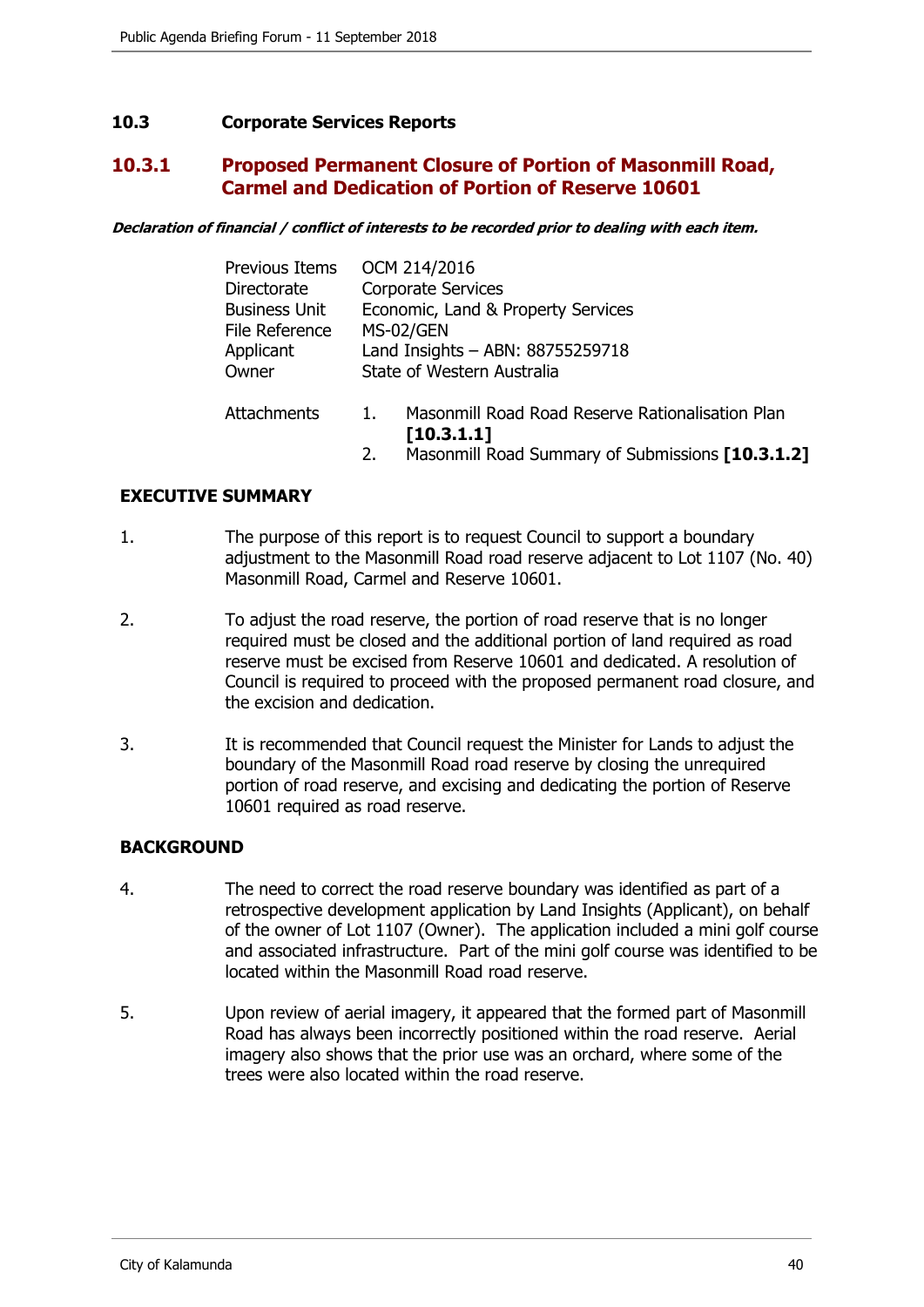# **DETAILS**

- 6. In late 2016, the Owner/Applicant commenced landscaping development for a mini golf course along the frontage of the property. At the time, the City of Kalamunda (City), (then Shire), advised the Owner/Applicant that this did not have approval. While the landscape works did not require development approval, the change of use to "private recreation" did. To capture the "tourism" related uses on site, some of which did not have development approval, Scheme Amendment 85 Additional Uses (Reception Centre, Tavern, Shop, Caretakers Dwelling, Garden Centre, Recreation – Private, and Tourist Development) was adopted by Council with conditions on 19 December 2016 (OCM 214/2016).
- 7. Scheme Amendment 85 received final approval from the Minister of Planning on 27 July 2017. One of the conditions of Scheme Amendment 85 is that a Local Development Plan (LDP) be prepared and endorsed by Council. A draft LDP was lodged with the City on 16 April 2018. There have been several revisions of the initial LDP lodged.
- 8. The Applicant lodged a Development Application (DA) seeking retrospective approval for a number of uses on site including the mini golf course (Private Recreation) on 13 December 2017 (DA17/0588).
- 9. Both the draft LDP and the DA show the mini golf course located partially within the road reserve of Masonmill Road. Prior to finalising the LDP and the DA, the Applicant needs to either amend the applications to align with the existing property boundary or the portion of road reserve onto which the mini golf course encroaches needs to be closed and amalgamated with Lot 1107.
- 10. Due to the road safety hazard associated with having a mini golfing activity within the road reserve, the Owner/Applicant was requested to cease using that area, and the City commenced the process of adjusting the road reserve alignment.

# **STATUTORY AND LEGAL CONSIDERATIONS**

- 11. The proposed road closure and road dedication must proceed in accordance with sections 56 and 58 of the *Land Administration Act 1997* (WA)(Land Administration Act).
- 12. Section 56 of the *Land Administration Act* relates to the dedication of land as road. Section 56(1)-(2) states as follows:
	- $(1)$  If in the district of a local government  $-$ 
		- (a) land is reserved or acquired for use by the public, or is used by the public, as a road under the care, control and management of the local government; or
		- (b) in the case of land comprising a private road constructed and maintained to the satisfaction of the local government —
			- (i) the holder of the freehold in that land applies to the local government, requesting it to do so; or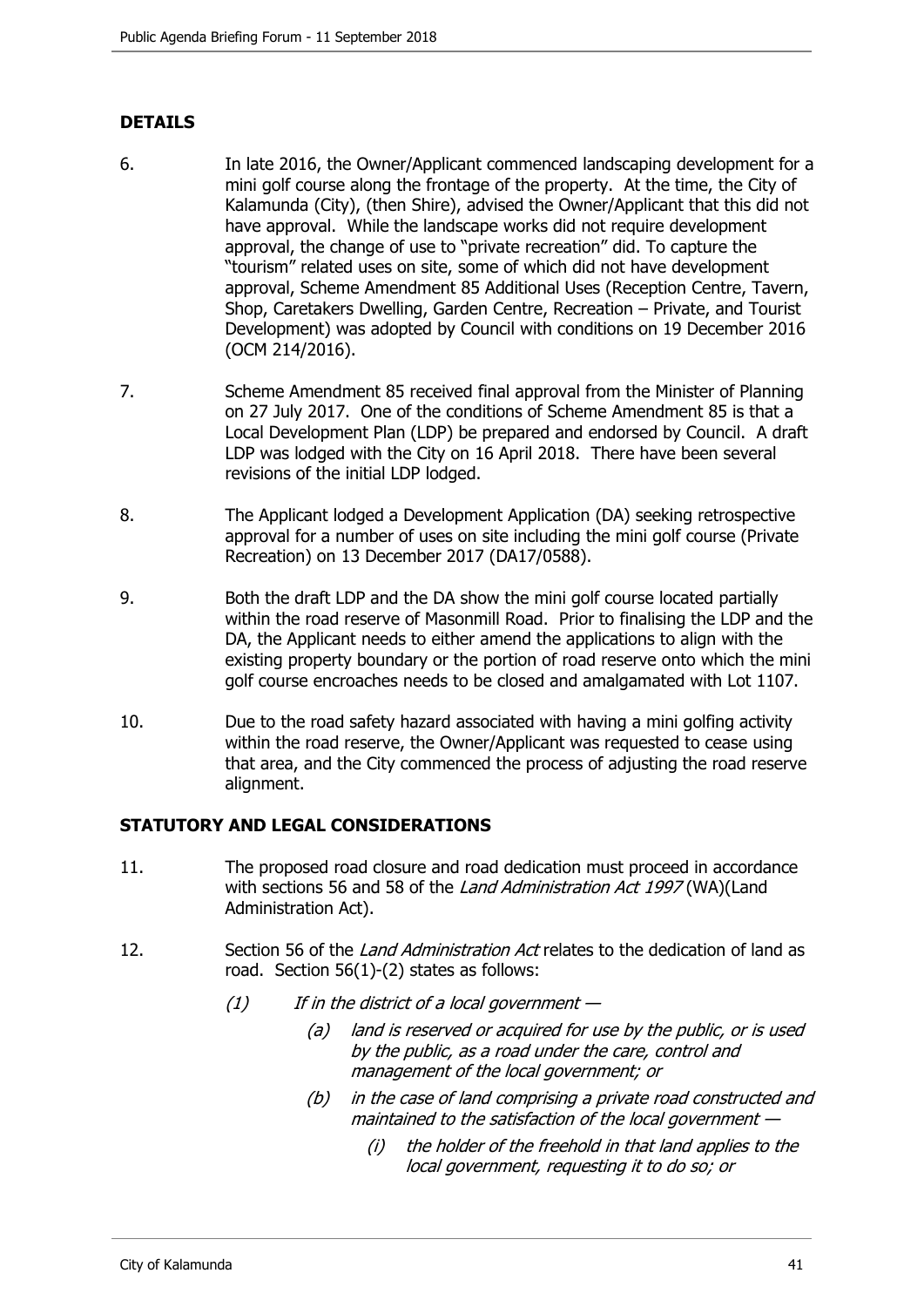- (ii) those holders of the freehold in rateable land abutting the private road, the aggregate of the rateable value of whose land is greater than one half of the rateable value of all the rateable land abutting the private road, apply to the local government, requesting it to do so; or
- (c) land comprises a private road of which the public has had uninterrupted use for a period of not less than 10 years,

and that land is described in a plan of survey, sketch plan or document, the local government may request the Minister to dedicate that land as a road.

- (2) If a local government resolves to make a request under subsection  $(1)$ , it must  $-$ 
	- (a) in accordance with the regulations prepare and deliver the request to the Minister; and
	- (b) provide the Minister with sufficient information in a plan of survey, sketch plan or document to describe the dimensions of the proposed road.
- 13. Section 58 of the Land Administration Act relates to permanent road closures. Section 58(1)-(3) states as follows:
	- (1) When a local government wishes a road in its district to be closed permanently, the local government may, subject to subsection (3), request the Minister to close the road.
	- (2) When a local government resolves to make a request under subsection (1), the local government must in accordance with the regulations prepare and deliver the request to the Minister.
	- (3) A local government must not resolve to make a request under subsection (1) until a period of 35 days has elapsed from the publication in a newspaper circulating in its district of notice of motion for that resolution, and the local government has considered any objections made to it within that period concerning the proposals set out in that notice.

# **POLICY CONSIDERATIONS**

- 14. The City's Asset Management Policy C-AS-01 (Policy) provides "a framework for undertaking long term strategic asset management of the Shire's asset portfolio, incorporating corporate leadership and reflecting a sustainable approach to service delivery to meet the current and future needs of the community."
- 15. Further, the Policy states that "As part of a continuous improvement process, the Shire of Kalamunda will continually monitor, audit and review its asset portfolio to ensure it is responsive to service delivery needs and meets the goals and targets set by Council."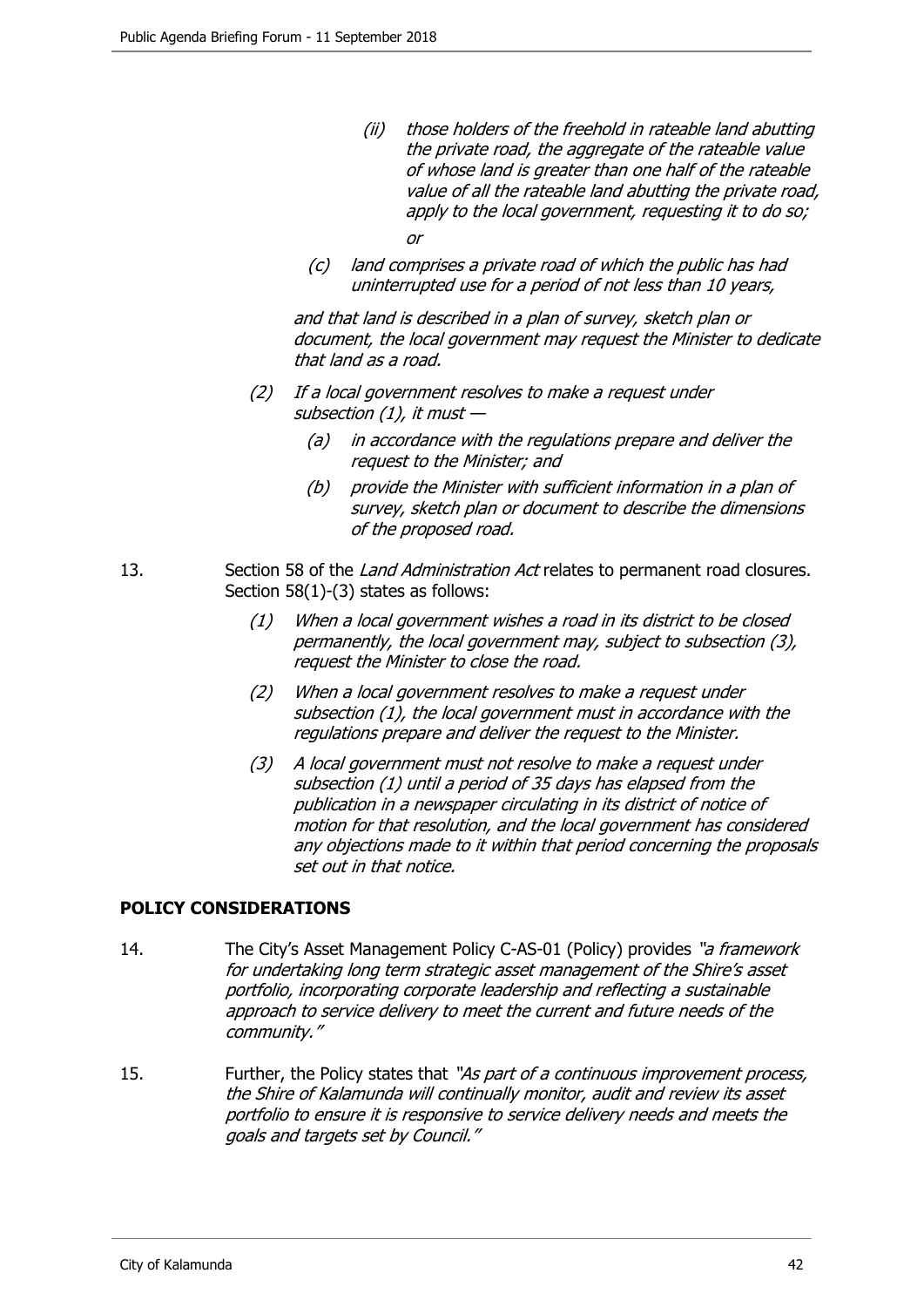16. This proposal reflects good asset management as it seeks to adjust the road reserve so that it matches the road as constructed.

### **COMMUNITY ENGAGEMENT REQUIREMENTS**

#### **Internal Referrals**

- 17. Asset Management have advised that there are no City owned assets affected by the road reserve realignment.
- 18. Approval Services have no objection to the proposal, subject to the relocation of services and the subsequent rectification of land uses and LDP.

#### **External Referrals**

- 19. The proposal was advertised in the Kalamunda Reporter on 15 May 2018, in the Hills Gazette on 18 May 2018 and on the City's website. Comments closed at 5:00pm on Thursday 21 June 2018.
- 20. The proposal was referred to the Water Corporation, as management body for Reserve 10601.
- 21. The proposal was also referred to the service authorities for comment.
- 22. The submissions received by the City are summarised in the Summary of Submissions Table attached to this report at Attachment 2.

#### **FINANCIAL CONSIDERATIONS**

- 23. The costs of the proposal are as follows:
	- a) purchase price for portion of road reserve to be closed and amalgamated into Lot 1107;
	- b) easements and service relocations (if required);
	- c) Department of Planning, Lands & Heritage document preparation fees;
	- d) Landgate fees; and
	- e) survey costs.
- 24. It is proposed that the Applicant be required to pay for all costs of the proposal, except the survey fees which are proposed to be shared 50/50 between the Applicant and the City.
- 25. The amount of each of these costs will be determined by the Department of Planning, Lands & Heritage, Landgate, the service authorities and any consultants engaged by the Department.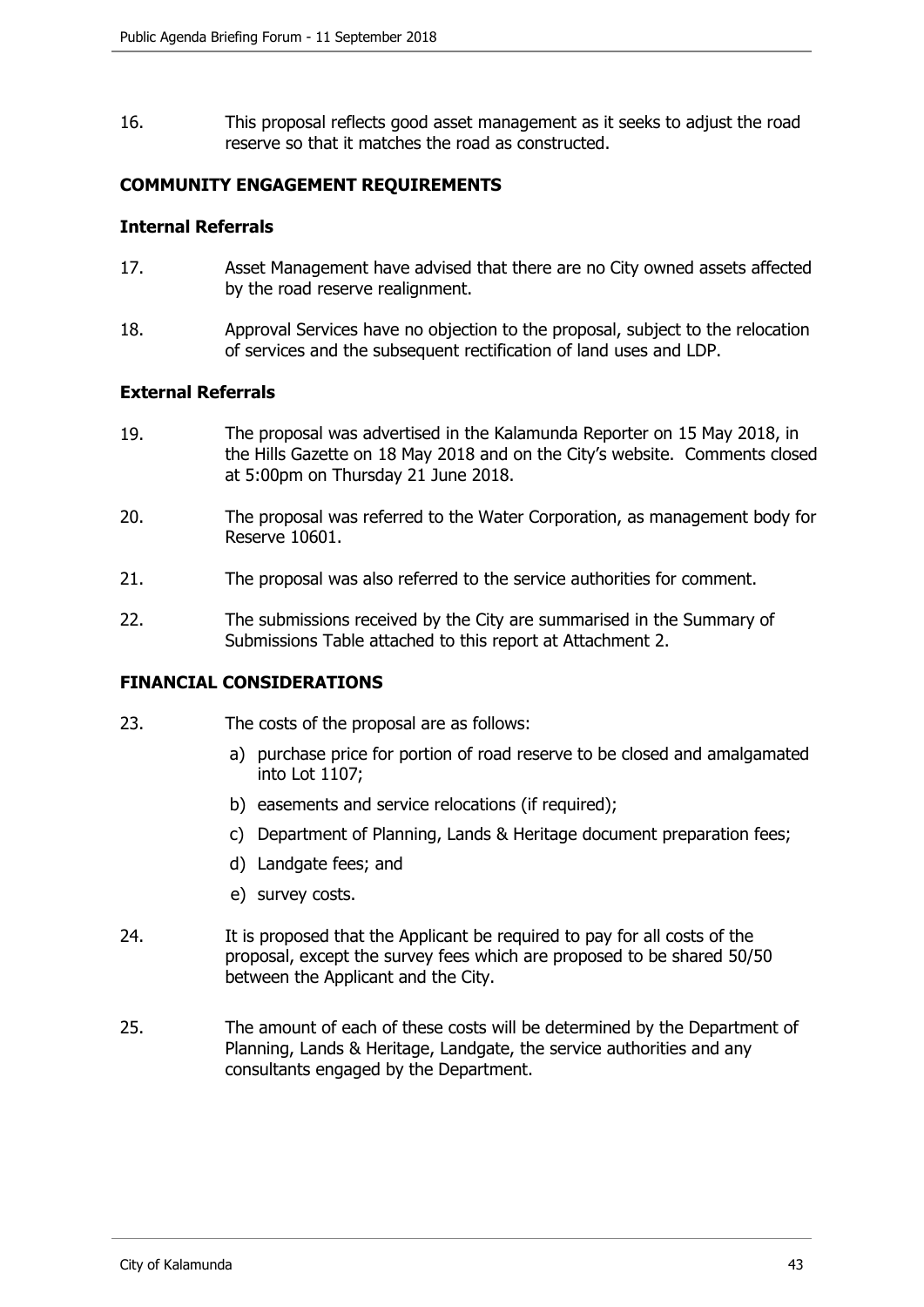# **STRATEGIC COMMUNITY PLAN**

#### **Strategic Planning Alignment**

26. Kalamunda Advancing Strategic Community Plan to 2027

#### **Priority 3: Kalamunda Develops**

**Objective 3.1** - To plan for sustainable population growth. **Strategy 3.1.1** - Plan for diverse and sustainable housing, community facilities and industrial development to meet changing social and economic needs.

**Priority 3: Kalamunda Develops**

**Objective 3.2** - To connect community to quality amenities. **Strategy 3.2.1** - Optimal management of all assets.

#### **SUSTAINABILITY**

#### **Social Implications**

27. The proposal will not have any social or lifestyle impacts on residents.

#### **Economic Implications**

28. The proposal will not impact on the economic lives of residents.

#### **Environmental Implications**

29. No environmental impacts are envisaged, as the relevant portion of road has already been constructed. The proposal merely seeks to adjust the road reserve to match the road as constructed.

#### **RISK MANAGEMENT CONSIDERATIONS**

30. **Risk**: The proposed road closure, and the excision and dedication, do not occur.

| <b>Likelihood</b>                                                        | <b>Consequence</b> | Rating |
|--------------------------------------------------------------------------|--------------------|--------|
| Unlikely                                                                 | Moderate           | Low    |
| <b>Action/Strategy</b>                                                   |                    |        |
| Demonstrate that a failure to adjust the road reserve boundary will mean |                    |        |
| that the road reserve will not match the constructed road.               |                    |        |

Demonstrate that a failure to proceed with the proposed road closure will mean that a portion of the mini golf course operated by the Owner will be located on road reserve.

#### **OFFICER COMMENT**

31. The proposal will result in the Masonmill Road road reserve matching the road as constructed.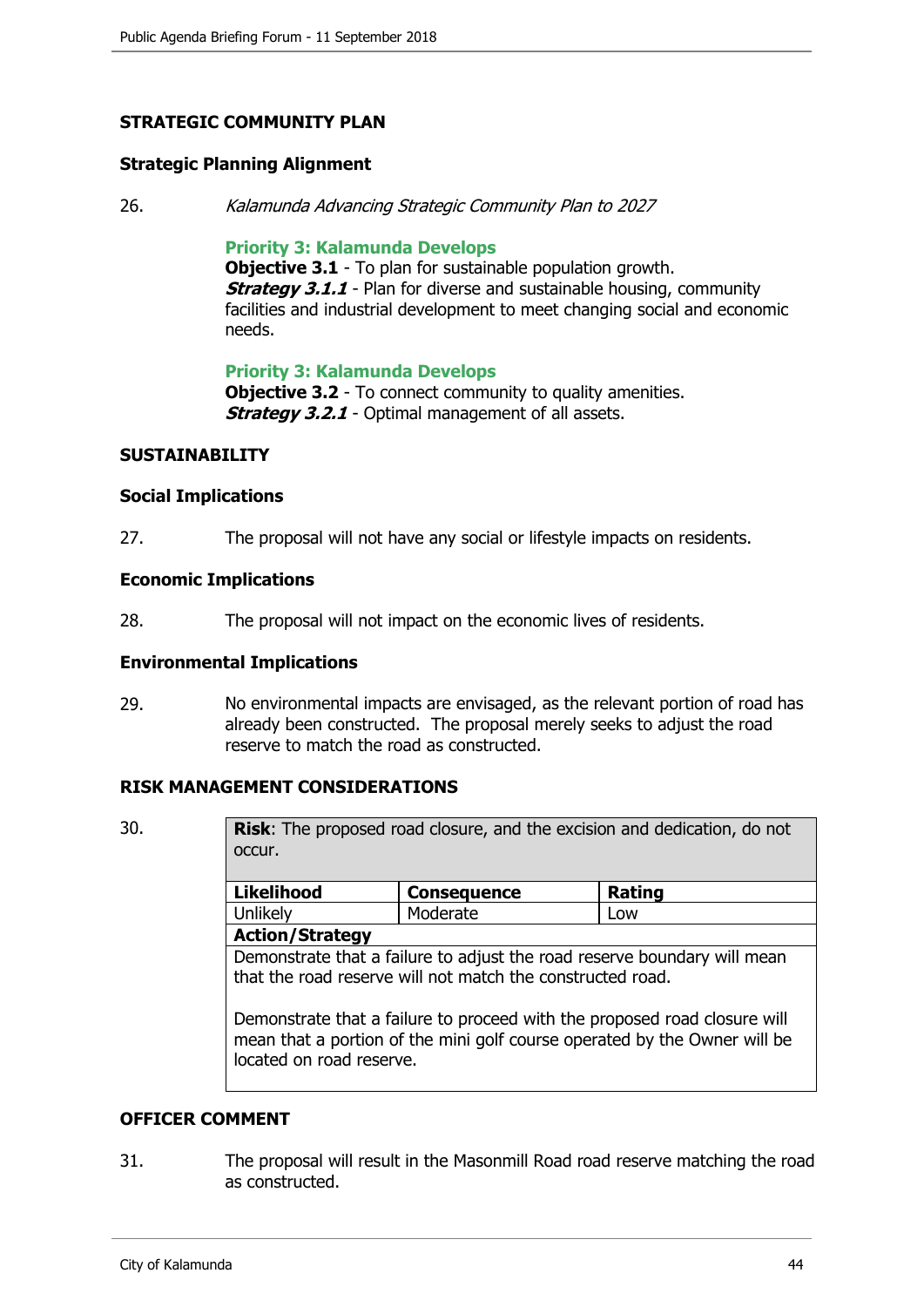- 32. The proposal will also eliminate the road safety hazard associated with having a mini golfing activity within the road reserve.
- 33. Further, the proposal will enable the LDP and DA lodged by the Applicant to be finalised.
- 34. It is recommended that Council support the proposed permanent road closure, and the excision and dedication.

#### **Voting Requirements: Simple Majority**

#### **RECOMMENDATION**

That Council:

- 1. REQUESTS the Minister for Lands to permanently close that portion of the Masonmill Road, Carmel Road Reserve shown delineated and marked as "Proposed Road Reserve Closure" on the plan attached to this report as Attachment 1, pursuant to section 58 of the Land Administration Act 1997 (WA), subject to the following conditions:
	- a) the Applicant must pay the purchase price for the portion of road reserve proposed to be closed and amalgamated into Lot 1107 (No. 40) Masonmill Road, Carmel;
	- b) the Applicant must pay all costs of and incidental to any easements and service relocations required by the service authorities;
	- c) the Applicant must pay all Department of Planning, Lands & Heritage document preparation fees and Landgate fees;
	- d) the costs of the surveying for the proposed permanent closure of portion of Masonmill Road road reserve and amalgamation with Lot 1107 and excision and dedication of portion of Reserve 10601 will be borne 50% by the Applicant and 50% by the City of Kalamunda; and
	- e) the Applicant must pay any other costs of, and incidental to, the road closure and amalgamation.
- 2. REQUESTS the Minister for Lands to excise and dedicate that portion of Reserve 10601 shown delineated and marked as "Proposed New Road Reserve" on the plan attached to this report as Attachment 1, pursuant to section 56 of the Land Administration Act 1997 (WA)
- 3. CONFIRMS the City of Kalamunda has complied with section 58(3) of the Land Administration Act 1997 (WA).
- 4. UNDERTAKES to comply with sections 56(2) and 58(2) of the *Land Administration Act* 1997 (WA).
- 5. INDEMNIFIES the Minister for Lands and the Department of Planning, Lands & Heritage against any claims for compensation and costs that may be reasonably incurred by the Minister in considering and granting the request to dedicate as road reserve that portion of Reserve 10601 shown delineated and marked as "Proposed New Road Reserve" on the plan attached to this report as Attachment 1, pursuant to section 56(4) of the Land Administration Act 1997 (WA).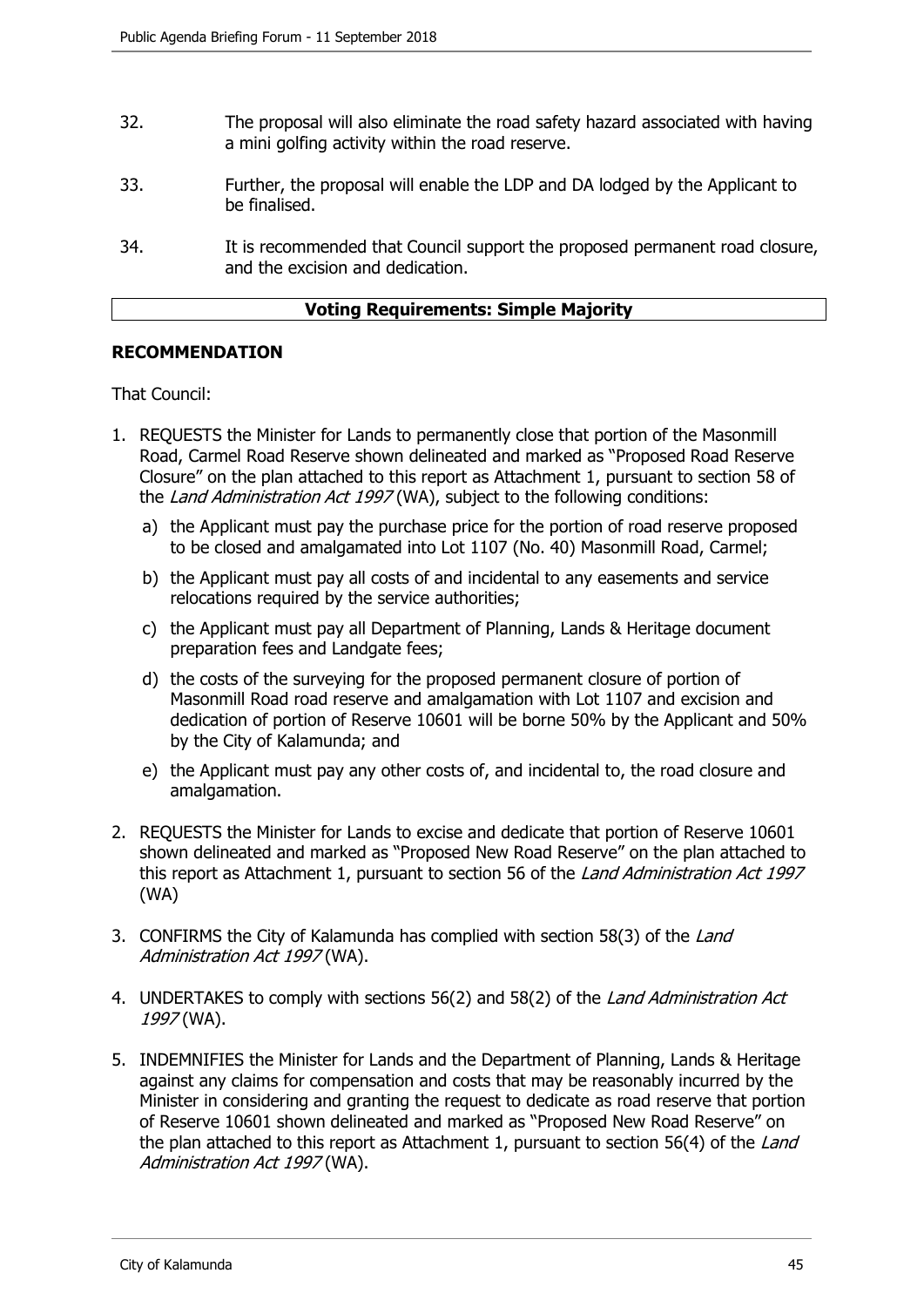# <span id="page-45-0"></span>**10.3.2 Function Room Audio Visual Upgrade**

**Declaration of financial / conflict of interests to be recorded prior to dealing with each item.**

| <b>Previous Items</b> | OCM 74/2018                   |
|-----------------------|-------------------------------|
| Directorate           | Corporate Services            |
| <b>Business Unit</b>  | <b>Information Technology</b> |
| File Reference        | <b>IM-CPS-002</b>             |
| Applicant             | N/A                           |
| Owner                 | N/A                           |
| Attachments           | Kalamunda Briefing [10.3.2.1] |

#### **EXECUTIVE SUMMARY**

- 1. The purpose of this report is to provide Councillors with an update on the proposed upgrade of audio-visual facilities in the Function Room at the City of Kalamunda's (City) Administration Centre.
- 2. The current audio-visual system within the Function Room has a number of operational limitations when conducting Public Agenda Briefing sessions.

These issues relate to:

- a) microphone feedback compromising the sound quality;
- b) limited visual aids for the community; and
- c) using manual workarounds to improve the sound quality within the Function Room.
- 3. It is recommended that Council notes a budget of \$40,383 in FY 2018/19 to supply, install and configure an upgraded audio system within the Function Room.

# **BACKGROUND**

- 4. Since November 2017, Council has been conducting Public Agenda Briefing Forums in the Function Room, providing enhanced community engagement opportunities.
- 5. Initial quotations received to upgrade the audio visual capability within the Function Room estimated a budget allocation of \$65,000 to \$70,000 was required.
- 6. Council did not support a budget allocation of \$65,000 to \$70,000 for the purpose of upgrading the Function Room.
- 7. In October 2017, an 84-inch commercial television was installed in the Council Chambers to assist members with viewing agenda items and reports at a cost of \$13,000.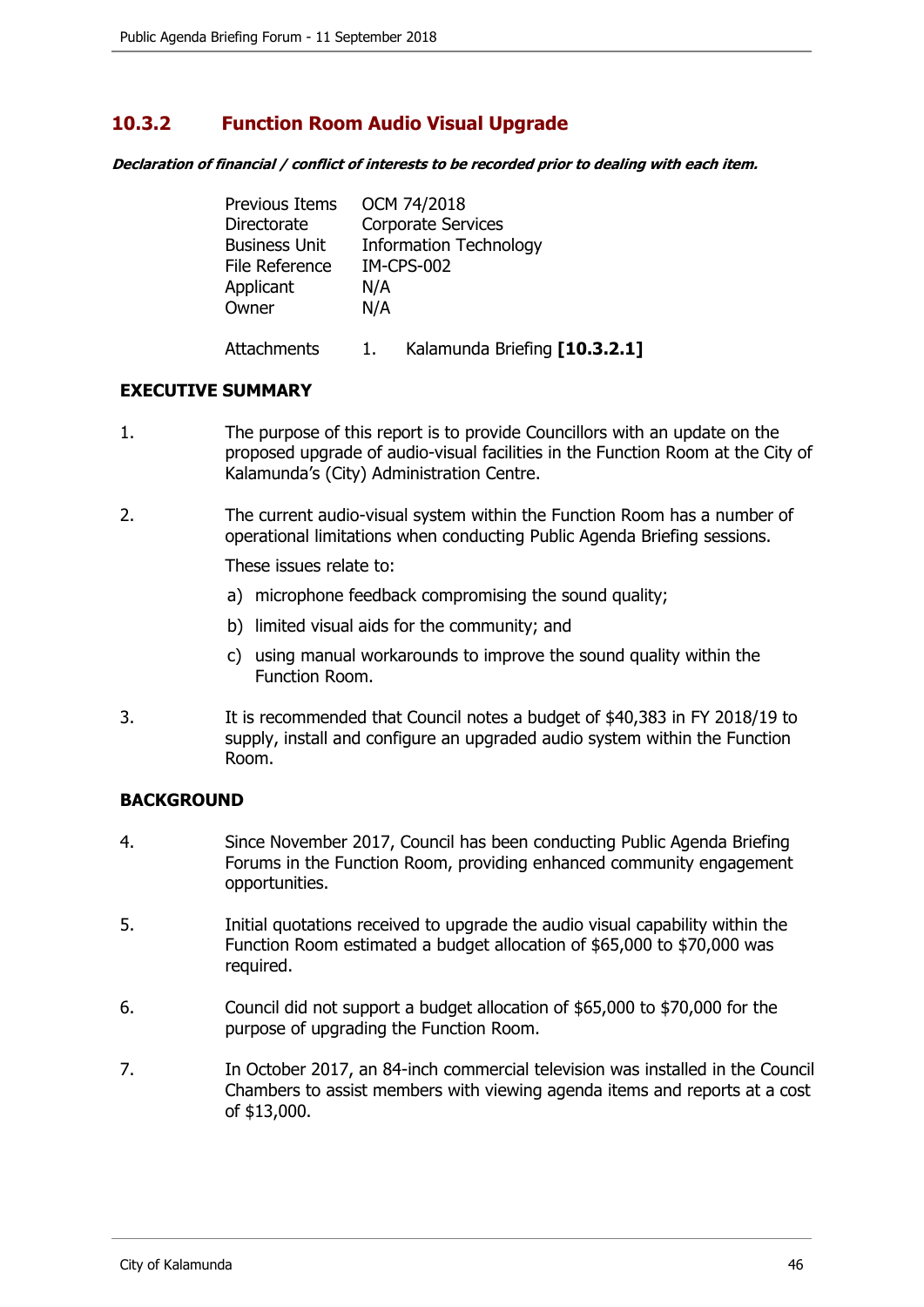- 8. The City subsequently went back out to market instructing the audio visual consultant to remove the video upgrade requirements from the Function Room scope of works seeking solely to purchase microphones, sound management and control hardware, and a hearing impaired system.
- 9. Responses were received from two suppliers with quotes ranging from \$40,383 to \$104, 868 ex GST.
- 10. The current audio-visual system within the Function Room has a number of operational limitations when conducting Public Agenda Briefing sessions.

These issues relate to:

- a) microphone feedback compromising the sound quality;
- b) limited visual aids for the community; and
- c) using manual workarounds to improve the sound quality within the Function Room.
- 11. The current audio-visual system operating in the Function Room is noncompliant with current disability standards due to the lack of a hearing impairment induction loop in the Function Room. It does have an exemption, however, due to the age of the building.
- 12. Upgrading the Function Room would allow greater use of the Function Room:
	- a) for Public Agenda Briefing Forums;
	- b) to provide overflow capability when required for Council meetings held in Council Chambers;
	- c) as a general meeting area, used for internal staff meetings, meetings with external stakeholders, and formal functions such as citizenship ceremonies; and
	- d) use as an incident management centre to coordinate with other authorities during emergency incidents.

# **DETAILS**

- 13. The initial audio visual consultant's report provided the following findings:
	- a) Public Agenda Briefing Forums The current audio-visual environment needs to be upgraded significantly to be suitable for such use. The following will need to be undertaken:
		- i. an upgrade of the current projector and screen to allow all Councillors and members of the public to view agenda items and presentations no matter where they sit in the Function Room;
		- ii. the implementation and installation of microphones into the Function Room for the use of Councillors, CEO, Directors and for the public gallery. This system will also record audio as per Council Chambers;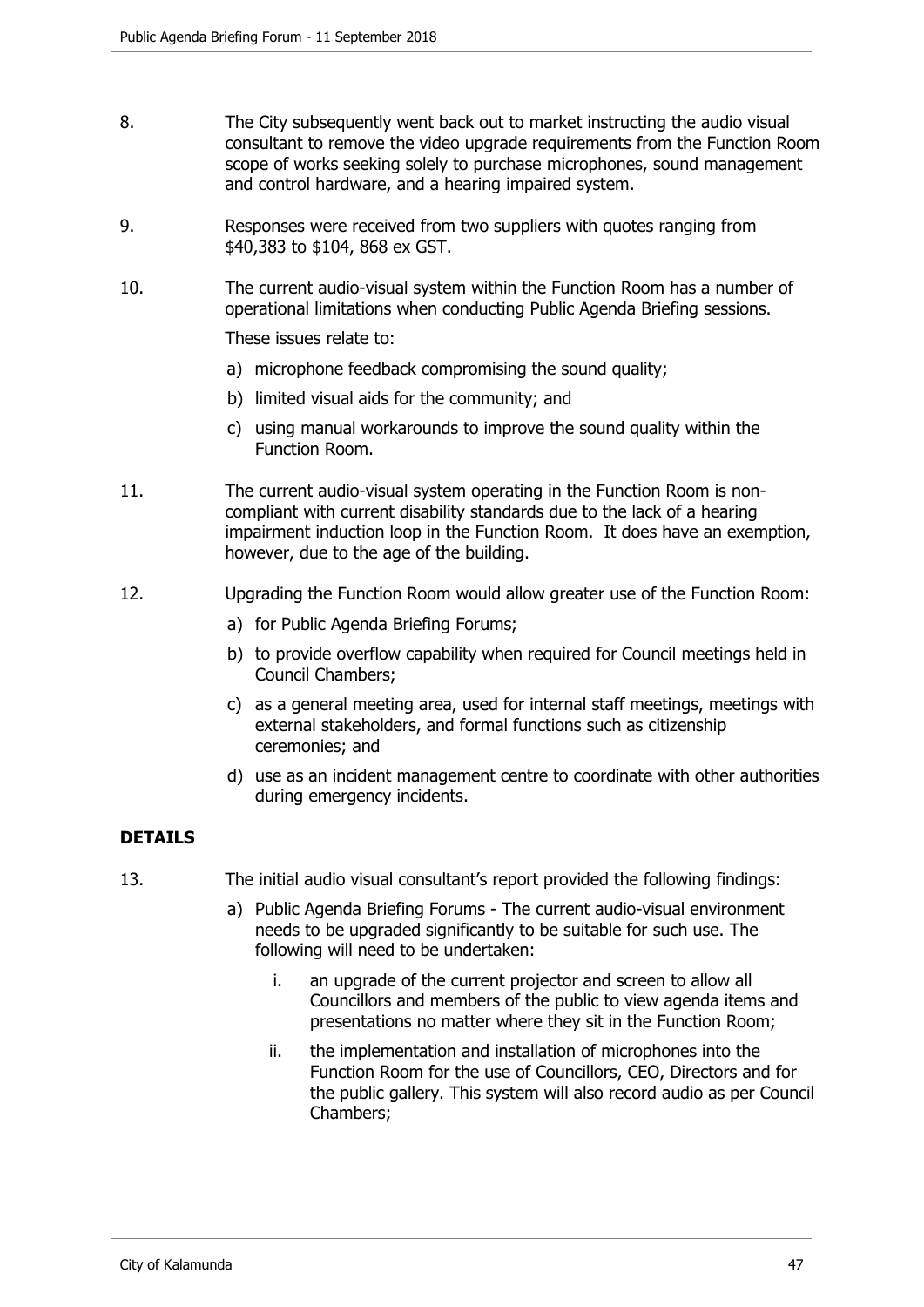- iii. to meet legislative disability requirements, the hearing-impaired induction loop must be extended from Council Chambers into the Function Room and must cover at least 80% of the Function Room area; and
- b) General Usage The audio-visual environment, while not entirely fit for purpose for all uses, is sufficient for use as on overflow area for Council Chambers as required, as a general meeting area, and as an incident management centre. To improve the Function Room for general usage meetings the following will need to be undertaken:
	- i. the purchase and installation of two new projectors and projector screens. This will improve the quality and resolution of picture of the projectors in the Function Room; and
	- ii. these improvements will be undertaken over time, as part of the City's yearly budgeting process.

### **STATUTORY AND LEGAL CONSIDERATIONS**

14. Section 31(1) of the Disability Discrimination Act 1992 (Cth).

Section D3.7(1)(a) of the Disability (Access to Premises – Buildings) Standards 2010 – Hearing augmentation.

Section D3.7(2)(a) of the Disability (Access to Premises – Buildings) Standards 2010 – Hearing augmentation.

#### **POLICY CONSIDERATIONS**

15. Disability Access and Inclusion Plan 2017 – 2022.

# **COMMUNITY ENGAGEMENT REQUIREMENTS**

#### **Internal Referrals**

16. Office of the CEO, Legal and Governance.

#### **External Referrals**

17. Hewshott International Audio-Visual Consultancy.

#### **FINANCIAL CONSIDERATIONS**

18. The estimated budget \$40,383.00 incl GST to deliver an audio system suitable for Public Agenda Briefing Forums has been determined by a standard market competitive process of seeking three quotes.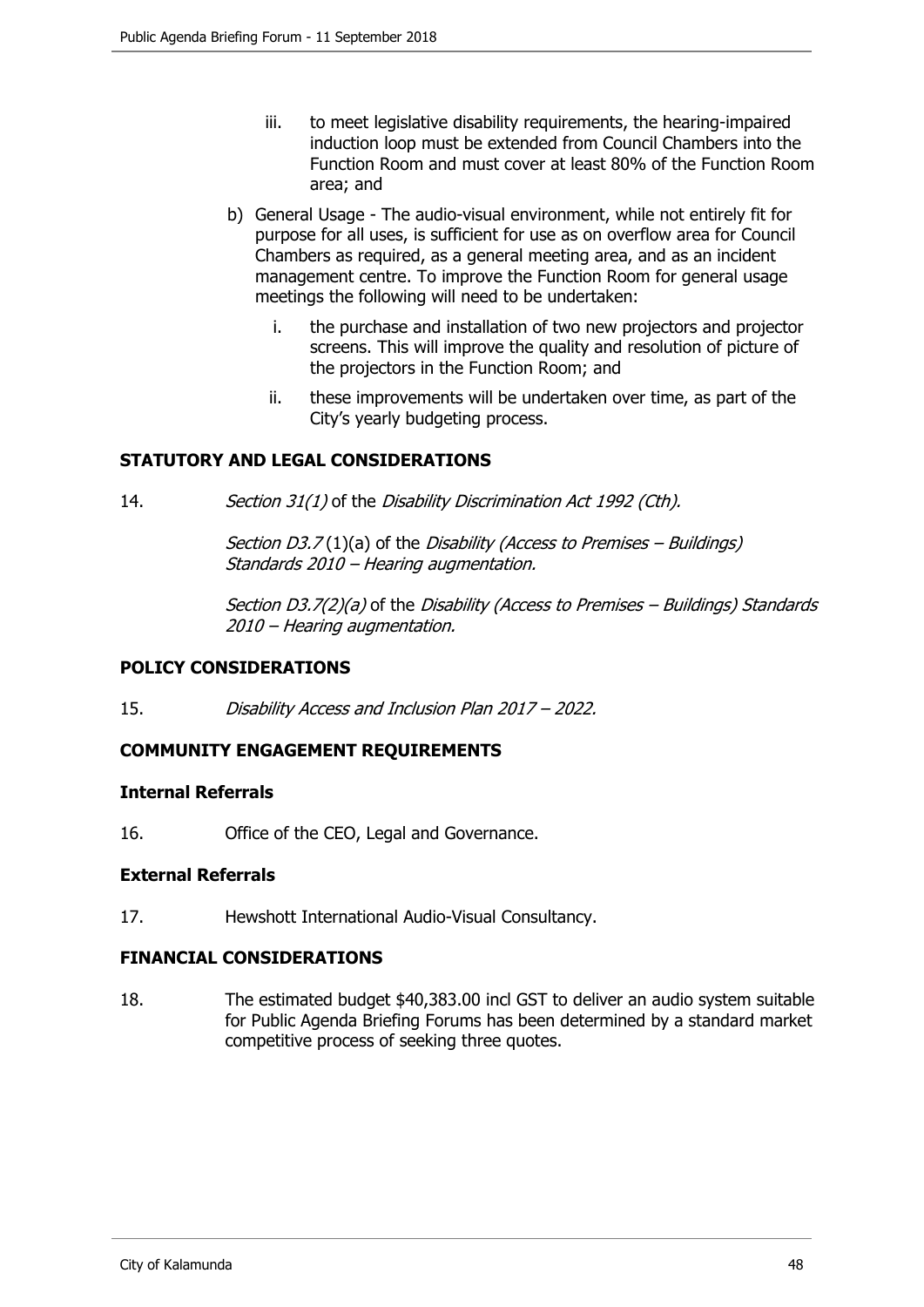# **STRATEGIC COMMUNITY PLAN**

#### **Strategic Planning Alignment**

19. Kalamunda Advancing Strategic Community Plan to 2027

#### **Priority 4: Kalamunda Leads**

**Objective 4.1** - To provide leadership through transparent governance. **Strategy 4.1.2** - Build an effective and efficient service-based organisation.

#### **SUSTAINABILITY**

#### **Social Implications**

20. Nil.

#### **Economic Implications**

21. Nil.

#### **Environmental Implications**

22. Nil.

#### **RISK MANAGEMENT CONSIDERATIONS**

23. **Risk**: Public Briefing Forums may not be compliant with the intent behind the Disability Access and Inclusion Plan 2017 – 2022.

| <b>Likelihood</b>                                          | <b>Consequence</b> | <b>Rating</b> |
|------------------------------------------------------------|--------------------|---------------|
| Almost Certain                                             | Moderate           | High          |
| <b>Action/Strategy</b>                                     |                    |               |
| Upgrade the audio-visual systems within the Function Room. |                    |               |

#### **OFFICER COMMENT**

- 24. Conducting Public Agenda Briefing Forums provides enhanced community engagement opportunities.
- 25. The current location of the Public Agenda Forum is not consistent with the intent behind the Disability Access and Inclusion Plan 2017 – 2022.
- 26. Initial investigations conducted by the City using an audio visual consultant have confirmed that the estimated costs for upgrading the Function Room audio visual capability are approximately \$65,000 to \$70,000 exclusive of GST, professional fees, builders works and electrical and programming works.
- 27. Subsequent testing of the market has provided the City with a quote of \$40,382.00 incl GST to upgrade audio quality and functionality in the Function Room.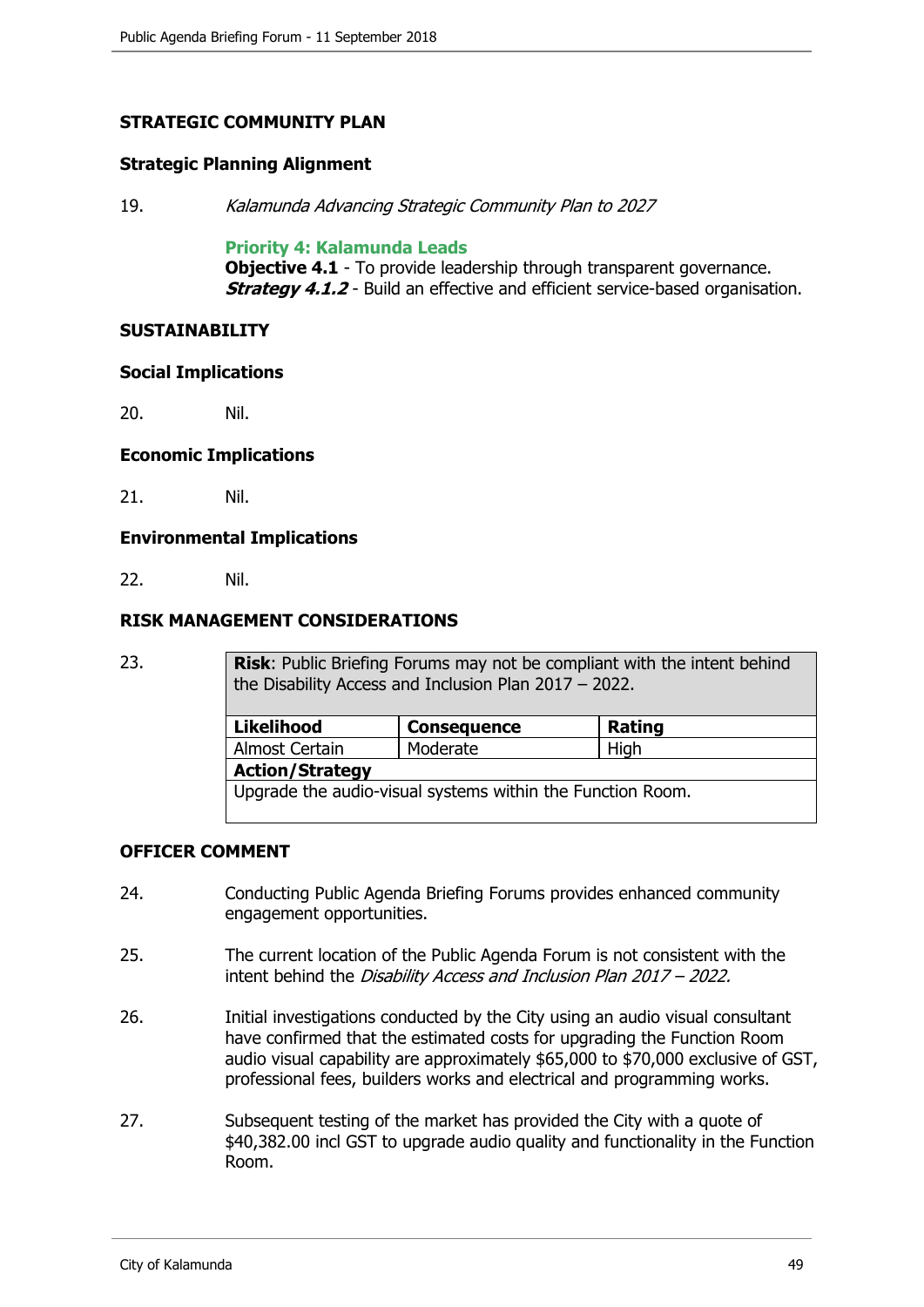- 28. It is prudent to consider any upgrades to the Function Room incrementally within current budget constraints. The current cost of providing briefing forums in the Function Room entails hire of technical support and microphone facilities at around \$350 per session as well as staff time of 5.5 hours or \$250 to setup and pack away.
- 29. The proposed upgrade to the audio equipment only in the Function Room, will enhance the Function Room audio capabilities and be a more inclusive meeting room for those with disabilities.

### **Voting Requirements: Simple Majority**

#### **RECOMMENDATION**

That Council:

- 1. NOTES the amended scope of works to upgrade the audio system within the Function Room.
- 2. NOTES the cost of \$40,383 incl GST to be funded from within the existing 2018/2019 Information and Communications Technology budget.